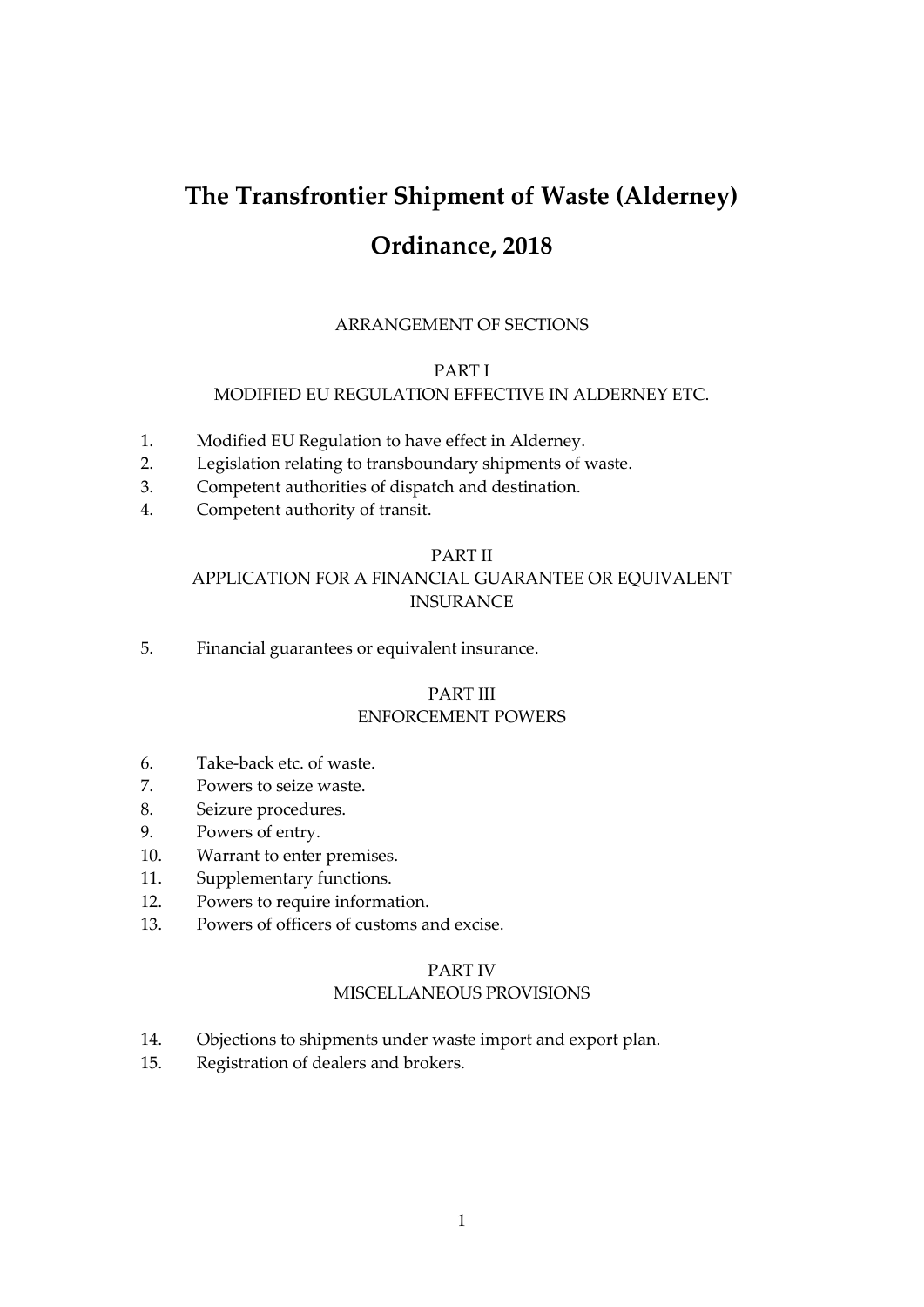# PART V OFFENCES AND PENALTIES

- 16. Offences: contravention of modified EU Regulation or Ordinance.
- 17. Offences: obstruction and false information etc.
- 18. Offences due to default of another.
- 19. Criminal liability of directors etc.
- 20. Criminal proceedings against unincorporated bodies.
- 21. Defences.
- 22. Penalties.

# PART VI

# GENERAL PROVISIONS

- 23. Form and method of service of documents.
- 24. Interpretation.
- 25. Repeal, transitional provisions and savings.
- 26. Extent.
- 27. Citation.
- 28. Commencement.

SCHEDULE: Modifications, exceptions and adaptations to the EU Regulation.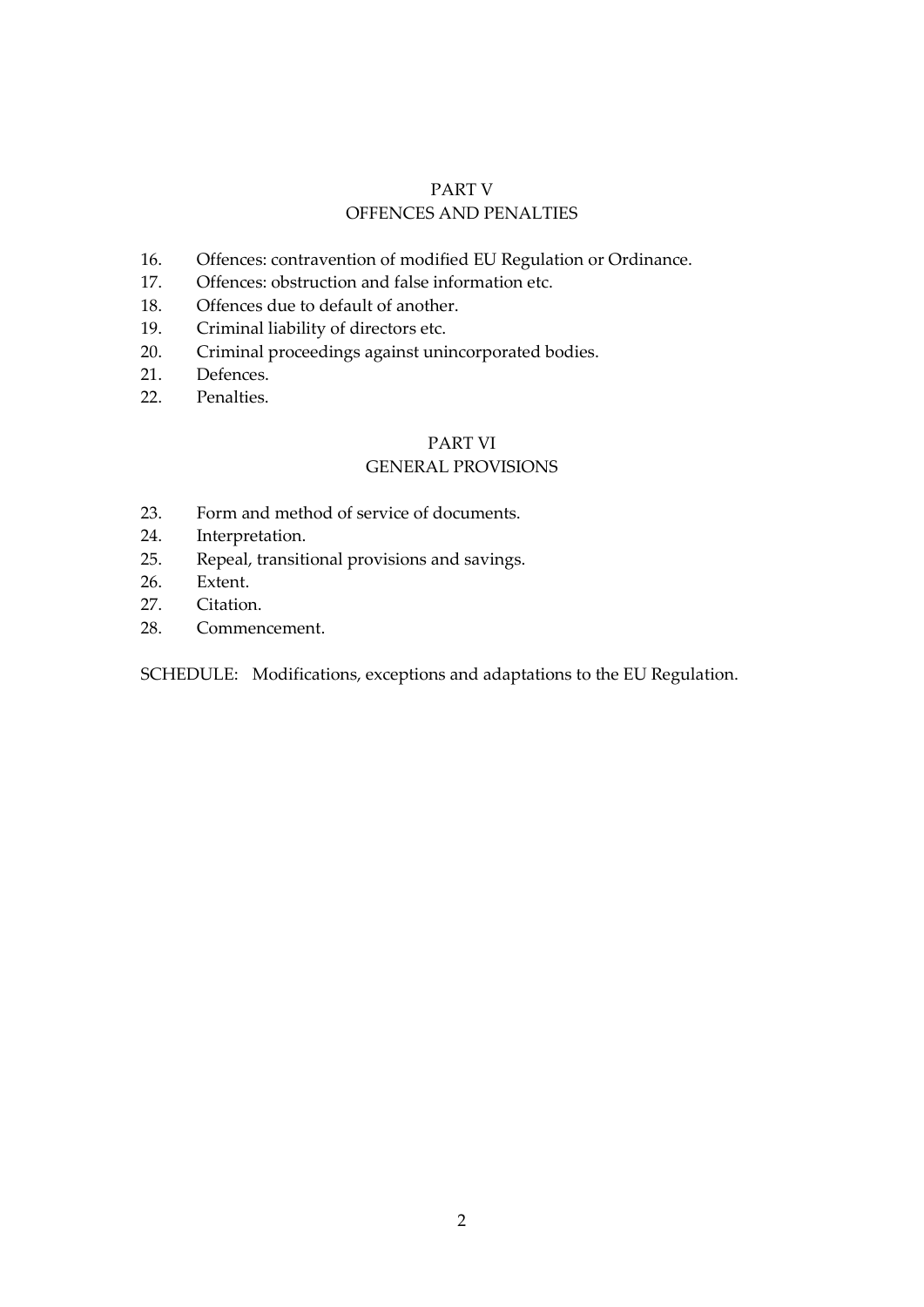# **The Transfrontier Shipment of Waste (Alderney) Ordinance, 2018**

**THE STATES OF ALDERNEY**, in exercise of the powers conferred on them by sections 1 and 4 of the European Communities (Implementation) (Bailiwick of Guernsey) Law, 1994**<sup>a</sup>** , hereby order:-

#### PART I

#### MODIFIED EU REGULATION EFFECTIVE IN ALDERNEY ETC.

# **Modified EU Regulation to have effect in Alderney.**

**1**. Regulation (EC) No. 1013/2006 of the European Parliament and of the

Council of 14<sup>th</sup> June, 2006 on shipments of waste<sup>b</sup> shall have full force and effect in

\_\_\_\_\_\_\_\_\_\_\_\_\_\_\_\_\_\_\_\_\_\_\_\_\_\_\_\_\_\_\_\_\_\_\_\_\_\_\_\_\_\_\_\_\_\_\_\_\_\_\_\_\_\_\_\_\_\_\_\_\_\_\_\_\_\_\_\_

**a** Ordres en Conseil Vol. XXXV(1), p. 65; as amended by Ordinance No. IX of 2016.

**<sup>b</sup>** OJ L 190, 12.7.2006, p.1 as amended by Commission Regulation (EC) No. 1379/2007 of 26<sup>th</sup> November 2007, Commission Regulation (EC) No. 669/2008 of  $15<sup>th</sup>$ July 2008, Regulation (EC) No. 219/2009 of the European Parliament and of the Council of  $11<sup>th</sup>$  March 2009, Commission Regulation (EC) No. 308/2009 of  $15<sup>th</sup>$  April 2009, Directive 2009/31/EC of the European Parliament and of the Council of 23rd April 2009, Commission Regulation (EU) No. 413/2010 of 12th May 2010, Commission Regulation (EU) No. 664/2011 of 11th July 2011, Commission Regulation (EU) No. 135/2012 of  $16<sup>th</sup>$  February 2012, Commission Regulation (EU) No. 255/2013 of  $20<sup>th</sup>$ March 2013, Commission Regulation (EU) No. 1257/2013 of the European Parliament and of the Council of  $20<sup>th</sup>$  November, 2013, Regulation (EC) No. 660/2014 of the European Parliament and of the Council of 15th May, 2014, Commission Regulation (EU) No. 1234 of 18th November, 2014 and Commission Regulation EU 2015/2002 of 10th November, 2015.

\_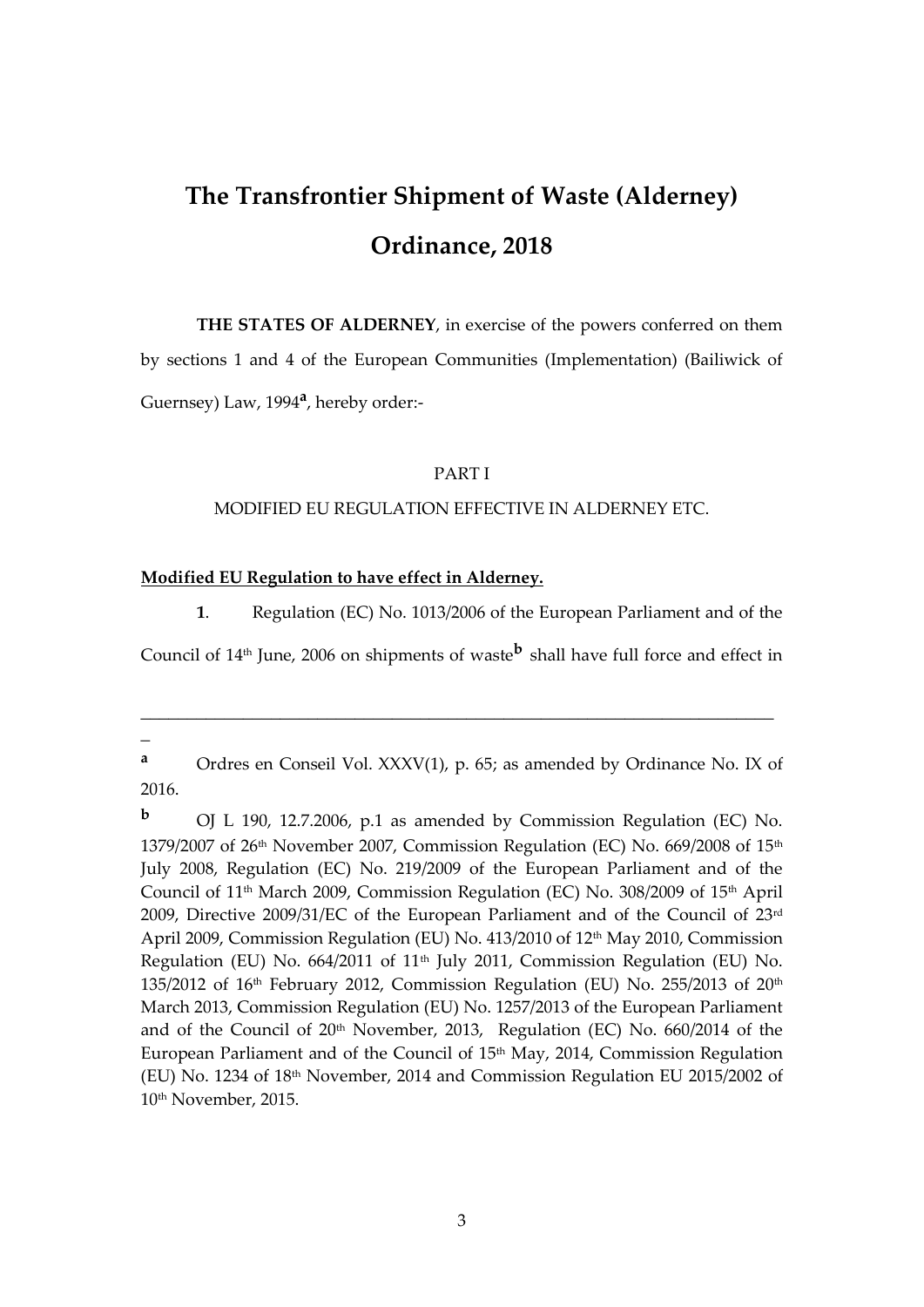Alderney subject to the adaptations, exceptions and modifications set out in the Schedule**<sup>c</sup>** ("**modified EU Regulation**").

#### **Legislation relating to transboundary shipments of waste.**

**2.** (1) For the avoidance of doubt, the modified EU Regulation provides only for–

- (a) the functions of the competent authorities in relation to Alderney, and
- (b) the obligations on persons in relation to exports from, imports into and transits through Alderney,

and implements the requirements of the Basel Convention and the OECD Decision in relation to Alderney which provide for international, standard, control procedures for transboundary shipments of waste; it does not confer functions on other competent authorities whose functions are conferred under the legislation referred to in subsection (2).

(2) For the avoidance of doubt, exports from, imports into and transits through Alderney are also subject to the provisions of any relevant national legislation, including functions conferred on competent authorities, relating to

\_\_\_\_\_\_\_\_\_\_\_\_\_\_\_\_\_\_\_\_\_\_\_\_\_\_\_\_\_\_\_\_\_\_\_\_\_\_\_\_\_\_\_\_\_\_\_\_\_\_\_\_\_\_\_\_\_\_\_\_\_\_\_\_\_\_\_\_

 $\overline{a}$ 

**<sup>c</sup>** To assist the reader, an informal document has been produced showing how the EU Regulation will apply in Alderney; it is marked up to show the modifications made by this Ordinance as at the date the Ordinance comes into force and is available from the Office of the Director of Environmental Health and Pollution Regulation and from the States of Alderney.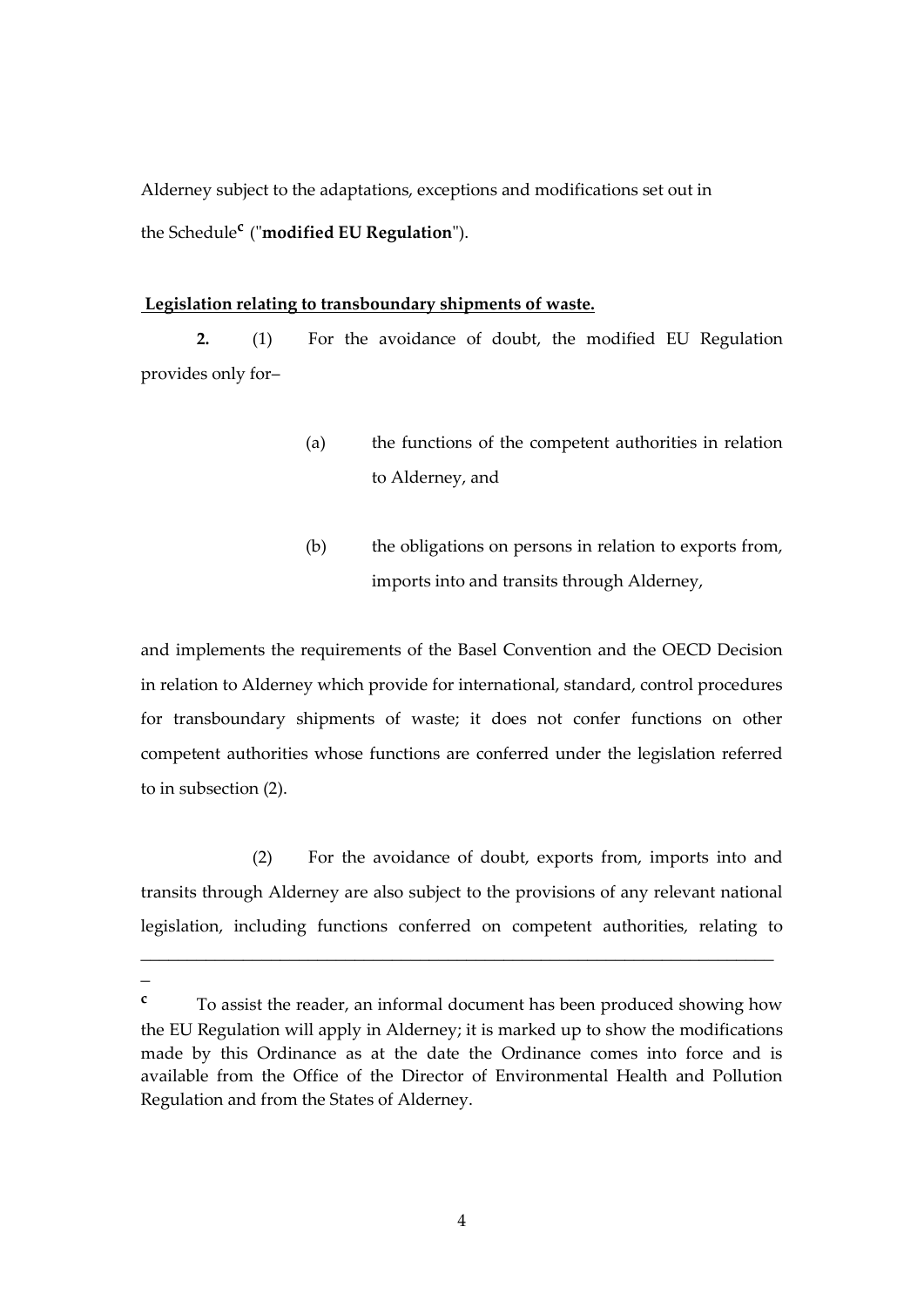transfrontier shipments of waste of the other countries of dispatch, destination and transit from, to or through which a shipment of waste is planned or takes place including, without limitation –

- (a) in relation to shipments from, to or through Guernsey or Sark, the provisions of any Ordinance, relating to the transfrontier shipment of waste, from time to time in force in the island in question and made under the European Communities (Implementation) (Bailiwick of Guernsey) Law, 1994 ,
- (b) in relation to shipments from, to or through the European Union, the EU Regulation which implements the Basel Convention and the OECD Decision in the European Union,
- (c) in relation to shipments, from, to or through a country which is a party to the Basel Convention other than those set out in paragraph (a) or (b), national legislation which implements the requirements set out in the Basel Convention for a system of prior written notification and consent to shipments, and
- (d) in relation to shipments of waste for recovery, from, to or through a country to whom the OECD Decision applies, other than those set out in paragraph (a) or (b), national legislation which implements the OECD Decision.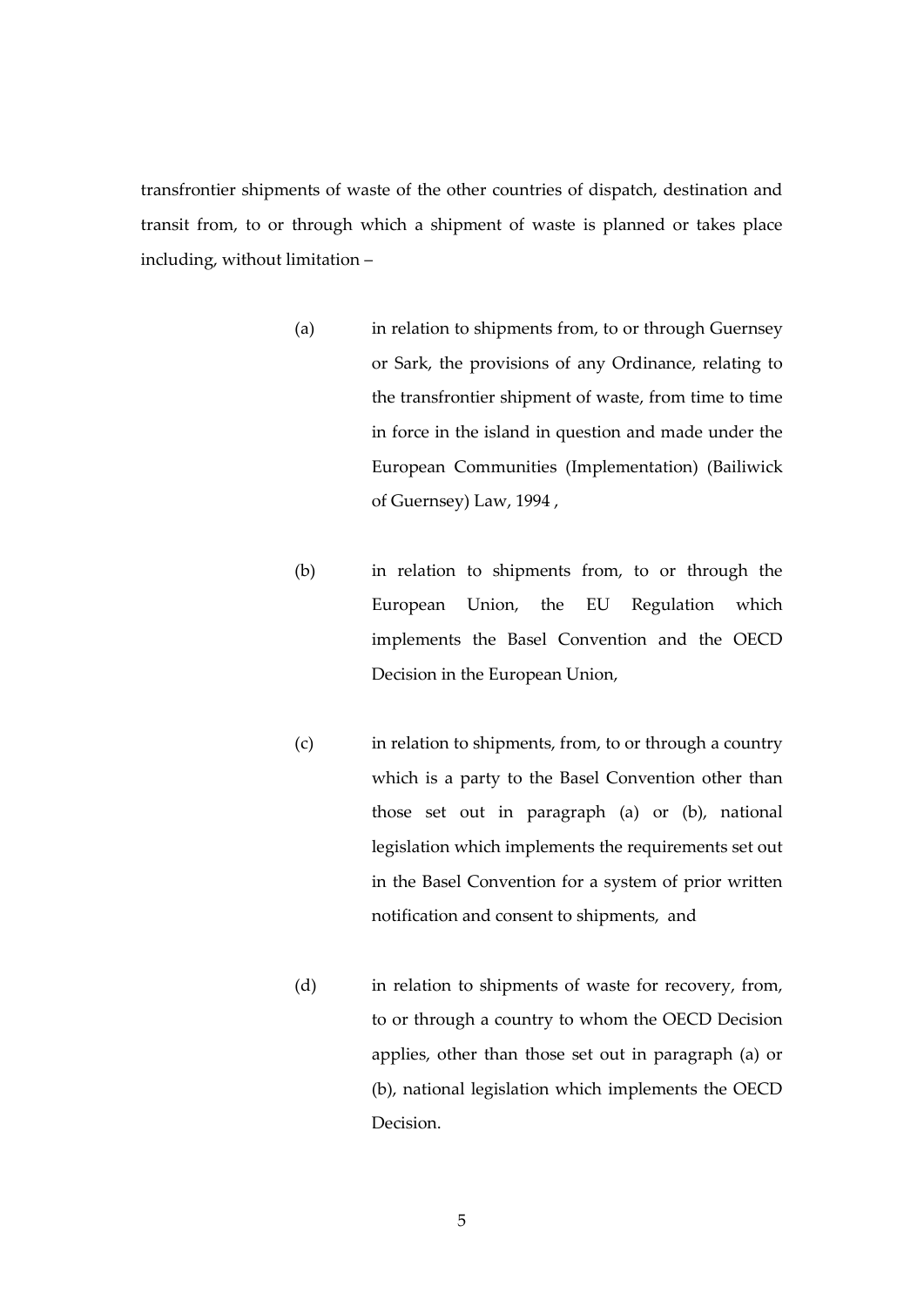# **Competent authorities of dispatch and destination.**

- **3.** The Director is the
	- (a) competent authority of dispatch**<sup>d</sup>** , and
	- (b) competent authority of destination**<sup>e</sup>** ,

in relation to Alderney, on behalf of the States, for the purposes of the modified EU Regulation.

# **Competent authority of transit.**

**4.** The Director, acting on behalf of the Environment Agency, is the competent authority of transit**<sup>f</sup>** in relation to Alderney, on behalf of the States, for the purposes of the modified EU Regulation.

# PART II

# APPLICATION FOR A FINANCIAL GUARANTEE OR EQUIVALENT INSURANCE

\_\_\_\_\_\_\_\_\_\_\_\_\_\_\_\_\_\_\_\_\_\_\_\_\_\_\_\_\_\_\_\_\_\_\_\_\_\_\_\_\_\_\_\_\_\_\_\_\_\_\_\_\_\_\_\_\_\_\_\_\_\_\_\_\_\_\_\_

 $\overline{a}$ 

- **e** For imports into Alderney.
- **f** For transits through Alderney.

**d** For exports from Alderney.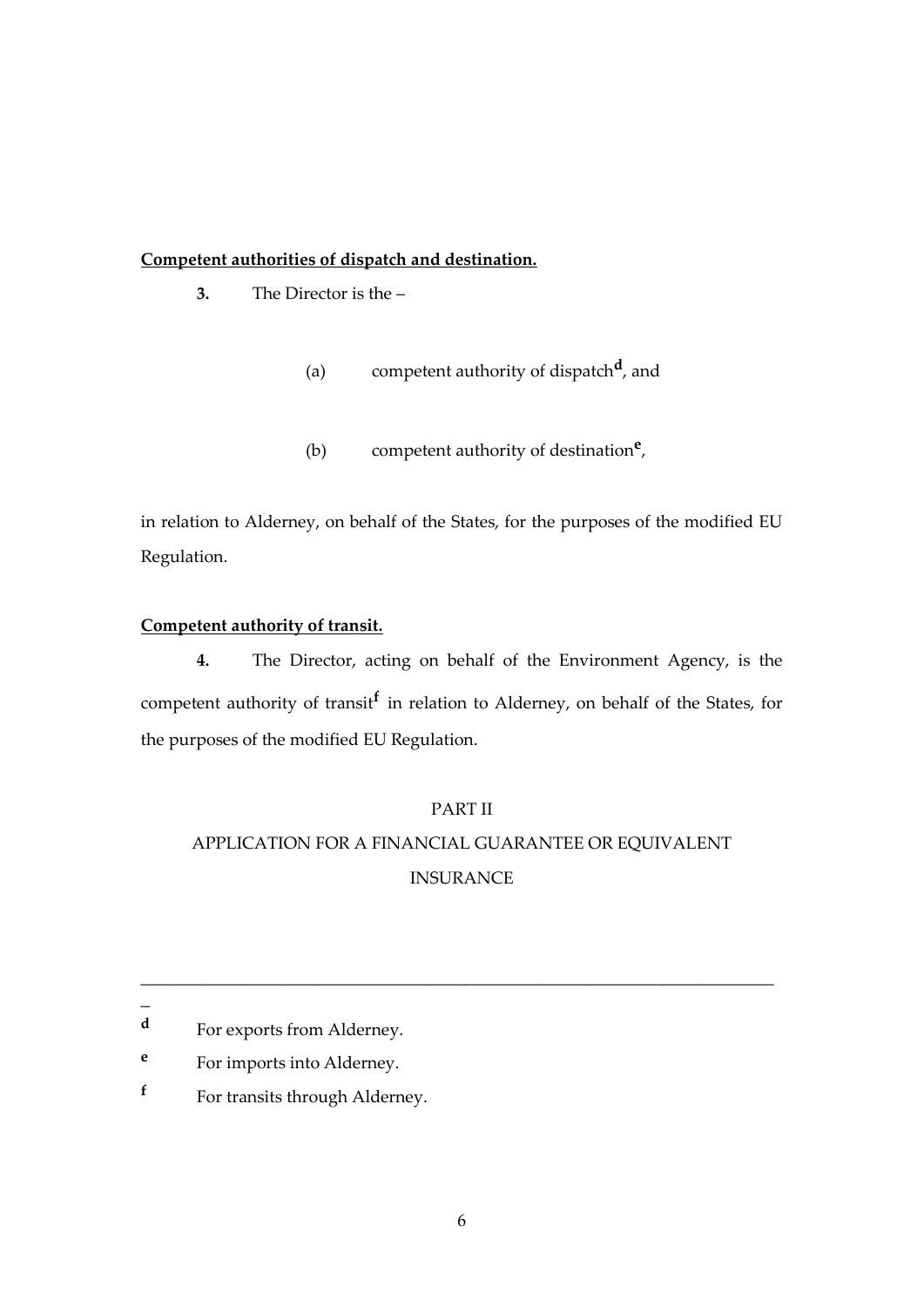#### **Financial guarantees or equivalent insurance.**

**5.** (1) The following procedure applies to an application for an approval of a financial guarantee or equivalent insurance, in relation to the export of waste from Alderney, for the purposes of the modified EU Regulation -

- (a) the notifier must apply to the Director (as the competent authority of dispatch) for approval of a financial guarantee or equivalent insurance, and
- (b) the Director must issue a decision within 60 working days after the receipt of the application.

(2) For the purposes of the modified EU Regulation, the notifier must supply –

- (a) the financial guarantee or equivalent insurance, or
- (b) evidence of that guarantee or insurance or a declaration certifying its existence,

as part of the notification document at the time of notification or, with the consent of the competent authority of dispatch (the Director in the case of exports from Alderney) at any time before the waste is shipped.

### PART III

#### ENFORCEMENT POWERS

# **Take-back etc. of waste.**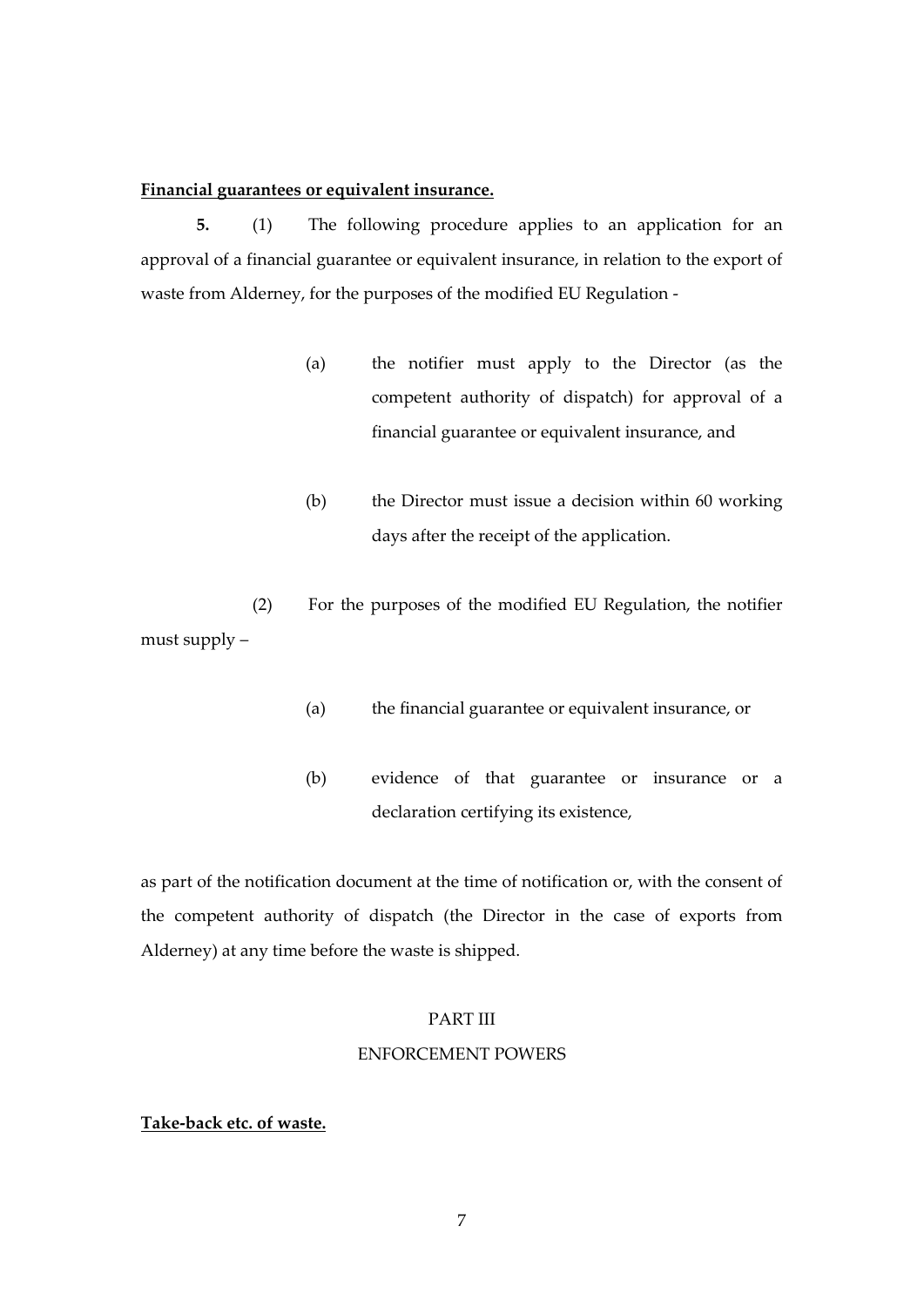**6.** (1) Where the Director is the competent authority of dispatch and receives notification from another competent authority that a shipment cannot be completed as intended, the Director may serve a notice on the notifier of the shipment requiring the notifier to act in accordance with the relevant requirements of the modified EU Regulation, relating to take-back of such shipments, within a specified time.

(2) Where the Director is the competent authority of dispatch and receives notification from another competent authority of an illegal shipment the Director may serve a notice on the notifier of the shipment (or if it is not notifiable waste, the person who arranged the shipment) requiring that person to act in accordance with the relevant requirements of the modified EU Regulation, relating to take-back of such shipments, within a specified time.

(3) Where the Director is the competent authority of destination and receives notification from another competent authority of an illegal shipment, the Director may serve a notice on the consignee of the shipment requiring the consignee to act in accordance with the relevant requirements of the modified EU Regulation, relating to take-back of illegal shipments which are the responsibility of the consignee, within a specified time.

(4) Where the Director, acting under the modified EU Regulation, brings back waste into Alderney, the Director may recover or dispose of the waste as the Director sees fit at the notifier's expense.

#### **Powers to seize waste.**

**7.** (1) This section applies if the Director has reasonable grounds to suspect that –

8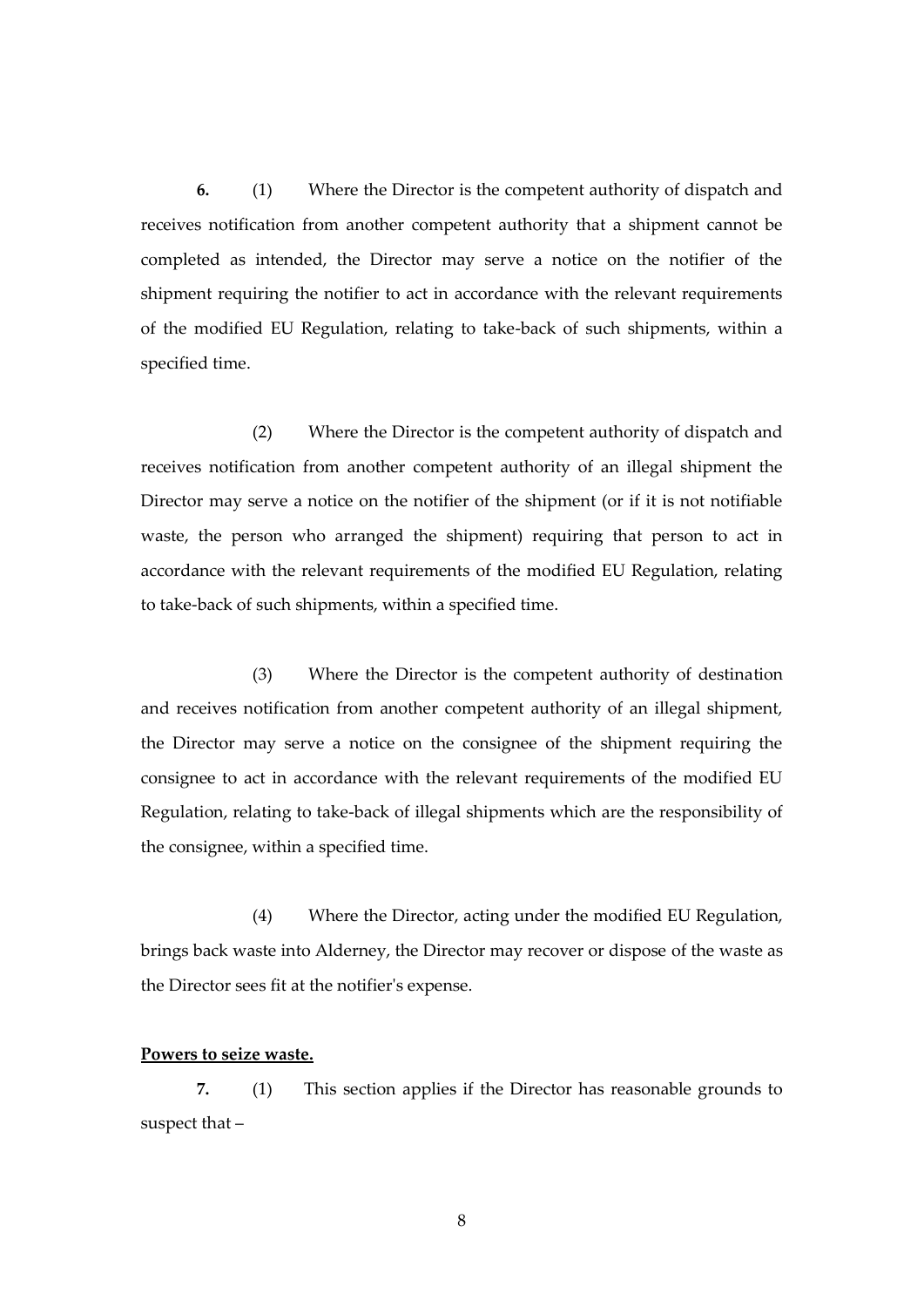- (a) the provisions of the modified EU Regulation or this Ordinance are not being, have not been or are not likely to be complied with in respect of any waste, or
- (b) the shipment, recovery or disposal of any waste cannot be completed in accordance with the notification and movement documents or the contract between the notifier and consignee.
- (2) The Director may do any of the following
	- (a) seize that waste,
	- (b) serve a notice on any person who appears to the Director to be in control of such waste –
		- (i) requiring that person to send the waste to any place specified in the notice, or
		- (ii) prohibiting or restricting the movement of that waste.

# **Seizure procedures.**

**8.** (1) If the Director seizes any waste under section 7, the Director must give to the person in control of it a notice (a **"seizure notice"**) –

(a) giving the grounds for seizing it, and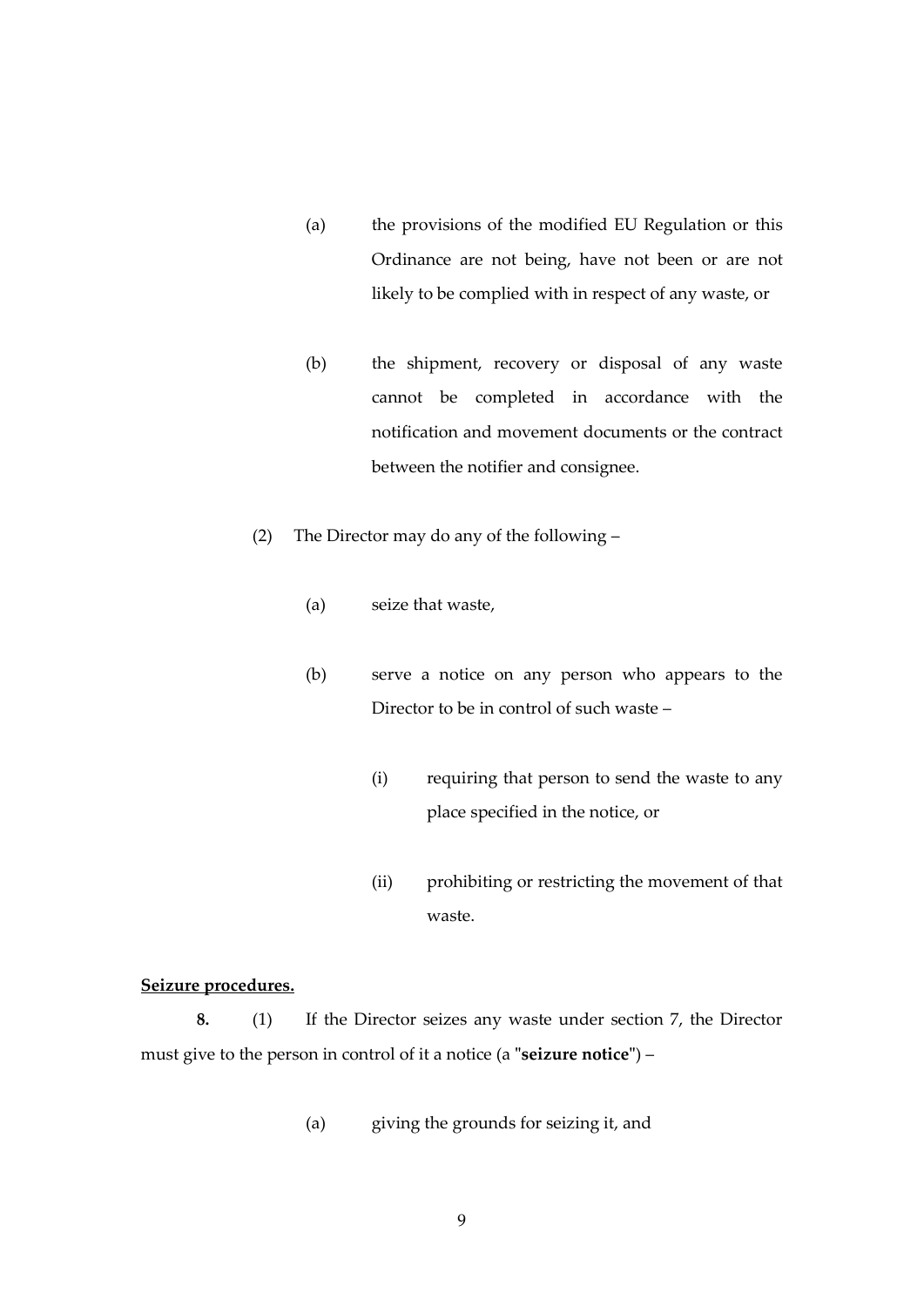(b) setting out the rights under this section to make a claim, and the address for the service of the claim.

(2) If the Director is not immediately able to remove any waste seized under section 7, the Director may mark it in any way the Director sees fit and serve a notice on the person in control of it, identifying it and prohibiting its removal from the premises until it is collected by, or under the direction of, the Director.

- (3) If it appears that the waste seized is
	- (a) waste from a shipment that cannot be completed as intended, as referred to in the modified EU Regulation, or
	- (b) an illegal shipment, as referred to in the modified EU Regulation,

and the Director is not the competent authority with responsibility for take-back under the modified EU Regulation, the Director must store it pending action by the competent authority with such responsibility.

(4) If the owner of the waste claims that the waste was not liable to seizure, the owner may, within 28 days of the seizure, notify the owner's claim to the Director at the address specified in the seizure notice, setting out the grounds in full.

(5) If a notification of a claim is not received within 28 days, the Director must take such steps as the Director considers appropriate to ensure the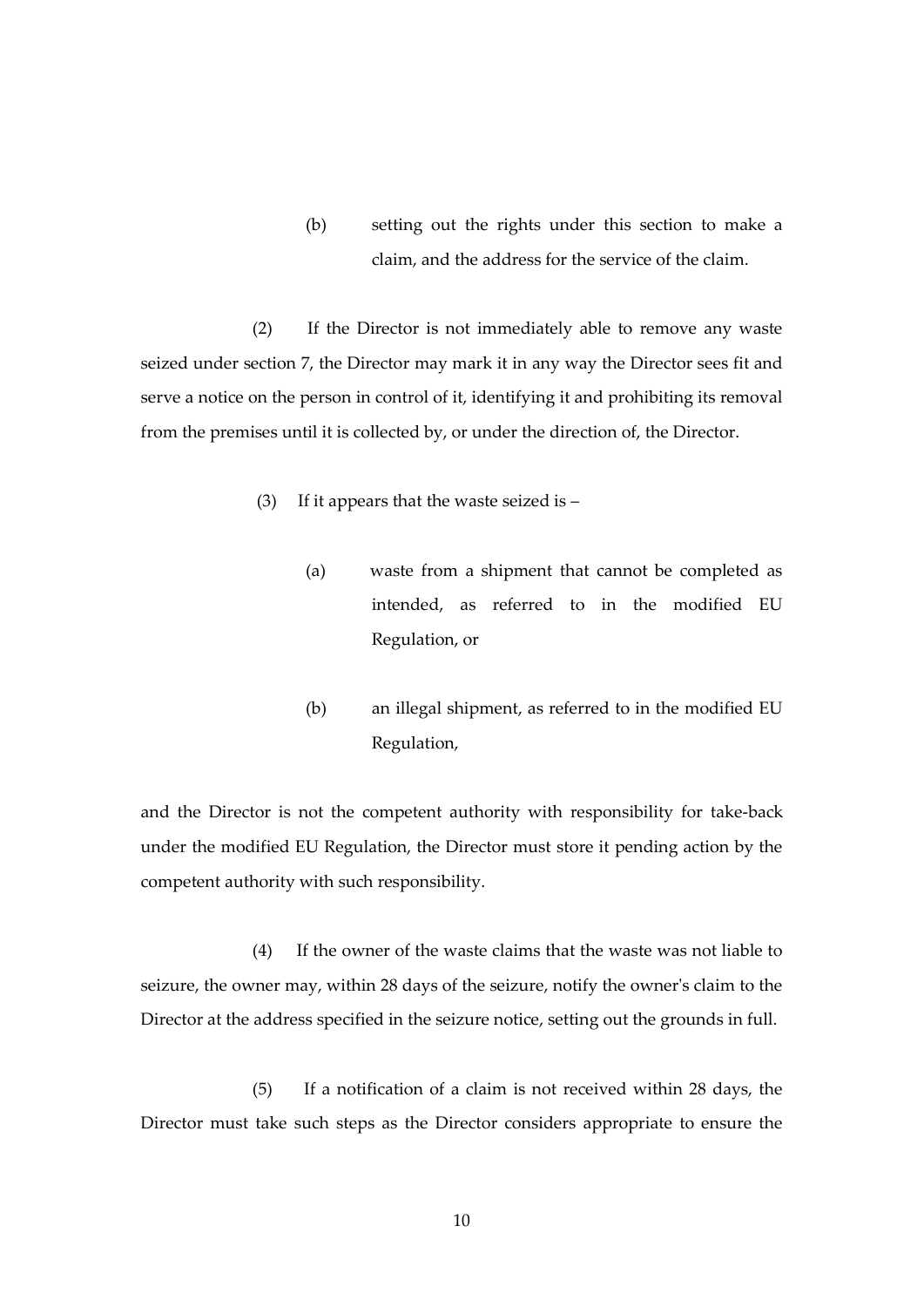recovery or disposal of the waste and for these purposes may serve a notice on the notifier requiring the notifier to recover or dispose of the waste in the manner, and within the time period, specified in the notice.

(6) If a notification of a claim is received within 28 days, the Director must either return the waste or apply to the Court of Alderney for an order for the confirmation of the notice and the recovery or disposal of the waste and, if the Court confirms the notice, the Court must order its recovery or disposal.

### **Powers of entry.**

**9.** (1) The Director may, subject to subsection (2), enter any premises at any reasonable time –

- (a) to determine whether any provision of the modified EU Regulation, this Ordinance or a notice served under the modified EU Regulation or this Ordinance is being, or has been, complied with,
- (b) to exercise or perform one or more of the Director's functions under the modified EU Regulation or this Ordinance,
- (c) to determine whether and, if so, how such a function should be exercised or performed, or
- (d) where the Director has reasonable grounds to suspect that an offence under this Ordinance has been committed, for the purpose of investigating that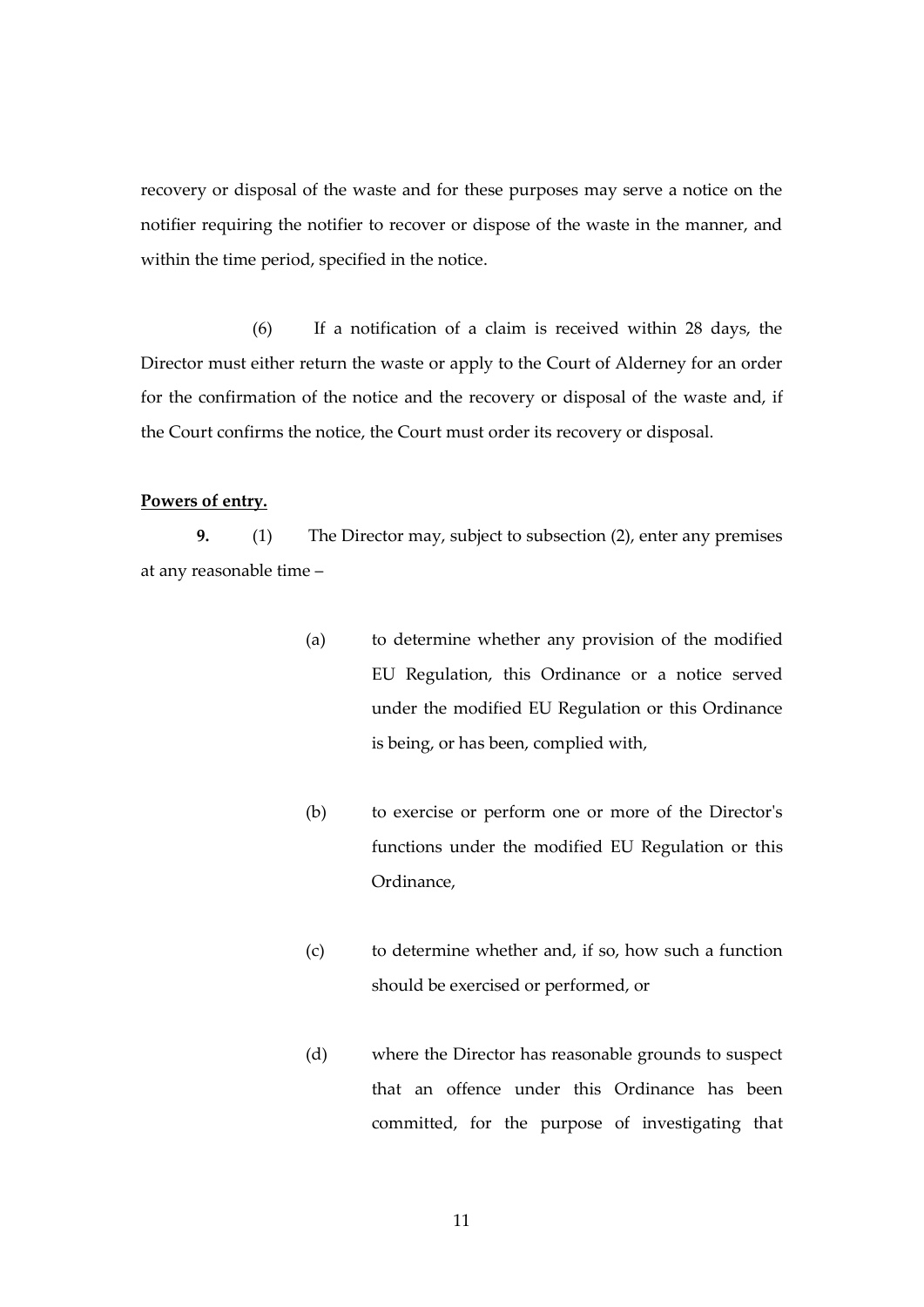#### offence.

(2) The power of entry under subsection (1) shall not be exercisable (other than in a case of emergency) -

- (a) unless the Director gives to the owner or occupier of the premises concerned at least 24 hours' notice of the Director's intention to enter the premises, and
- (b) in the case of any premises, or any part of premises, used as a dwelling except under and in accordance with the authority of a warrant issued by the Chairman under and in accordance with section 10.
- (3) The power of entry under subsection (1) includes a power
	- (a) for the Director to take onto the premises such persons, equipment and materials as the Director reasonably considers necessary for the purpose for which the power of entry is being exercised, and
	- (b) for such persons to exercise any power that may be exercised by the Director, for the purpose for which the Director entered, provided that any such person is in the company, and under the supervision, of the Director.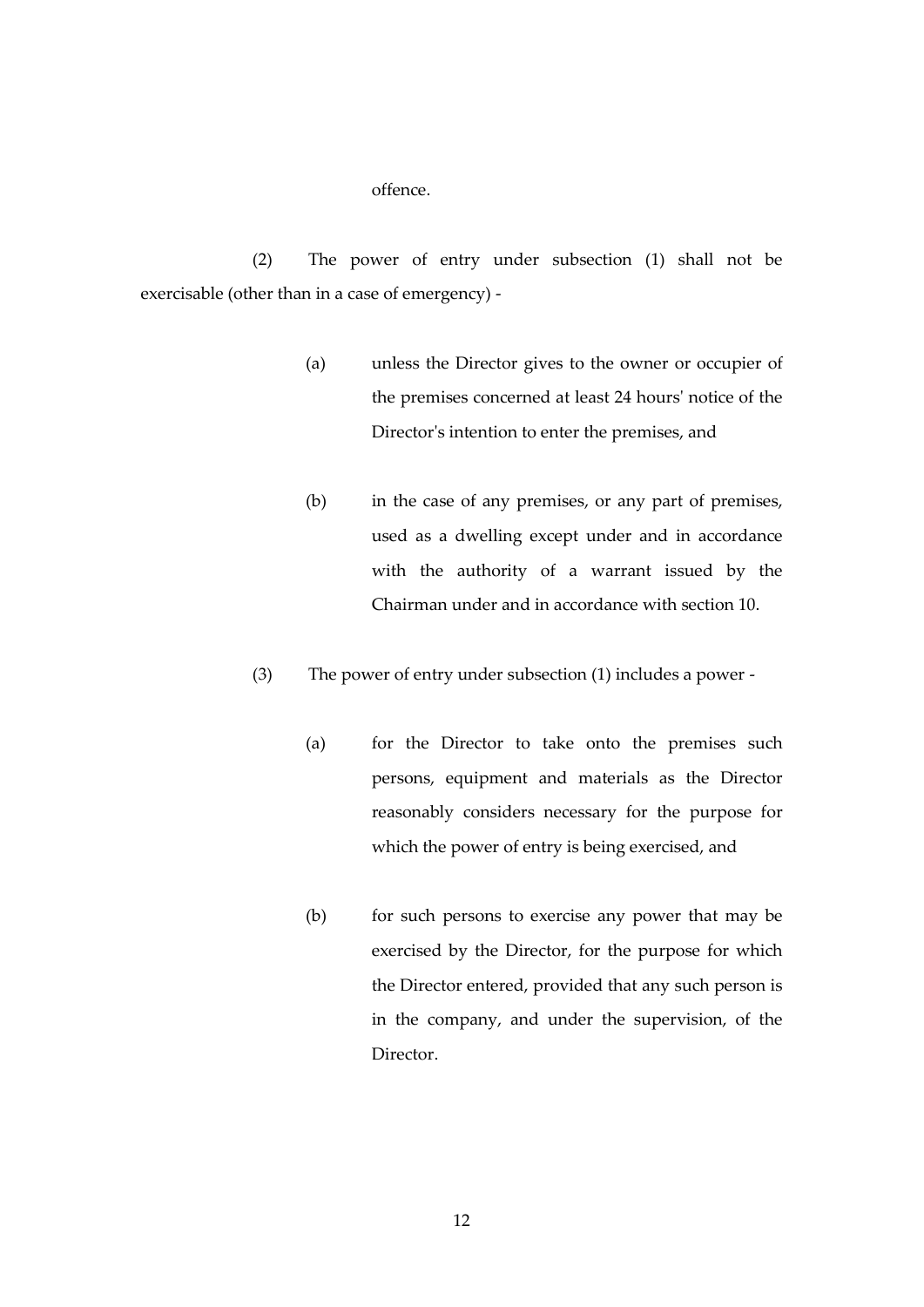#### **Warrant to enter premises.**

**10**. (1) If the Chairman is satisfied by information on oath supplied by the Director, that there are reasonable grounds for entering any premises for any purpose for which the Director has a right to enter premises under this Part, the Chairman may grant a warrant to the Director.

(2) A warrant granted under subsection (1) shall authorise the Director at any time within one month of the date of the grant -

- (a) to enter the premises, and
- (b) to exercise in respect of the premises (and any waste, equipment, substance or other thing found in or on the premises), all such powers as the Director may exercise under this Part,

for the purposes indicated in subsection (1).

(3) The Chairman shall not issue a warrant under subsection (1) unless the Chairman is satisfied that any of the following four conditions is met.

(4) The first condition is that the whole of the premises is used as a dwelling and the occupier has been informed of the decision to apply for a warrant.

(5) The second condition is that any part of the premises is not used as a dwelling and that each of the following applies to the occupier of the premises -

13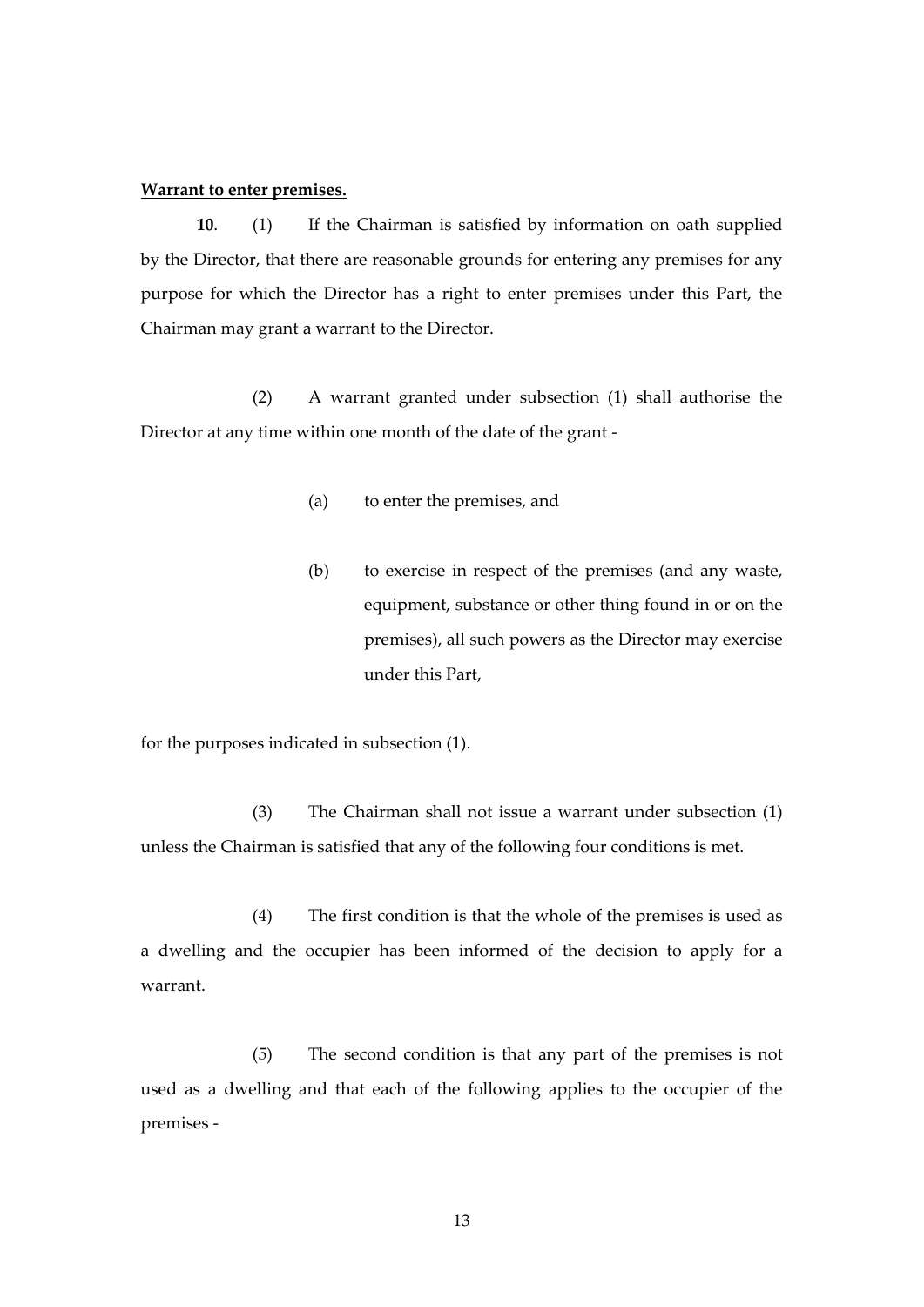- (a) the occupier has been informed of the decision to seek entry to the premises and of the reasons for that decision,
- (b) the occupier has failed to allow entry to the premises on being requested to do so by the Director, and
- (c) the occupier has been informed of the decision to apply for a warrant.
- (6) The third condition is that
	- (a) the premises are unoccupied or the occupier is absent, and
	- (b) notice of intention to apply for a warrant has been left in a conspicuous place on the premises.

(7) The fourth condition is that it is inappropriate to inform the occupier of the decision to apply for a warrant because -

- (a) it would defeat the object of entering the premises, or
- (b) entry is required as a matter of urgency.

(8) The Director executing a warrant issued under this section may use such reasonable force as may be necessary.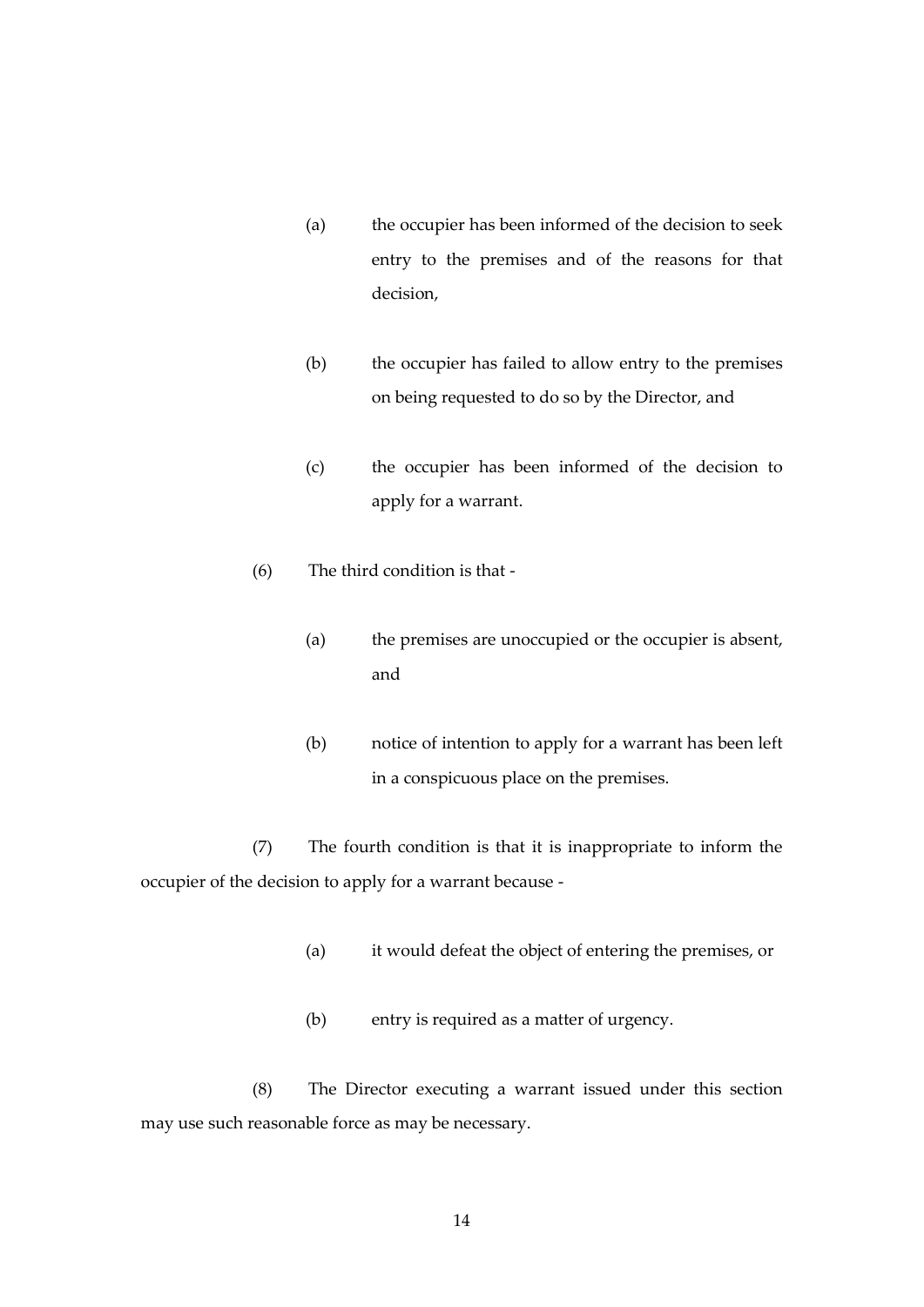(9) Sections 10 (search warrants - safeguards) and 11 (execution of warrants) of the Police Powers and Criminal Evidence (Bailiwick of Guernsey) Law, 2003**<sup>g</sup>** ("**PPACE**") shall apply in relation to the issue of a warrant under this section to the Director as they apply in relation to the issue of a warrant to a police officer.

(10) The following additional requirements shall apply in relation to a warrant, or application for a warrant, issued or made under this section -

- (a) an application for a warrant under this section and a warrant issued under this section must identify, in so far as is practicable, any waste sought, and
- (b) the endorsement required to be made on a warrant under section 11(9) of PPACE must state whether any waste sought was found and whether any waste, other than that sought, was seized.

# **Supplementary functions.**

**11.** (1) This section applies where the Director is exercising a power of entry under section 9 or under a warrant issued under section 10.

 $\overline{a}$ 

\_\_\_\_\_\_\_\_\_\_\_\_\_\_\_\_\_\_\_\_\_\_\_\_\_\_\_\_\_\_\_\_\_\_\_\_\_\_\_\_\_\_\_\_\_\_\_\_\_\_\_\_\_\_\_\_\_\_\_\_\_\_\_\_\_\_\_\_

**<sup>g</sup>** Order in Council No. XXIII of 2003; as amended by Order in Council No. XVI of 2009; No. XV of 2011; Ordinance No. XXXIII of 2003; No. XXIX of 2011; No. XXXIX of 2015; and No. IX of 2016.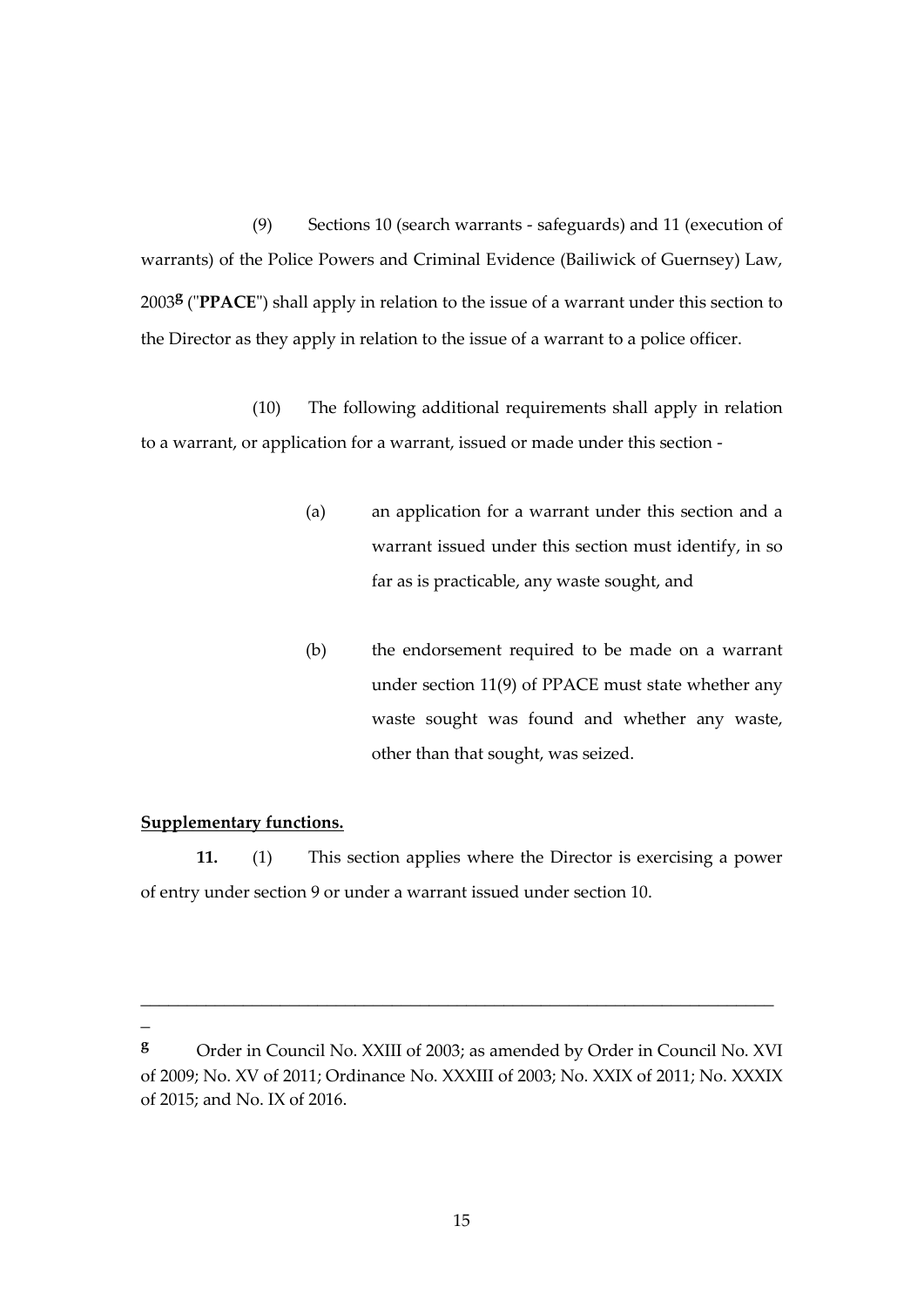(2) The Director exercising a power to which this section applies may, where it is reasonably necessary for the purpose for which the Director has exercised the power -

- (a) inspect any waste, equipment, substance or other thing (including a document or record in any form),
- (b) carry out a measurement or test on any waste, equipment, substance or other thing,
- (c) take a sample from any waste, equipment, substance or other thing,
- (d) use a mark, microchip or other method to identify any waste, equipment, substance or other thing,
- (e) take copies of a document or record (in whichever form it is held),
- (f) take a photograph of anything, or
- (g) subject to subsections (5) and (6), seize and take into possession or detain any waste, equipment, substance or other thing which the Director reasonably believes to be evidence of the commission of an offence under this Ordinance relevant to the purpose for which the power is exercised.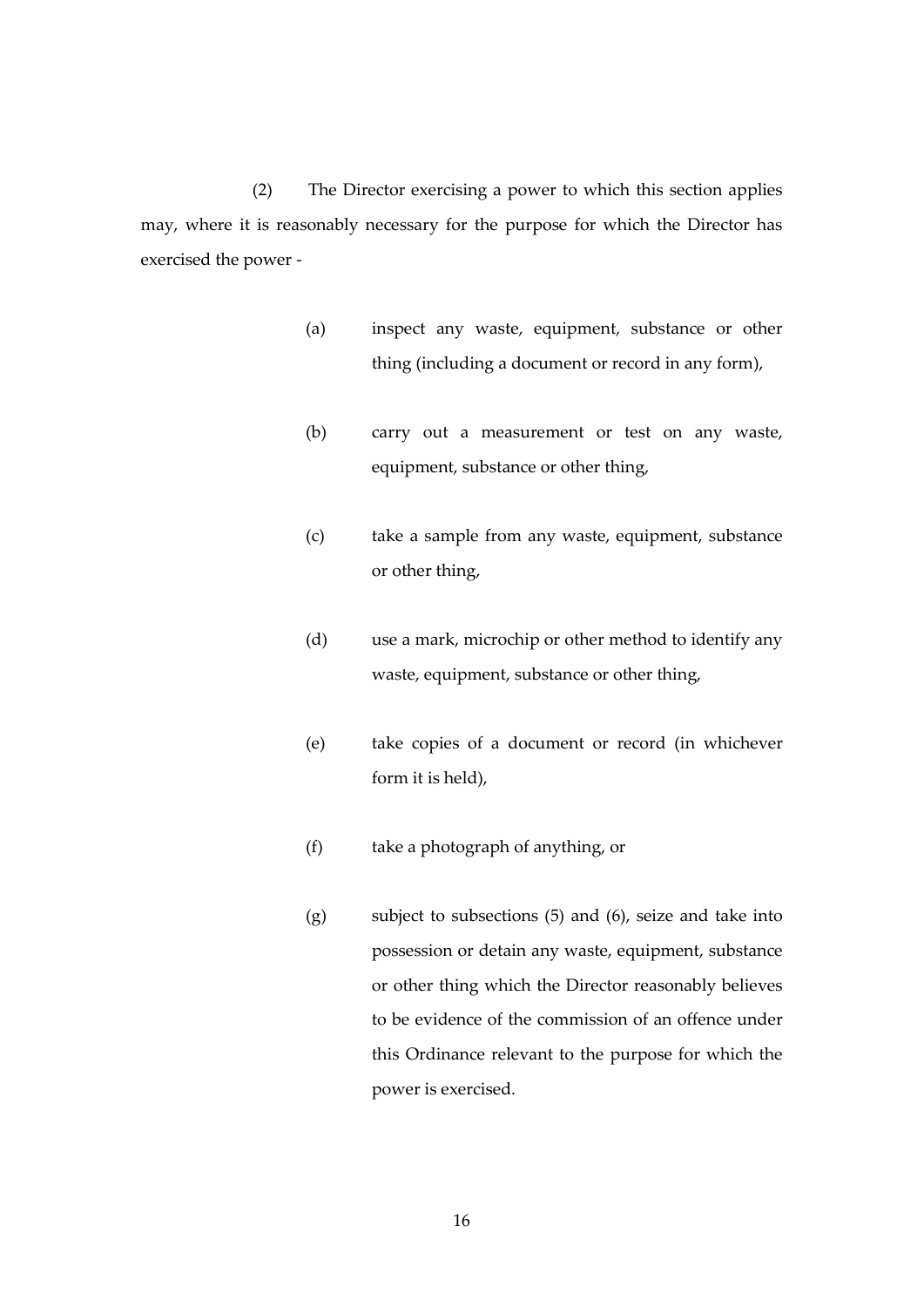(3) Section 16(1) and (2) (record of thing seized) of PPACE shall apply in relation to the seizure and taking into possession by the Director of anything under subsection  $(2)(g)$  as it applies in relation to the exercise of a power of seizure by a police officer.

(4) Anything which has been seized or taken into possession or detained in the exercise of a power under subsection (2)(g) may, subject to the following provisions of this Ordinance, be retained so long as is necessary in all the circumstances and in particular -

- $(a)$  for use as evidence at a trial for a relevant offence,
- (b) for forensic examination or for investigation in connection with an offence, or
- (c) for use in connection with the enforcement of the requirements of a notice served under this Ordinance,

except that nothing may be retained for such a purpose where a photograph or a copy would be sufficient.

(5) Subsection (2)(g) does not include power to seize anything which the person exercising the power has reasonable grounds for believing to be an item subject to legal professional privilege within the meaning of section 24 of PPACE.

17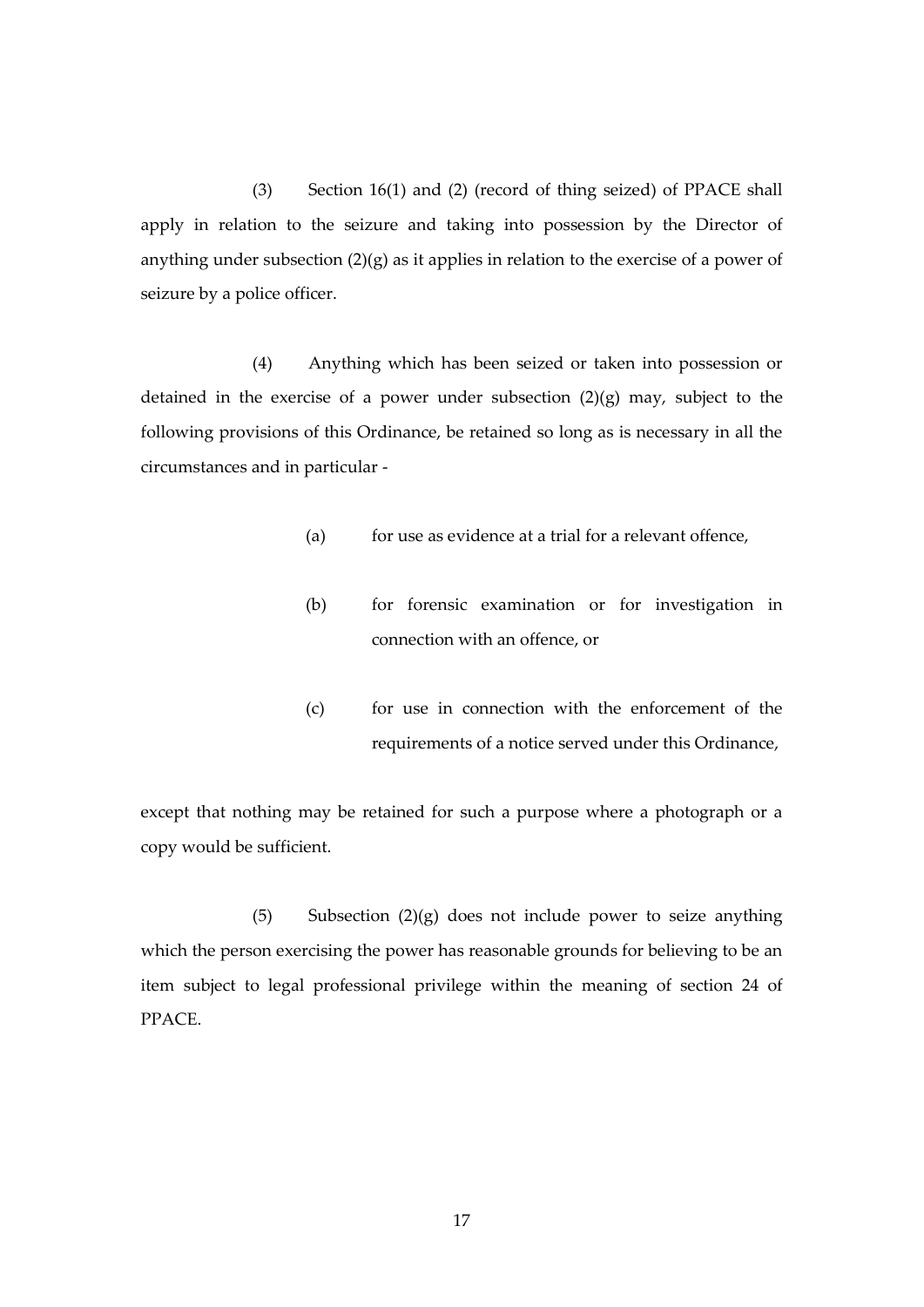(6) For the avoidance of doubt, the seizure of anything which is waste for the purposes of the powers in sections 7 and 8 is also subject to the provisions of those sections.

# **Powers to require information.**

**12.** (1) Where the Director reasonably suspects that an offence under this Ordinance has been, or is being, committed in relation to any waste the Director may require the notifier, consignee or any other person who appears to the Director to be in control of such waste to comply with any of the requirements indicated in subsection (2).

- (2) The requirements for the purpose of subsection (1) are
	- (a) to furnish the Director with such information, including records and other documents, relating to the waste as the Director may reasonably require, and
	- (b) to answer such questions relating to the waste as the Director may reasonably ask.

(3) A statement made by a person in response to a requirement imposed under this section or otherwise under this Ordinance or the modified EU Regulation –

- (a) may be used in evidence against that person in proceedings other than criminal proceedings, and
- (b) may not be used in evidence against that person in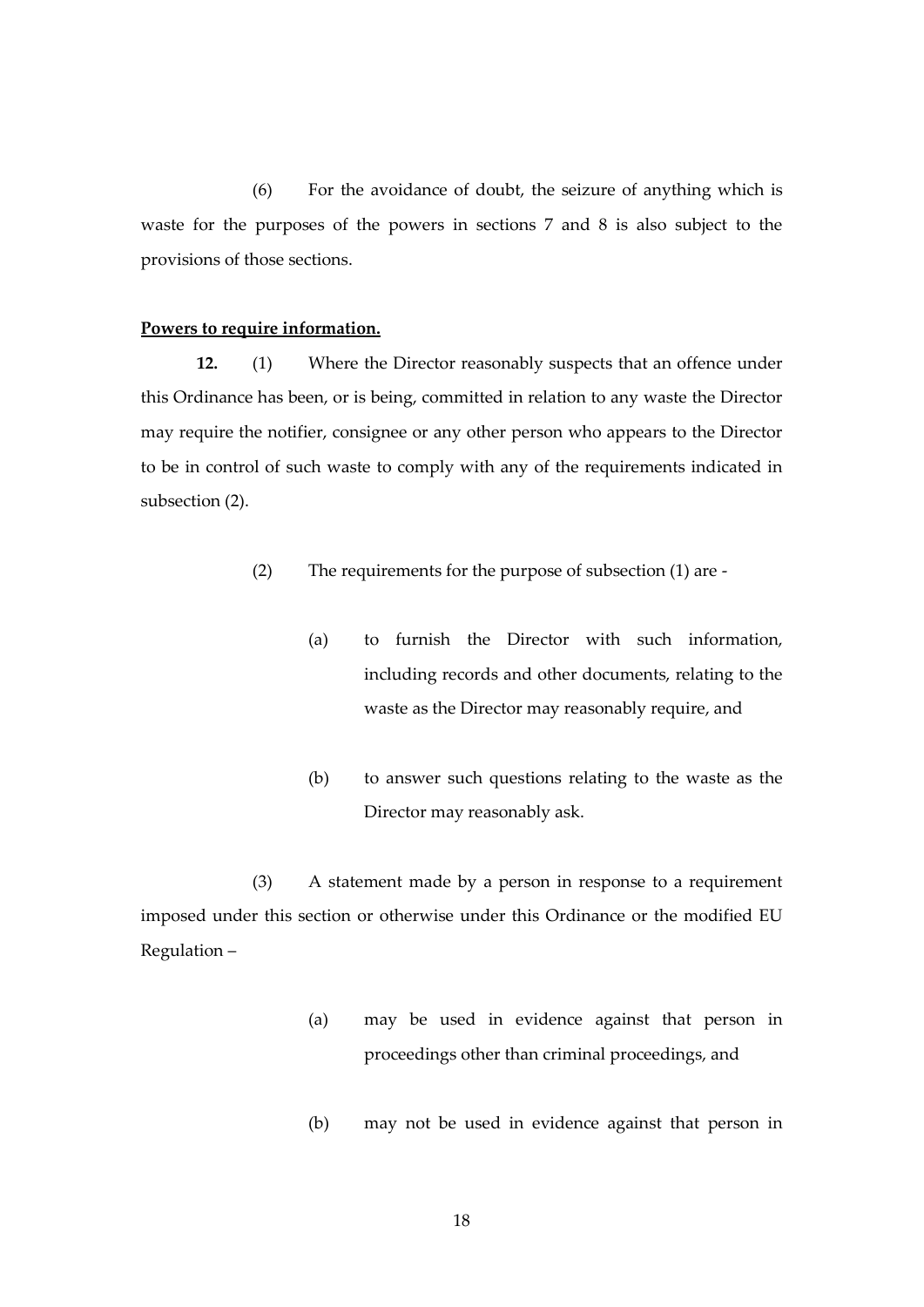criminal proceedings except -

- (i) where evidence relating to it is adduced, or a question relating to it is asked, in the proceedings by or on behalf of that person, or
- (ii) in proceedings for
	- (A) an offence under section 17(2) or (3),
	- (B) some other offence where, in giving evidence, the person makes a statement inconsistent with it, but the statement is only admissible to the extent necessary to establish the inconsistency,
	- (C) perjury, or
	- (D) perverting the course of justice.

#### **Powers of officers of customs and excise.**

**13**. (1) On a request made to an officer of customs and excise by the Director for the purpose of facilitating the exercise of any function conferred on the Director by the modified EU Regulation or this Ordinance, an officer of customs and excise may detain, for not more than 5 working days, any waste specified in the request which has been brought into Alderney or is to be dispatched from Alderney.

(2) Anything detained under this section shall be dealt with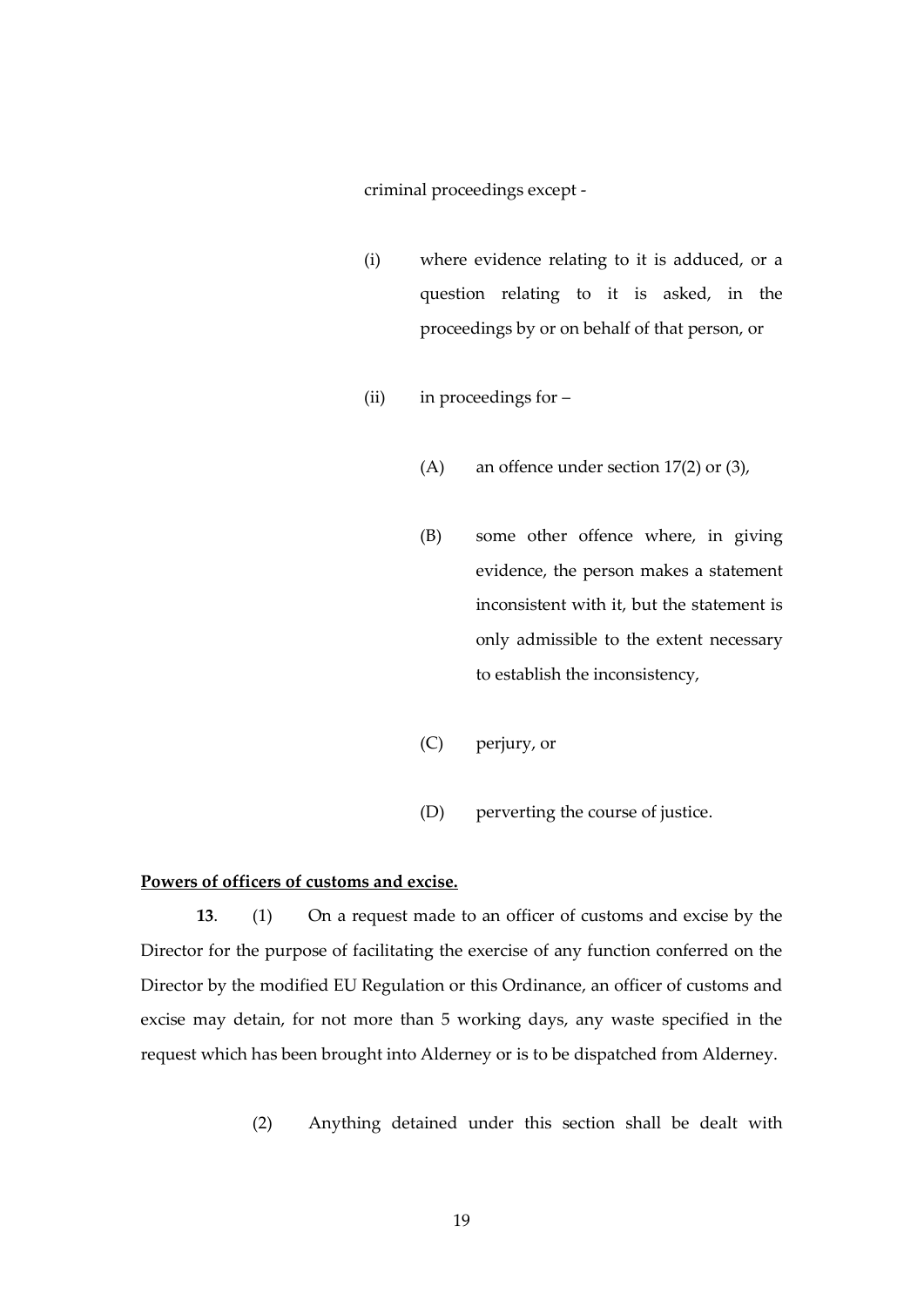during the period of its detention in such manner as the States of Guernsey Committee for Home Affairs, on behalf of the States of Alderney, may direct.

(3) Without prejudice to the provisions of the Customs and Excise (General Provisions) (Bailiwick of Guernsey) Law, 1972**<sup>h</sup>** , the master of every ship and the commander of every aircraft which arrives in Alderney from a port or place outside Alderney must declare to an officer of customs and excise -

- (a) any waste carried in that ship or aircraft, and
- (b) all waste which is to be unloaded from that ship or aircraft in Alderney,

and such an officer may, for the purpose of enabling the officer to determine whether or not any such waste is being carried and, if so, any fact or circumstance in connection with the waste and the carriage of the waste, require the master or commander -

- (i) to answer any question put to the master or commander by the officer, and
- (ii) to produce any document or information in the master or commander's custody, possession or

**<sup>h</sup>** Ordres en Conseil Vol. XXIII, p. 573; as amended by Ordres en Conseil Vol. XXXIII, p. 217; and Ordinance No. IX of 2016. There are other amendments not relevant to this Ordinance.

\_\_\_\_\_\_\_\_\_\_\_\_\_\_\_\_\_\_\_\_\_\_\_\_\_\_\_\_\_\_\_\_\_\_\_\_\_\_\_\_\_\_\_\_\_\_\_\_\_\_\_\_\_\_\_\_\_\_\_\_\_\_\_\_\_\_\_\_

 $\overline{a}$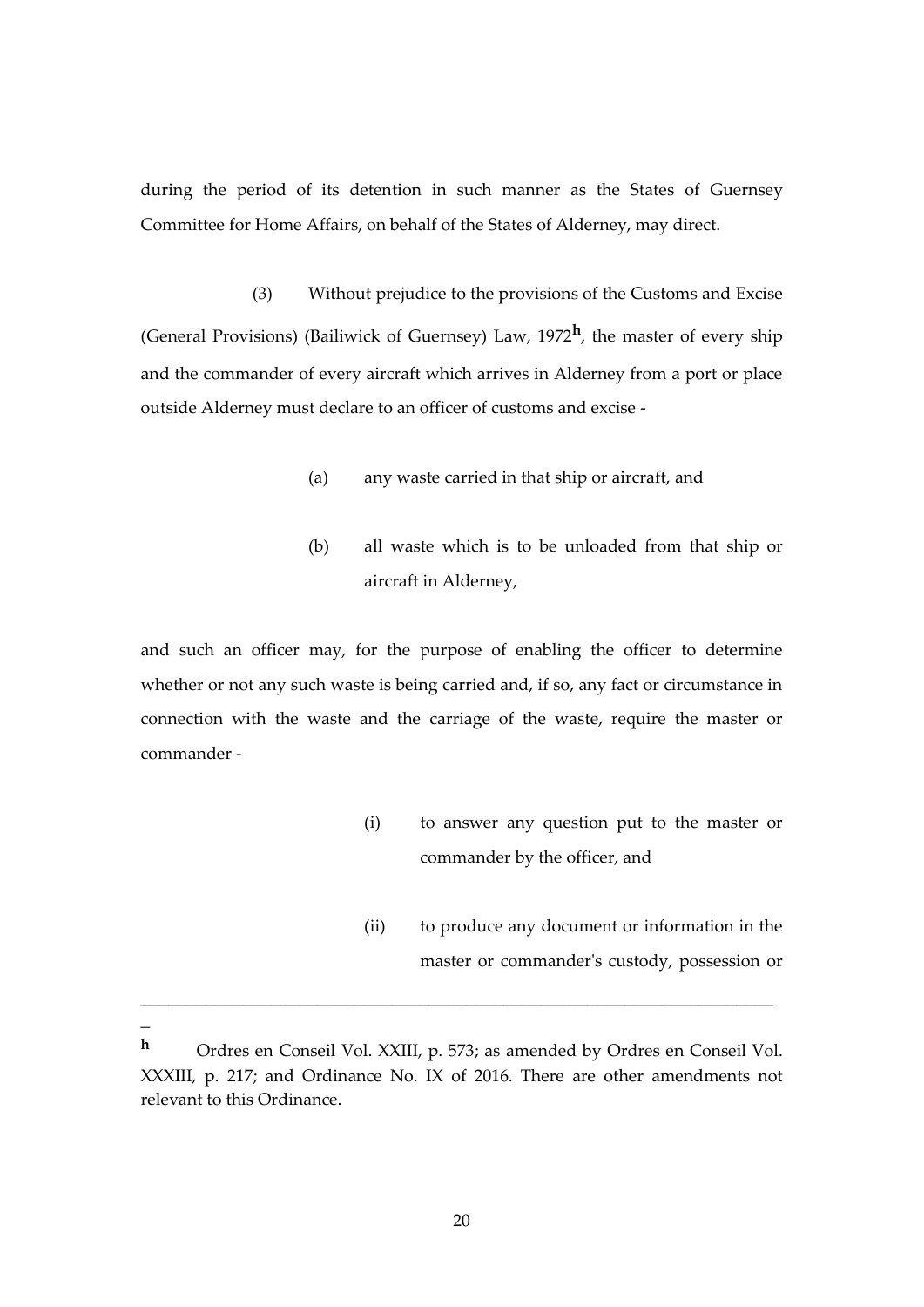power as the officer may reasonably require.

(4) Expressions used in subsection (3) shall, to the extent that a meaning is not assigned to them by this Ordinance, have the meanings given by the Customs and Excise (General Provisions) (Bailiwick of Guernsey) Law, 1972.

#### PART IV

#### MISCELLANEOUS PROVISIONS

#### **Objections to shipments under waste import and export plan.**

**14**. (1) The Committee, acting on the advice of the Director, must prepare and submit to the States for approval a management plan for the importation and exportation of waste (**"the plan"**) which must contain the States' policies in relation to the import and export of waste for recovery or disposal.

(2) For the purpose of ensuring environmentally sound management of waste and preventing movements of waste which are not in accordance with the plan, the Director must, within the applicable time limit specified in the modified EU Regulation object to any shipment of waste notified under the modified EU Regulation which the plan indicates should not be imported into or exported from Alderney.

(3) The Committee, acting on the advice of the Director, must take into account relevant obligations under the Basel Convention and the OECD Decision in preparing the plan.

(4) This section is without prejudice to the provisions of the modified EU Regulation which provide that the Director may raise reasoned

21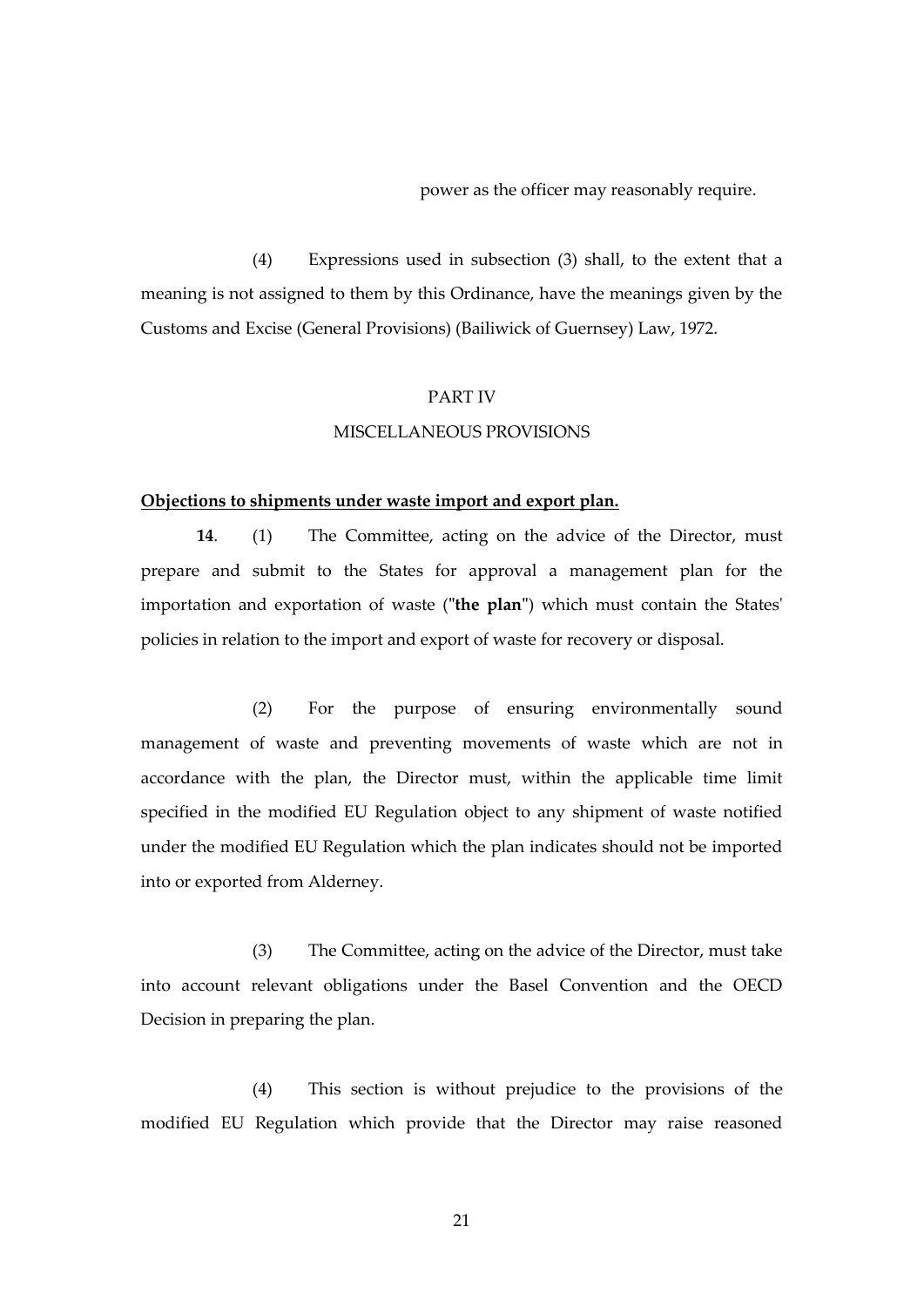objections to waste shipments on one or more of the additional grounds set out in that Regulation.

#### **Registration of dealers and brokers.**

**15**. (1) The Director must establish and maintain a register of establishments and undertakings in Alderney which arrange as dealer or broker for the disposal or recovery of waste.

(2) The register must be available for public inspection during ordinary office hours.

(3) The register must contain the following information in relation to each such establishment or undertaking registering with the Director under this section -

- (a) the name of the establishment or undertaking,
- (b) the address of its principal place of business, and
- (c) the address of any place at or from which it carries on business.

(4) No establishment or undertaking may register with the Director under this section unless it conforms to such standards and complies with such terms and conditions as the Director may, in the Director's absolute discretion, think fit.

(5) An establishment or undertaking not registered with the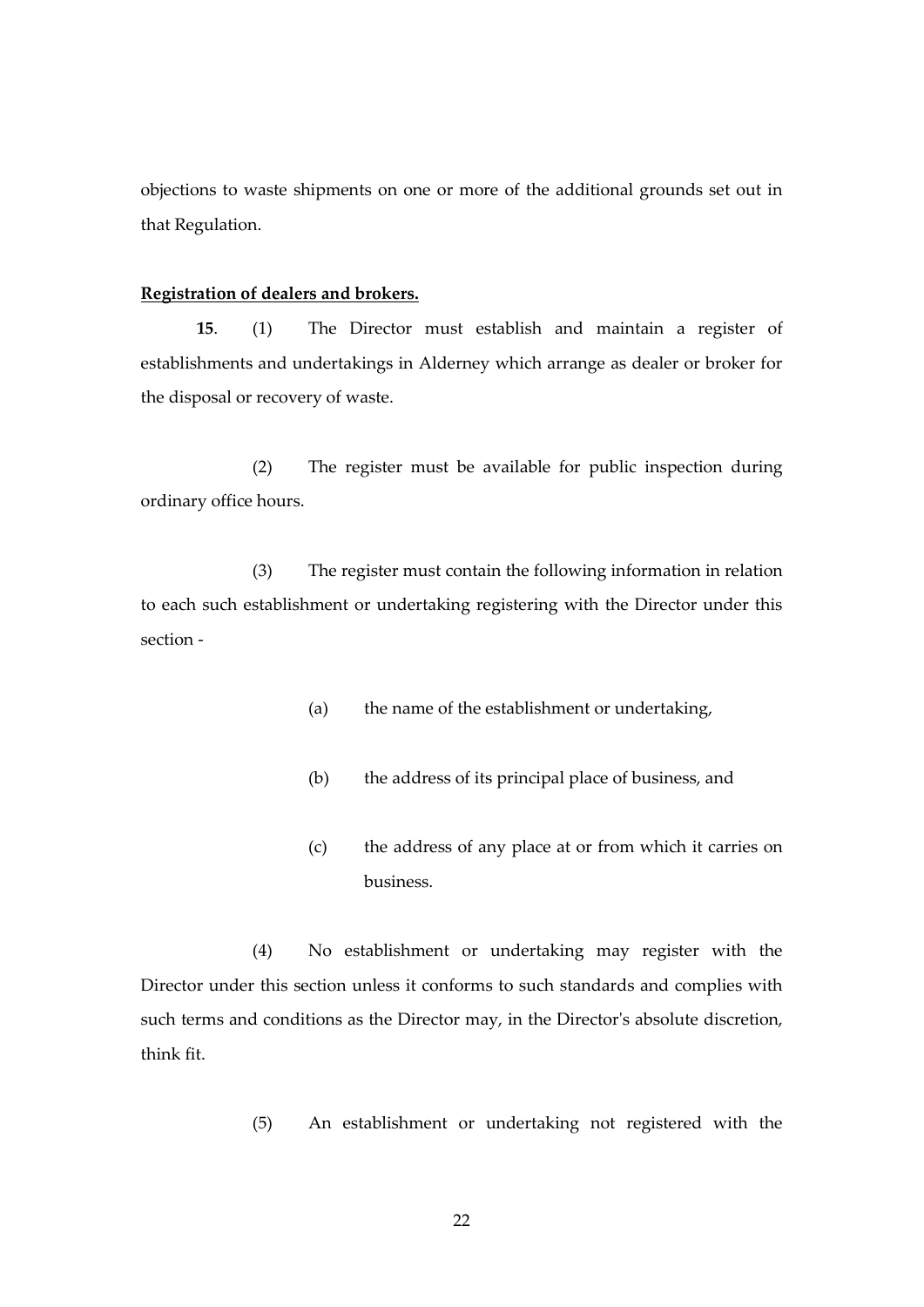Director under this section is not a registered dealer or registered broker, in relation to Alderney, for the purposes of the modified EU Regulation.

#### PART V

#### OFFENCES AND PENALTIES

#### **Offences: contravention of modified EU Regulation or Ordinance.**

**16**. (1) A person who contravenes a provision of the modified EU Regulation or of this Ordinance is guilty of an offence.

(2) A person who contravenes a condition of a consent laid down by the Director or other requirement imposed by the Director under the modified EU Regulation is guilty of an offence.

(3) Any person (other than the Director or a person acting under the direction of the Director) who removes waste referred to in section 8(2) from the premises is guilty of an offence.

(4) A person who contravenes a prohibition, restriction or other requirement of a notice served by the Director on that person under section 6, 7 or 8(5) is guilty of an offence.

#### **Offences: obstruction and false information etc.**

**17.** (1) A person who without reasonable excuse, proof of which lies on that person, obstructs or fails to give all reasonable assistance to -

> (a) the Director, a person acting under the direction of the Director under section 8 or taken onto premises by the

> > 23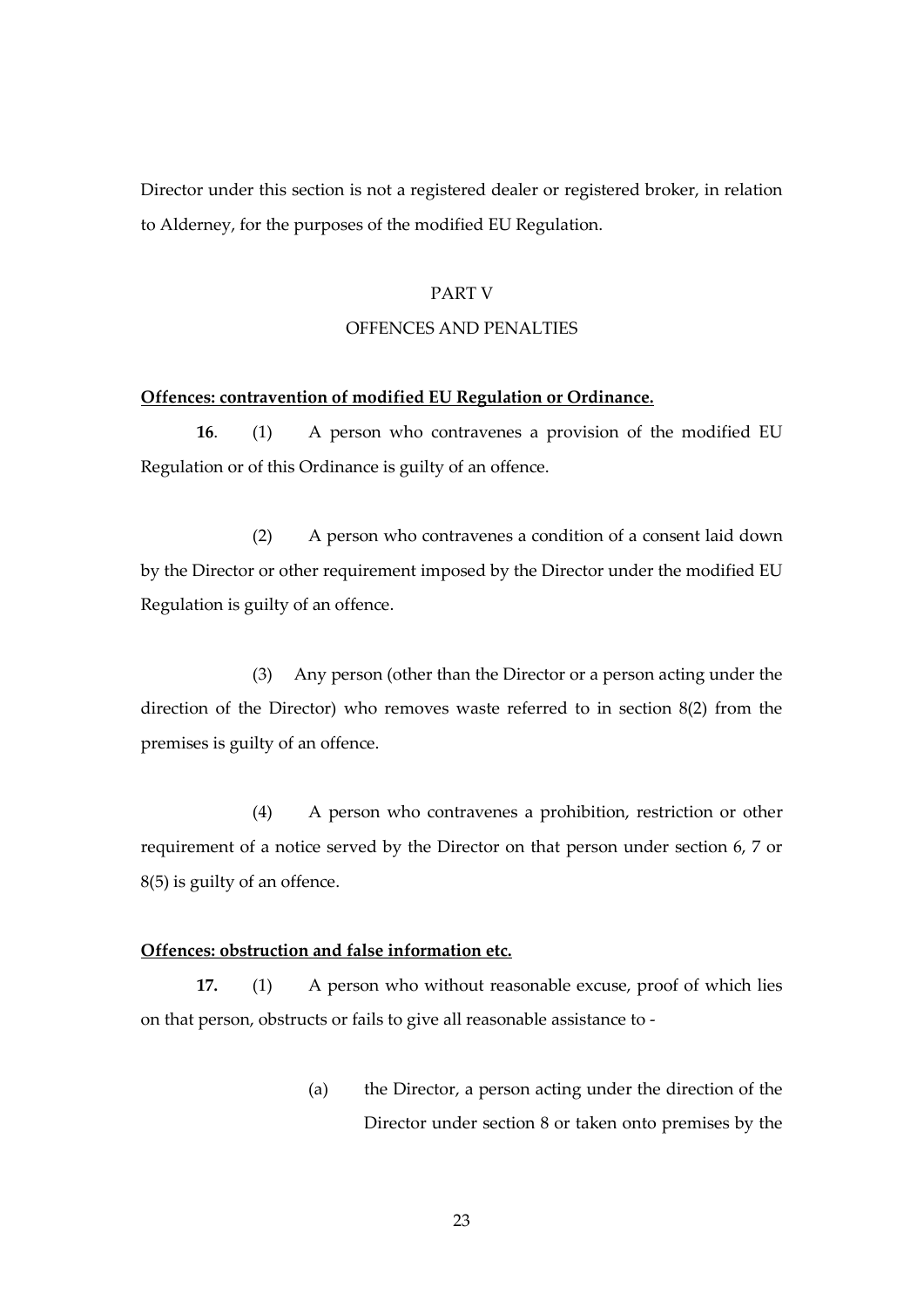Director under section 9(3) in the exercise or purported exercise of that person's functions under this Ordinance, or

(b) an officer of customs and excise in the exercise or purported exercise of that officer's functions under section 13,

is guilty of an offence.

(2) A person who in purported compliance with any provision of, or requirement under, this Ordinance or the modified EU Regulation -

- (a) makes a statement which that person knows or has reasonable cause to believe to be false, deceptive or misleading in a material particular,
- (b) recklessly makes a statement, dishonestly or otherwise, which is false, deceptive or misleading in a material particular,
- (c) produces or furnishes or causes or permits to be produced or furnished any information or document which that person knows or has reasonable cause to believe to be false, deceptive or misleading in a material particular, or
- (d) recklessly produces or furnishes or recklessly causes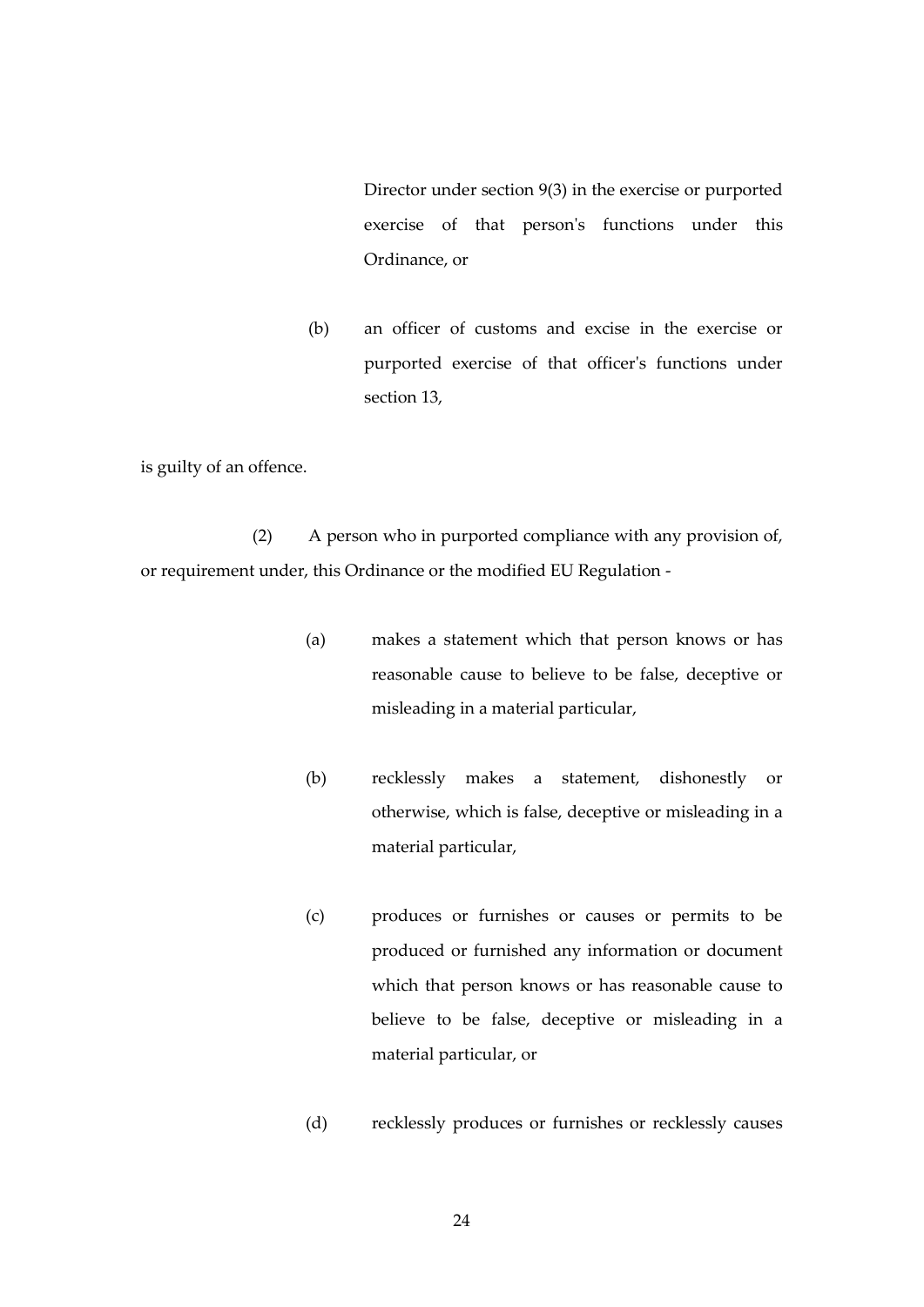or permits to be produced or furnished, dishonestly or otherwise, any information or document which is false, deceptive or misleading in a material particular,

is guilty of an offence.

(3) A person who, without reasonable excuse, proof of which lies on that person, fails to comply with –

- (a) a requirement imposed by the Director under section 12, or
- (b) a requirement imposed by an officer of customs and excise under section 13(3)(i) or (ii),

is guilty of an offence.

#### **Offences due to default of another.**

**18**. Where the commission by any person of an offence under this Ordinance is due to the act or default of another person, the latter is guilty of the offence and may be proceeded against and punished accordingly, whether or not proceedings are taken against the former.

#### **Criminal liability of directors etc.**

**19.** (1) Where an offence under this Ordinance is committed by a body corporate, limited partnership with legal personality or foundation and is proved to have been committed with the consent or connivance of, or to be attributable to any neglect on the part of –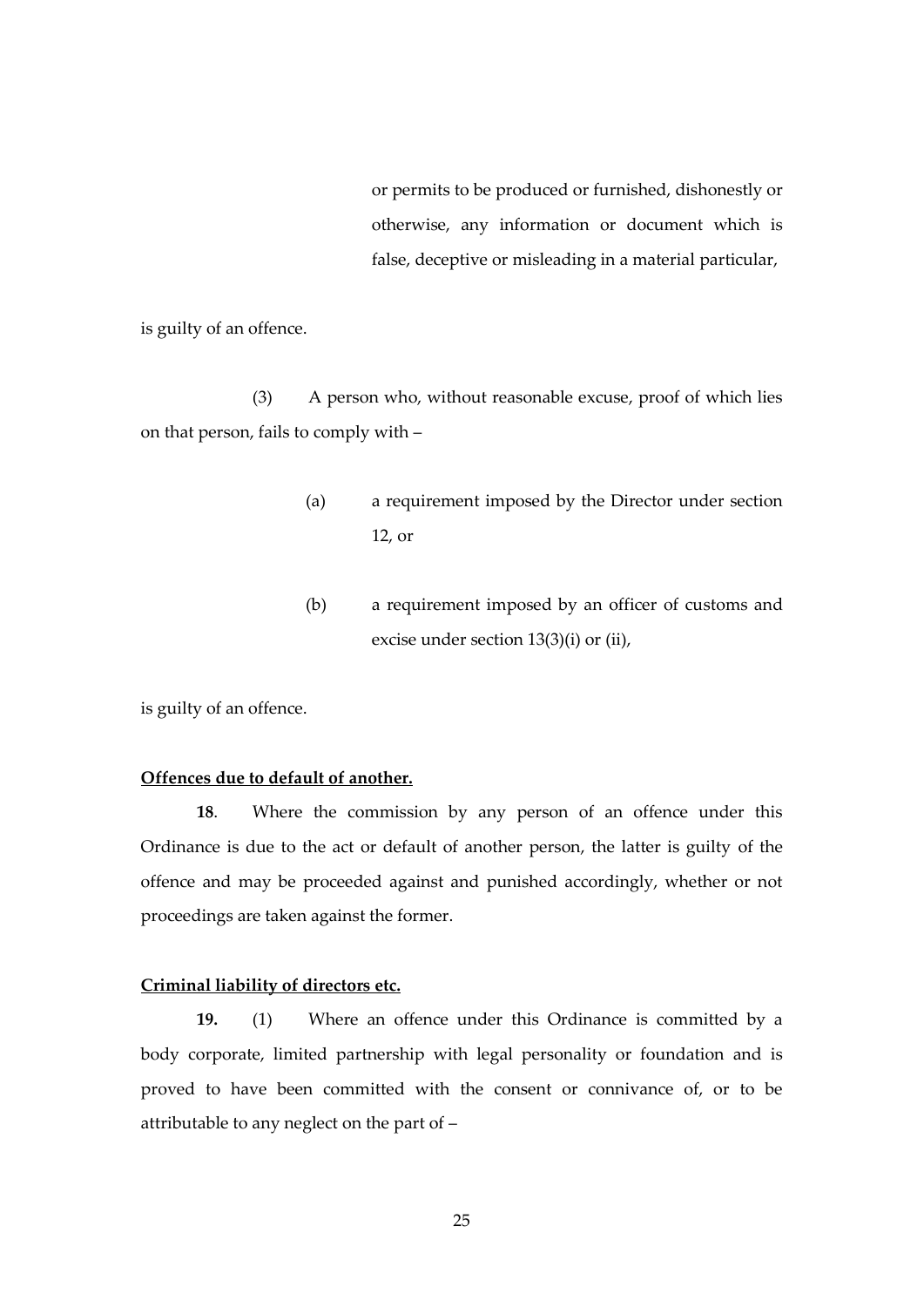- (a) in the case of a body corporate, any director, controller, manager, secretary or other similar officer,
- (b) in the case of a limited partnership with legal personality, any general partner,
- (c) in the case of a foundation, any foundation official, or
- (d) any person purporting to act in any capacity described in paragraph (a) to (c),

that person as well as the body corporate, limited partnership or foundation is guilty of the offence and may be proceeded against and punished accordingly.

(2) Where the affairs of a body corporate are managed by its members, subsection (1) applies to a member in connection with the member's functions of management as if the member were a director.

(3) In this section –

"**body corporate**" means a body of persons, of whatever description, incorporated with or without limited liability in any part of the world,

"**foundation**" means –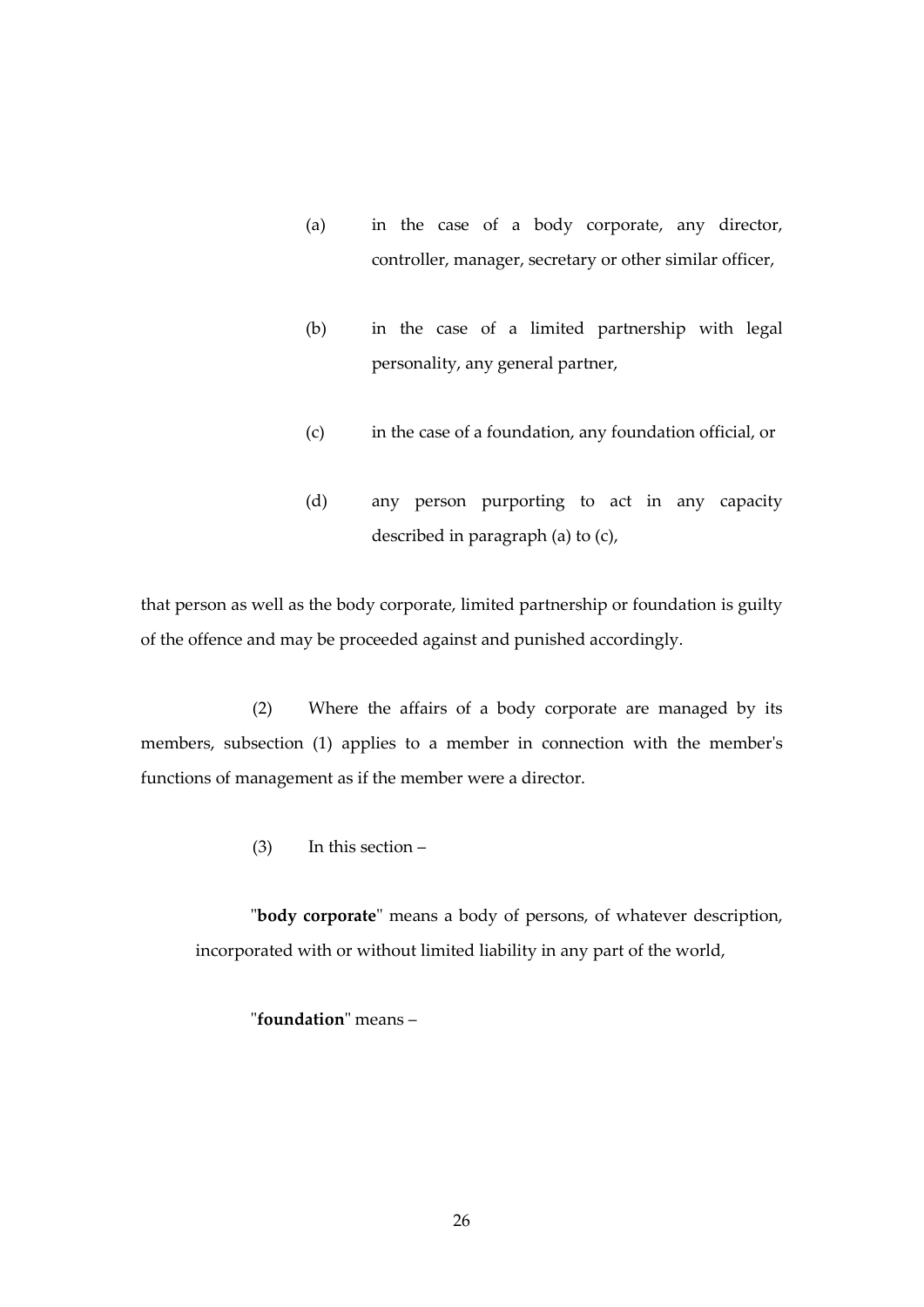- (a) a foundation created under the Foundations (Guernsey) Law, 2012**<sup>i</sup>** , or
- (b) an equivalent or similar body created or established under the law of another jurisdiction (however named), and

# "**foundation official**" means –

- (a) in relation to a foundation created under the Foundations (Guernsey) Law, 2012, a foundation official within the meaning of that Law, and
- (b) in relation to an equivalent or similar body created or established under the law of another jurisdiction, a person with functions corresponding to those of a foundation official described in paragraph (a) of this definition, and

# "**general partner**" means –

 $\overline{a}$ 

(a) in relation to a limited partnership falling within paragraph (a) of the definition in this section of "**limited partnership**", a general partner within the

\_\_\_\_\_\_\_\_\_\_\_\_\_\_\_\_\_\_\_\_\_\_\_\_\_\_\_\_\_\_\_\_\_\_\_\_\_\_\_\_\_\_\_\_\_\_\_\_\_\_\_\_\_\_\_\_\_\_\_\_\_\_\_\_\_\_\_\_

**<sup>i</sup>** Order in Council No. I of 2013; as amended by Order in Council No. VI of 2017; and Ordinance No. IX of 2016.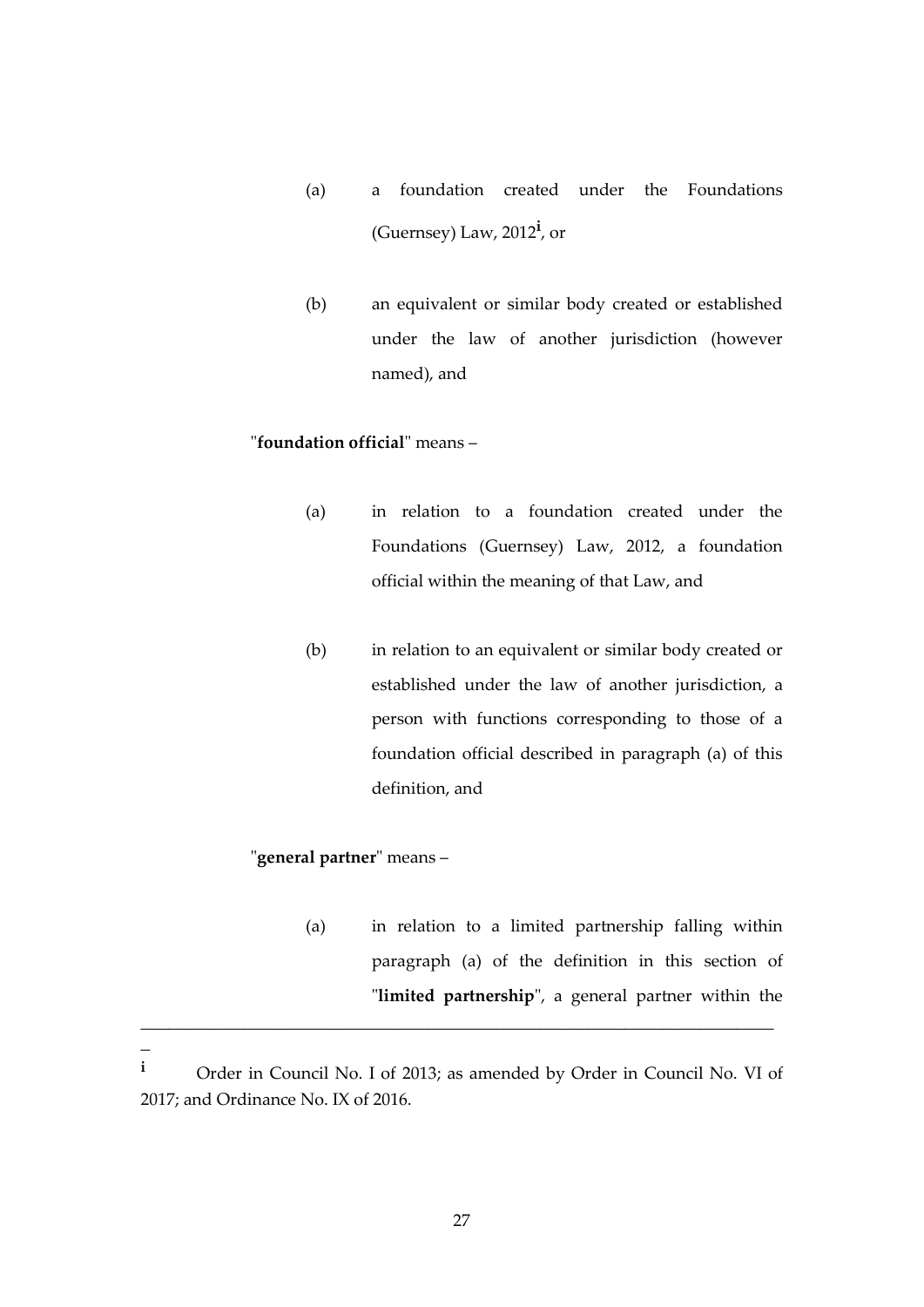meaning of the Limited Partnerships (Guernsey) Law, 1995**<sup>j</sup>** , and

- (b) in relation to a limited partnership falling within paragraph (b) of the definition in this section of "**limited partnership**", a person whose liability for, and functions in relation to, the partnership corresponds to that of a general partner described in paragraph (a) of this definition.
- (4) In this section and in section 20 "**limited partnership**" means
	- (a) an arrangement which is registered as a limited partnership, and in respect of which there is a valid certificate of registration, under the Limited Partnerships (Guernsey) Law, 1995, or
	- (b) an arrangement entered into under the laws of a jurisdiction outside Guernsey between two or more persons, under which -
		- (i) one or more of them is, or are jointly and

\_\_\_\_\_\_\_\_\_\_\_\_\_\_\_\_\_\_\_\_\_\_\_\_\_\_\_\_\_\_\_\_\_\_\_\_\_\_\_\_\_\_\_\_\_\_\_\_\_\_\_\_\_\_\_\_\_\_\_\_\_\_\_\_\_\_\_\_

 $\overline{a}$ 

**<sup>j</sup>** Ordres en Conseil Vol. XXXVI, p. 264 ; as amended by Ordres en Conseil Vol. XXXVI, p.571; Order in Council No. IV of 2001; No. X of 2007; No. VIII of 2008; Ordinance No. XXXIII of 2003; No. IX of 2016; G.S.I. No. 89 of 2008; and G.S.I. No. 51 of 2016.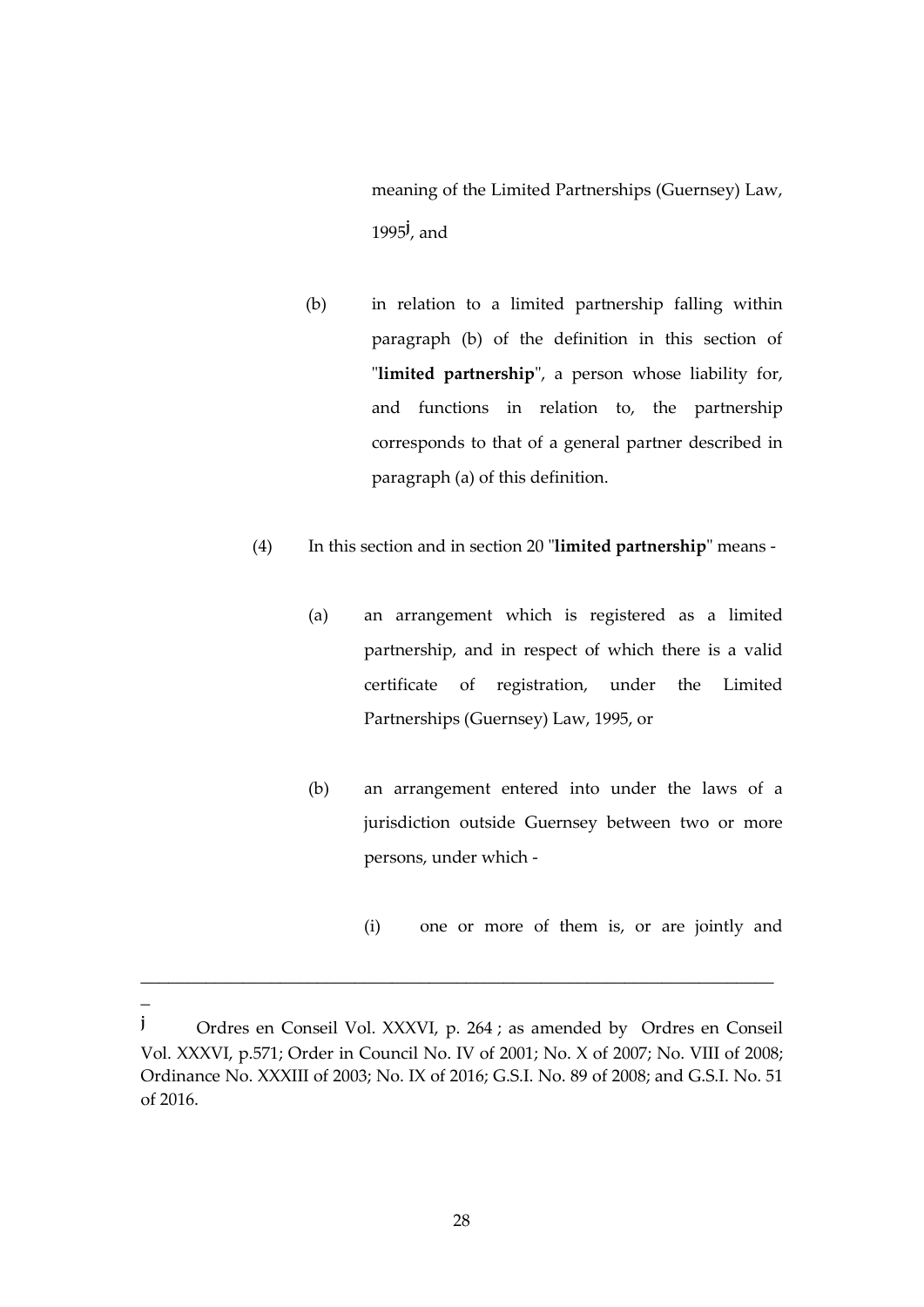severally, liable without limitation for all debts and obligations to third parties incurred pursuant to the arrangement, and

(ii) the others have, by whatever means, contributed or agreed to contribute specified amounts pursuant to the arrangement and are not liable for those debts and obligations (unless they participate in controlling the business or are otherwise subjected to a greater liability by those laws in specified circumstances) beyond the amount contributed or agreed to be contributed,

whether with or without legal personality.

### **Criminal proceedings against unincorporated bodies.**

**20.** (1) Where an offence under this Ordinance is committed by an unincorporated body and is proved to have been committed with the consent or connivance of, or to be attributable to any neglect on the part of –

- (a) in the case of a partnership (not being a limited partnership with legal personality or a limited liability partnership), any partner,
- (b) in the case of any other unincorporated body, any officer of that body who is bound to fulfil any duty of which the offence is a breach or, if there is no such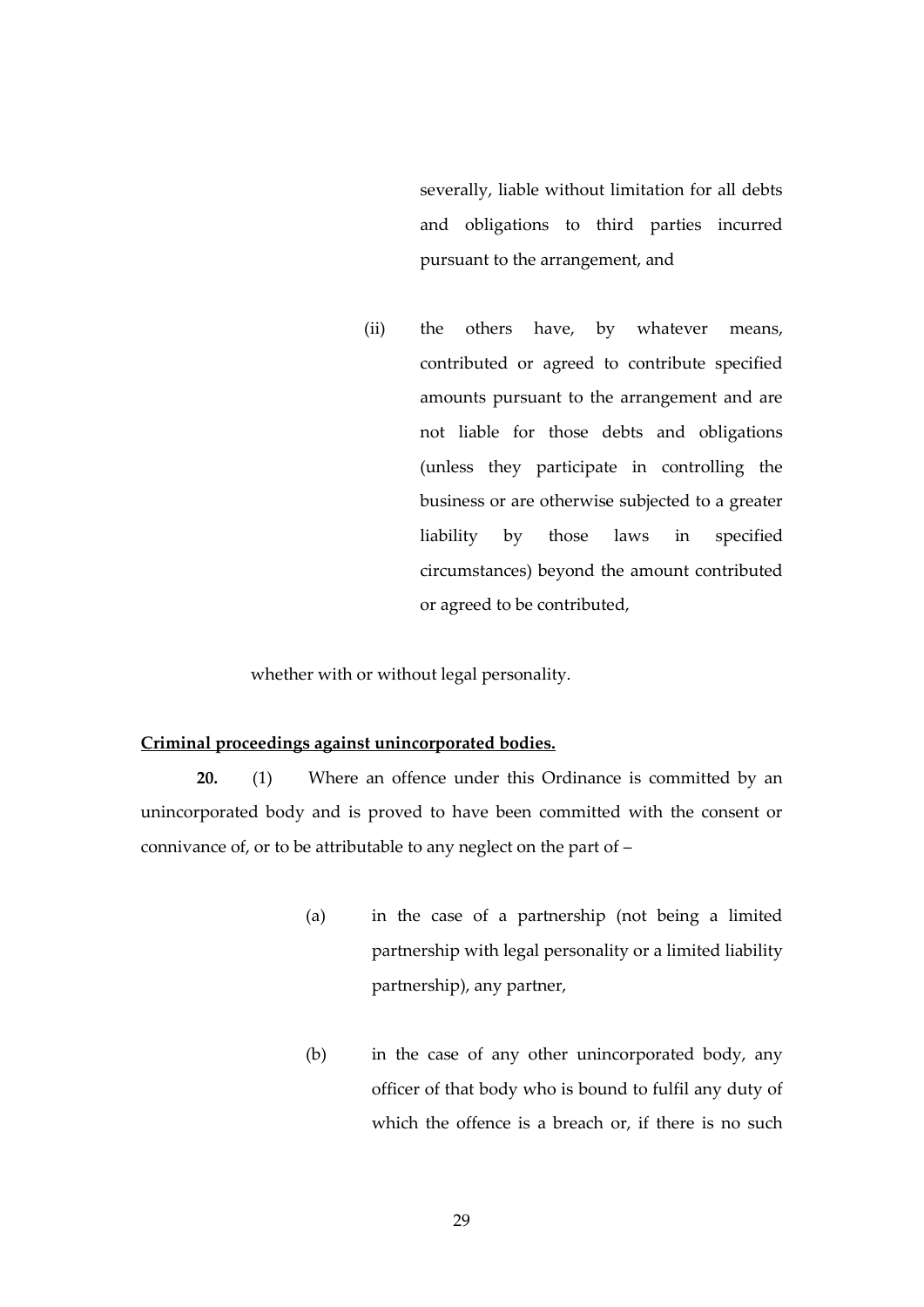officer, any member of the committee or other similar governing body, or

(c) any person purporting to act in any capacity described in paragraph (a) or (b),

that person as well as the unincorporated body is guilty of the offence and may be proceeded against and punished accordingly.

(2) Where an offence under this Ordinance is alleged to have been committed by an unincorporated body, proceedings for the offence must, without prejudice to subsection (1), be brought in the name of the body and not in the name of any of its members.

(3) A fine imposed on an unincorporated body on its conviction for an offence under this Ordinance must be paid from the funds of the body.

- (4) In this section "**limited liability partnership**" means
	- (a) a limited liability partnership formed in Guernsey under the Limited Liability Partnerships (Guernsey) Law, 2013**<sup>k</sup>** , or
	- (b) an entity formed under the laws of a jurisdiction

\_\_\_\_\_\_\_\_\_\_\_\_\_\_\_\_\_\_\_\_\_\_\_\_\_\_\_\_\_\_\_\_\_\_\_\_\_\_\_\_\_\_\_\_\_\_\_\_\_\_\_\_\_\_\_\_\_\_\_\_\_\_\_\_\_\_\_\_

 $\overline{a}$ 

**<sup>k</sup>** Order in Council No. VI of 2014; as amended by Order in Council No. VI of 2017; Ordinance No. XII of 2015; and No. IX of 2016.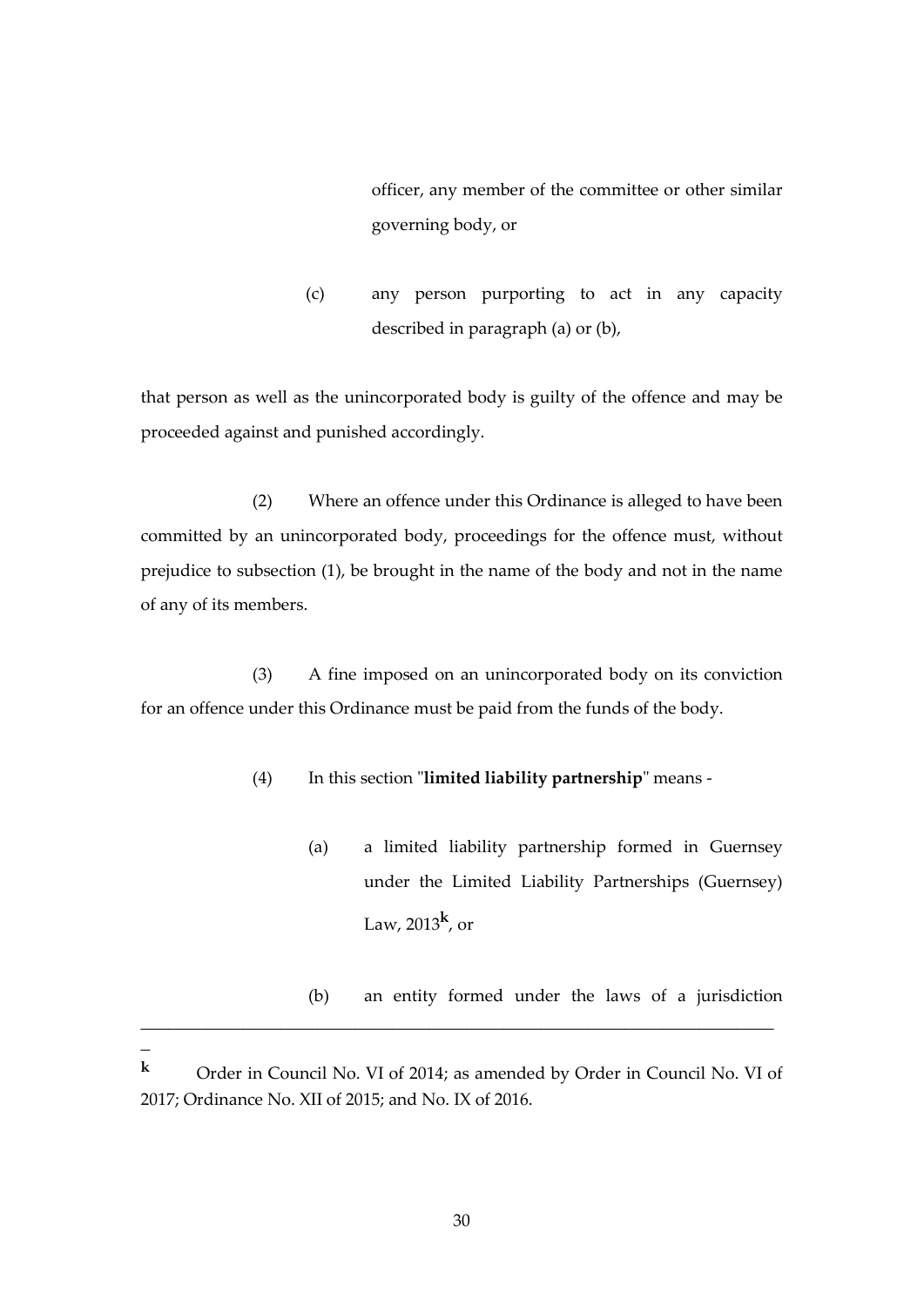outside Guernsey, being an entity corresponding to a limited liability partnership described in paragraph (a).

#### **Defences.**

**21.** (1) In proceedings against a person for an offence under this Ordinance it is a defence for that person to show that the person took all reasonable steps and exercised all due diligence to avoid committing the offence.

(2) In proceedings against a person for an offence under section 16(2), in respect of the contravention of a condition of a consent laid down by the Director under the modified EU Regulation, it is a defence for that person to show that they were not reasonably able to comply with the condition concerned by reason of an emergency.

#### **Penalties.**

**22**. A person guilty of an offence under this Ordinance is liable -

- (a) on summary conviction, to a fine not exceeding level 5 on the uniform scale, to imprisonment for a term not exceeding 3 months, or to both, or
- (b) on conviction on indictment, to a fine, to imprisonment for a term not exceeding 2 years or to both.

#### PART VI

#### GENERAL PROVISIONS

# **Form and method of service of documents.**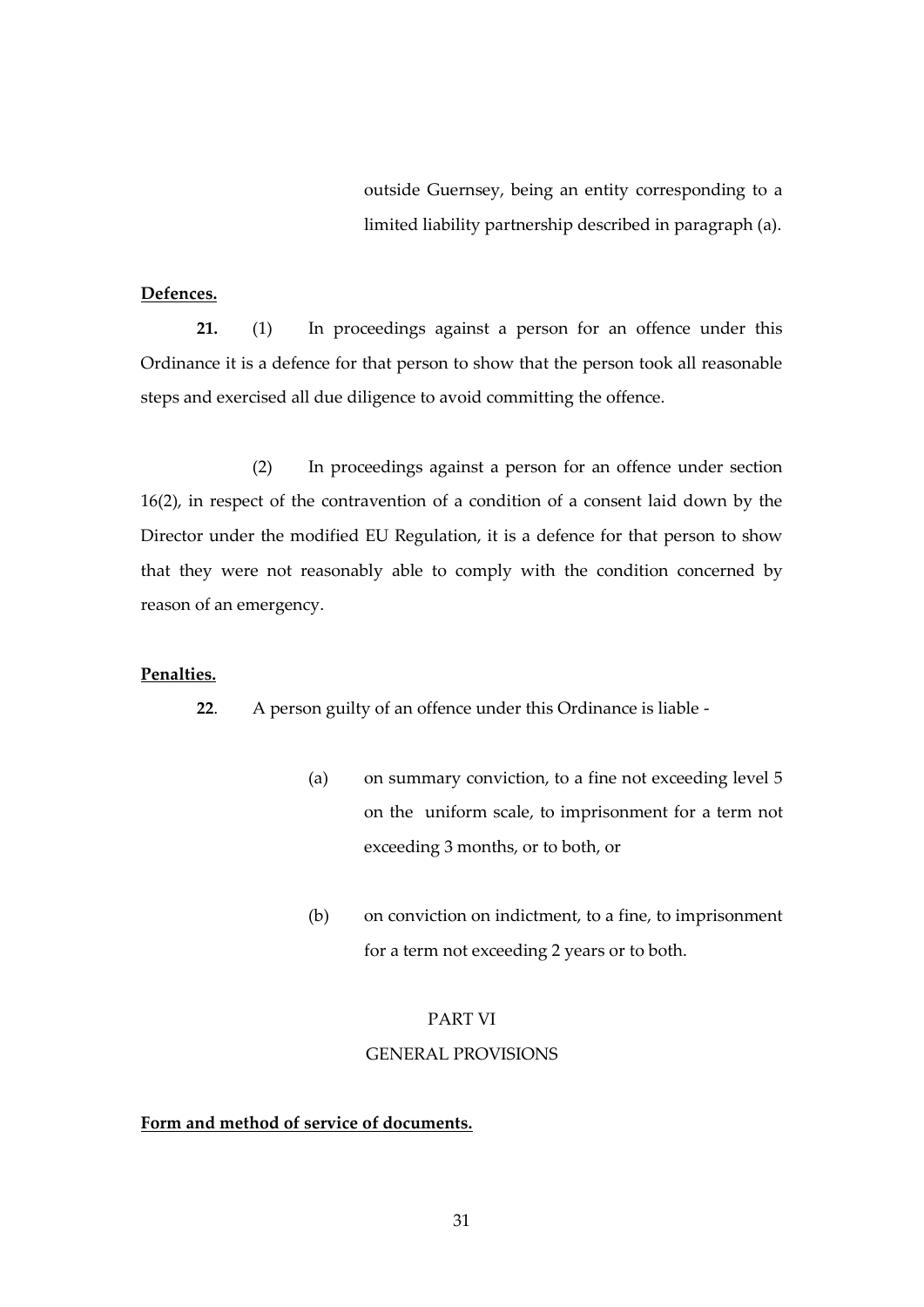**23**. (1) The forms and methods of service provided for below are subject to the provisions of the modified EU Regulation in relation to –

- (a) the forms and methods for submitting information and documents which are required to be submitted under that Regulation, and
- (b) standard forms provided for certain documents, including notification and movement documents, under that Regulation.

(2) Where a document is to be given or served under, or for the purposes, of the modified EU Regulation or this Ordinance, it may be given or served on –

- (a) an individual, by being delivered to that individual, or by being left at, or sent by post or transmitted to, the individual's usual or last known place of abode,
- (b) a company, by being left at, or sent by post or transmitted to, its registered office,
- (c) an overseas company, by being left at, or sent by post or transmitted to, its principal or last known principal place of business in Alderney or, if there is no such place, its registered or principal office or last known registered or principal office elsewhere,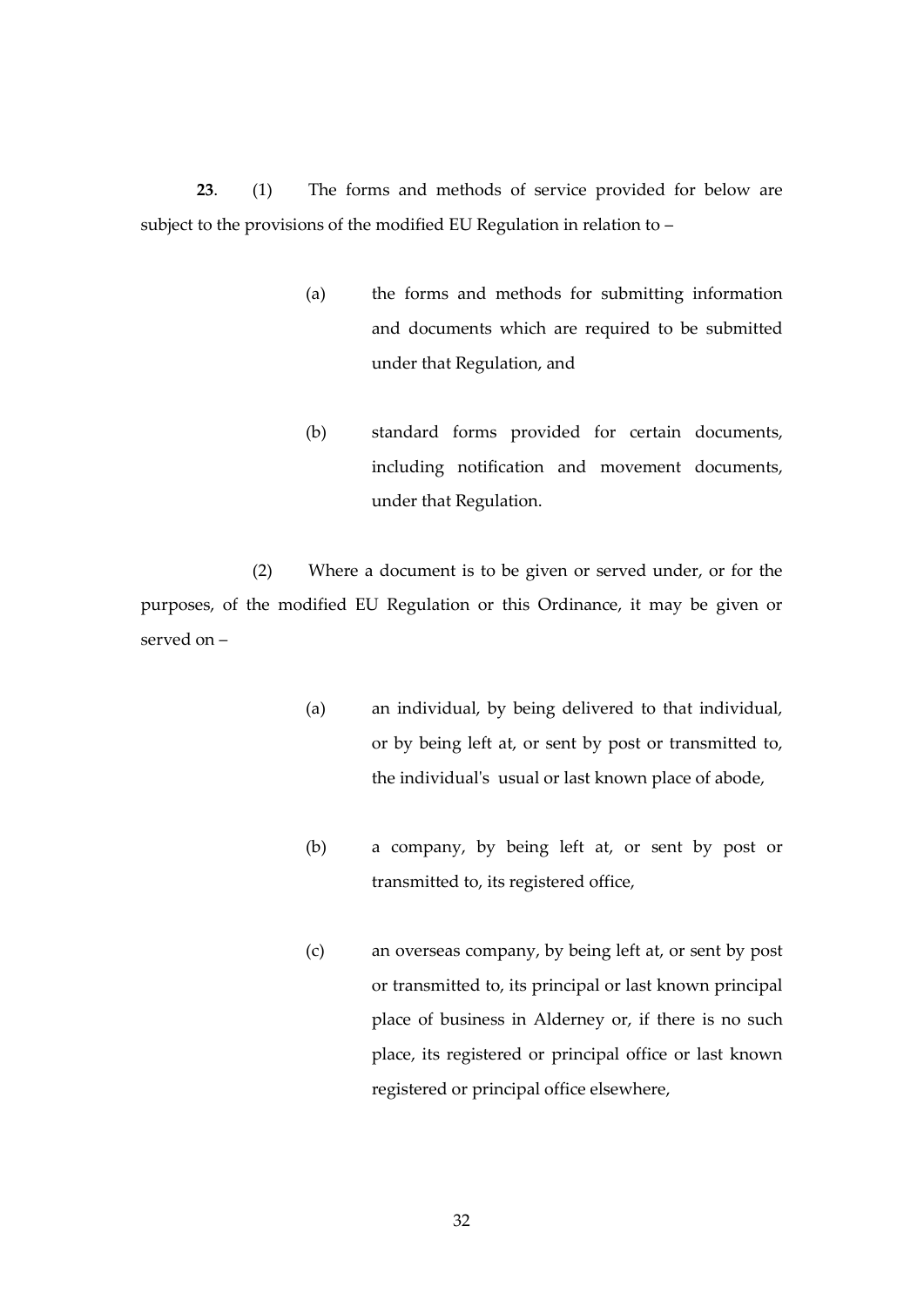- (d) an unincorporated body, by being given to or served on any partner, member, manager or officer of the body in accordance with paragraph (a), or by being left at, or sent by post or transmitted to, the body's principal or last known principal place of business in Alderney or, if there is no such place, its principal or last known principal place of business elsewhere, or
- (e) the Director, by being left at, or sent by post or transmitted to, the principal offices of the Director in Guernsey.

(3) In subsection  $(2)$  –

- (a) the expression "**by post**" means by Special Delivery post, recorded delivery service or ordinary letter post, and
- (b) the expression "**transmitted**" means transmitted by electronic communication, facsimile transmission or other similar means which produce or enable the production of a document containing the text of the communication; in which event the document is regarded as served when it is received.

(4) If a person notifies the Director of an address for service within Alderney for the purposes of this Ordinance, any document to be given to or served on that person may be given or served by being left at, or sent by post or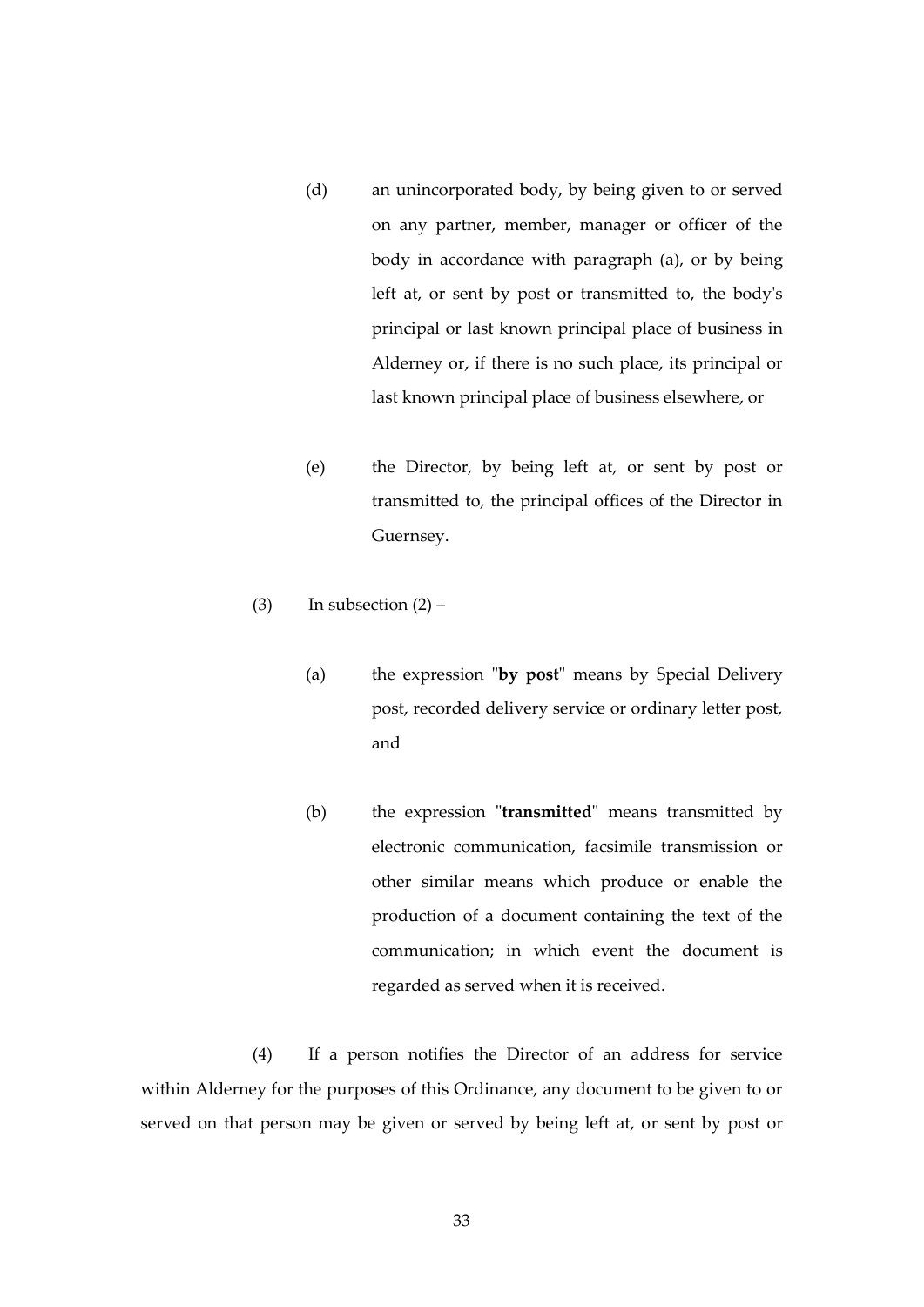transmitted to, that address.

(5) If service of a document cannot, after reasonable enquiry, be effected in accordance with this section, the document may be served –

- (a) by being published by the Director in such manner and for such period as the Director thinks fit, or
- (b) by being published in the Alderney Official Gazette on two occasions falling in successive weeks,

and a document served under this subsection is sufficient if addressed to the person for whom it is intended.

(6) Subsections (2) to (5) are without prejudice to any other lawful method of service.

(7) Notwithstanding the provisions of subsections (2) to (6) and (9) and any other enactment or rule of law in relation to the service of documents, no document to be given to or served on the Director under or for the purposes of this Ordinance is deemed to have been given or served until it is received.

(8) If a person upon whom a document is to be served under this Ordinance is a minor or person under legal disability, the document must be served on that person's guardian; and if there is no guardian, the party wishing to effect service may apply to the Court of Alderney for the appointment of a person to act as guardian for the purposes of this Ordinance.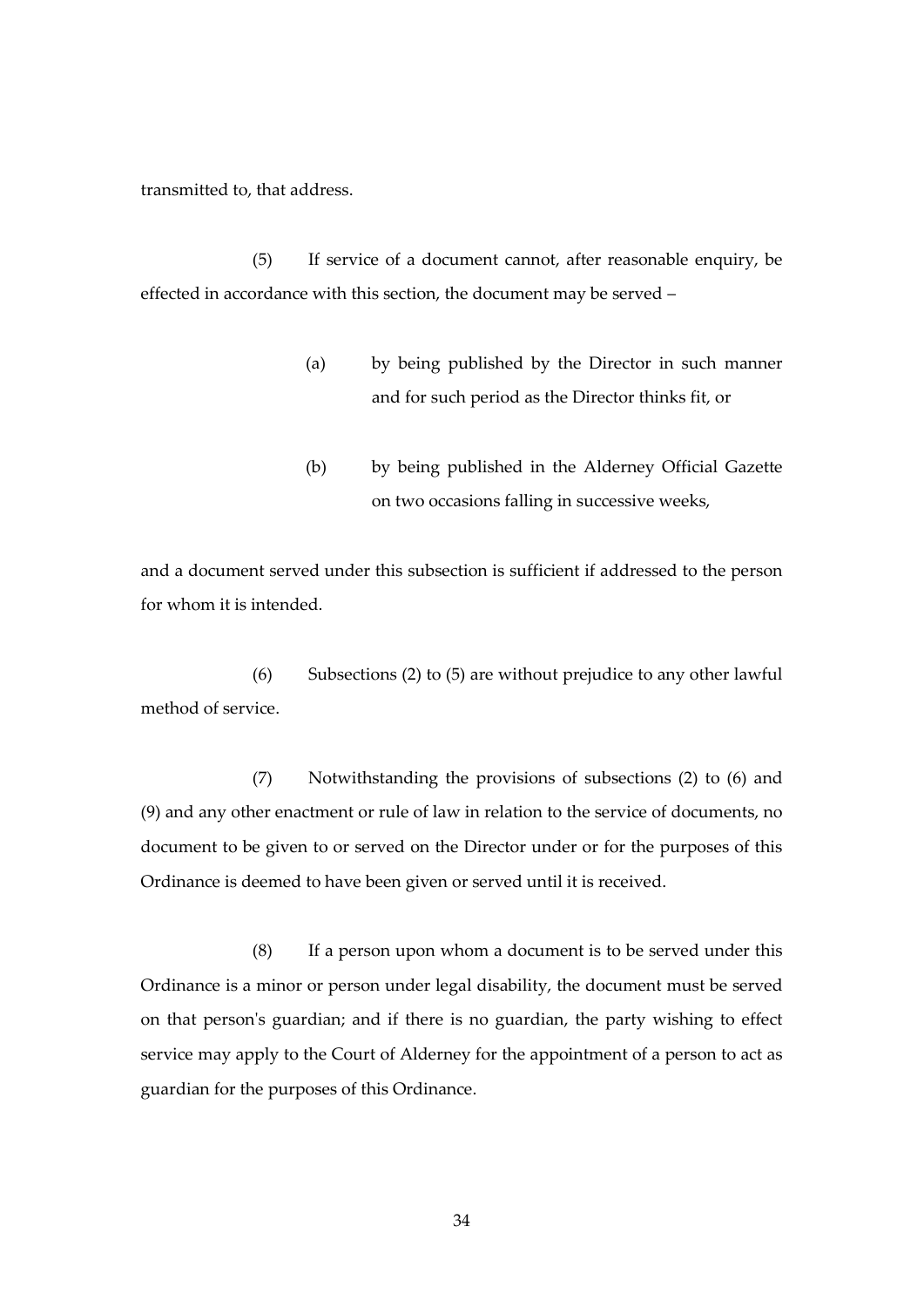(9) A document sent by post is, unless the contrary is shown, deemed for the purposes of this Ordinance to have been received –

- (a) in the case of a document sent to an address in the United Kingdom, the Channel Islands or the Isle of Man, on the fourth day after the day of posting, or
- (b) in the case of a document sent elsewhere, on the seventh day after the day of posting,

excluding in each case any day which is not a working day.

(10) Service of a document sent by post is proved by showing the date of posting, the address thereon and the fact of prepayment.

(11) The provisions of this section are subject to any contrary provision under this Ordinance.

# **Interpretation.**

**24**. (1) In this Ordinance, unless the context requires otherwise -

"**Alderney**" includes all other islands, islets and rocks around the coast of Alderney, whether or not attached at low water and the territorial waters adjacent to Alderney,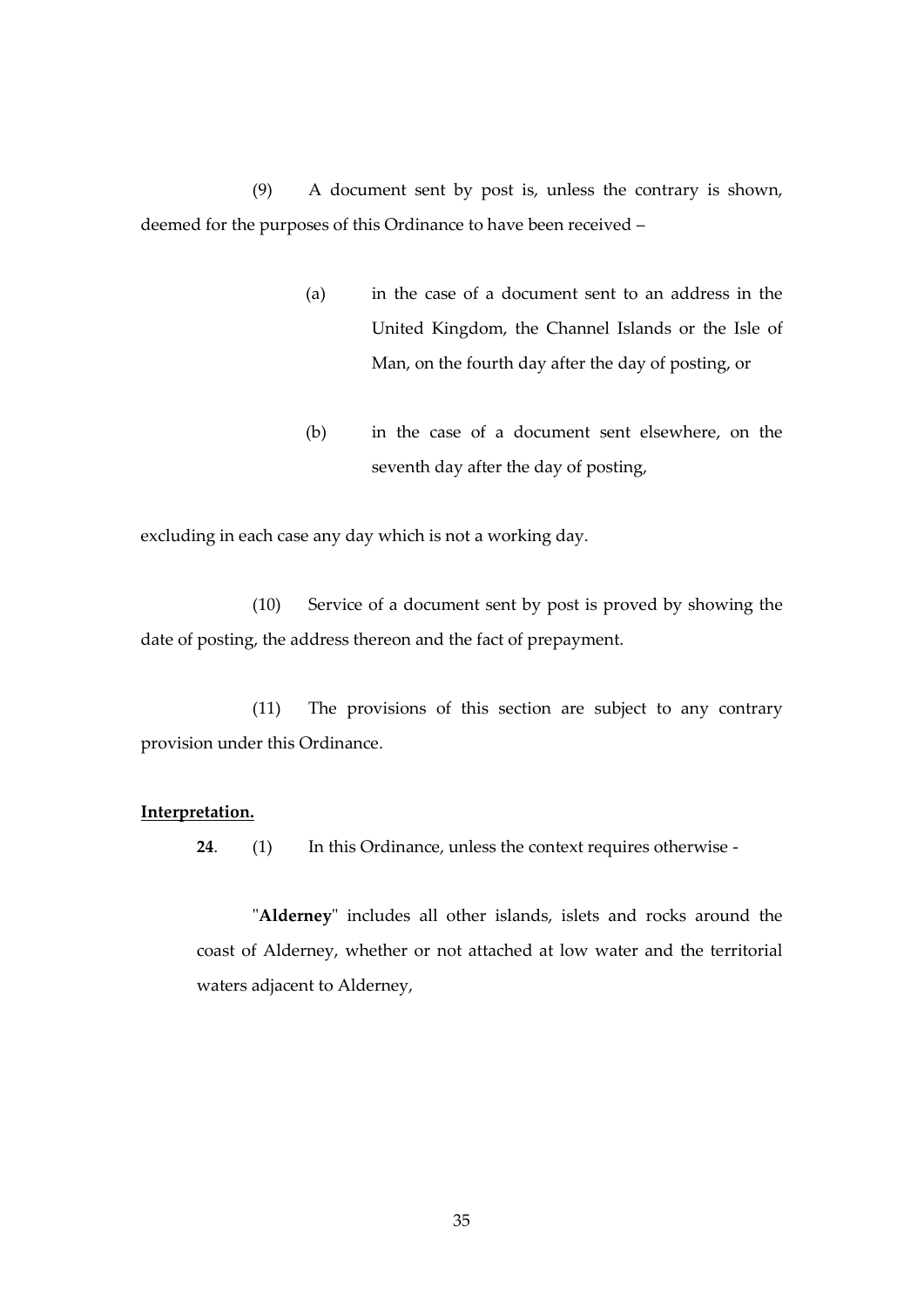"**Basel Convention**" means the Basel Convention of 22 March 1989 on the control of transboundary movements of hazardous wastes and their disposal**<sup>l</sup>** ,

"**Chairman**" means the Chairman of the Court of Alderney or any Jurat thereof appointed as the Chairman's delegate,

"**Committee**" means the States Policy and Finance Committee,

"**country**" means a country or territory,

"**Director**" means the person appointed as Director of Environmental Health and Pollution Regulation under section 4 of the Environmental Pollution (Guernsey) Law, 2004 **m**,

"**Environment Agency**" means the body established by section 1 of the Environment Act 1995**<sup>n</sup>** ,

"**the EU Regulation**" means the Regulation (EC) No. 1013/2006 of the European Parliament and of the Council of 14<sup>th</sup> June, 2006 on shipments of

 $\overline{a}$ 

\_\_\_\_\_\_\_\_\_\_\_\_\_\_\_\_\_\_\_\_\_\_\_\_\_\_\_\_\_\_\_\_\_\_\_\_\_\_\_\_\_\_\_\_\_\_\_\_\_\_\_\_\_\_\_\_\_\_\_\_\_\_\_\_\_\_\_\_

**l** 1673 U.N.T.S. 126.

**m** Order in Council No. XIII of 2004; as amended by Orders in Council No. XIII of 2010; No. XVI of 2015; Ordinance No. XXXIII of 2003; Nos. XXXVIII and XLIX of 2006; No. XIII of 2007; No. XVIII of 2010; No. V of 2011; and No. IX of 2016.

**n** An Act of Parliament (1990 c.25).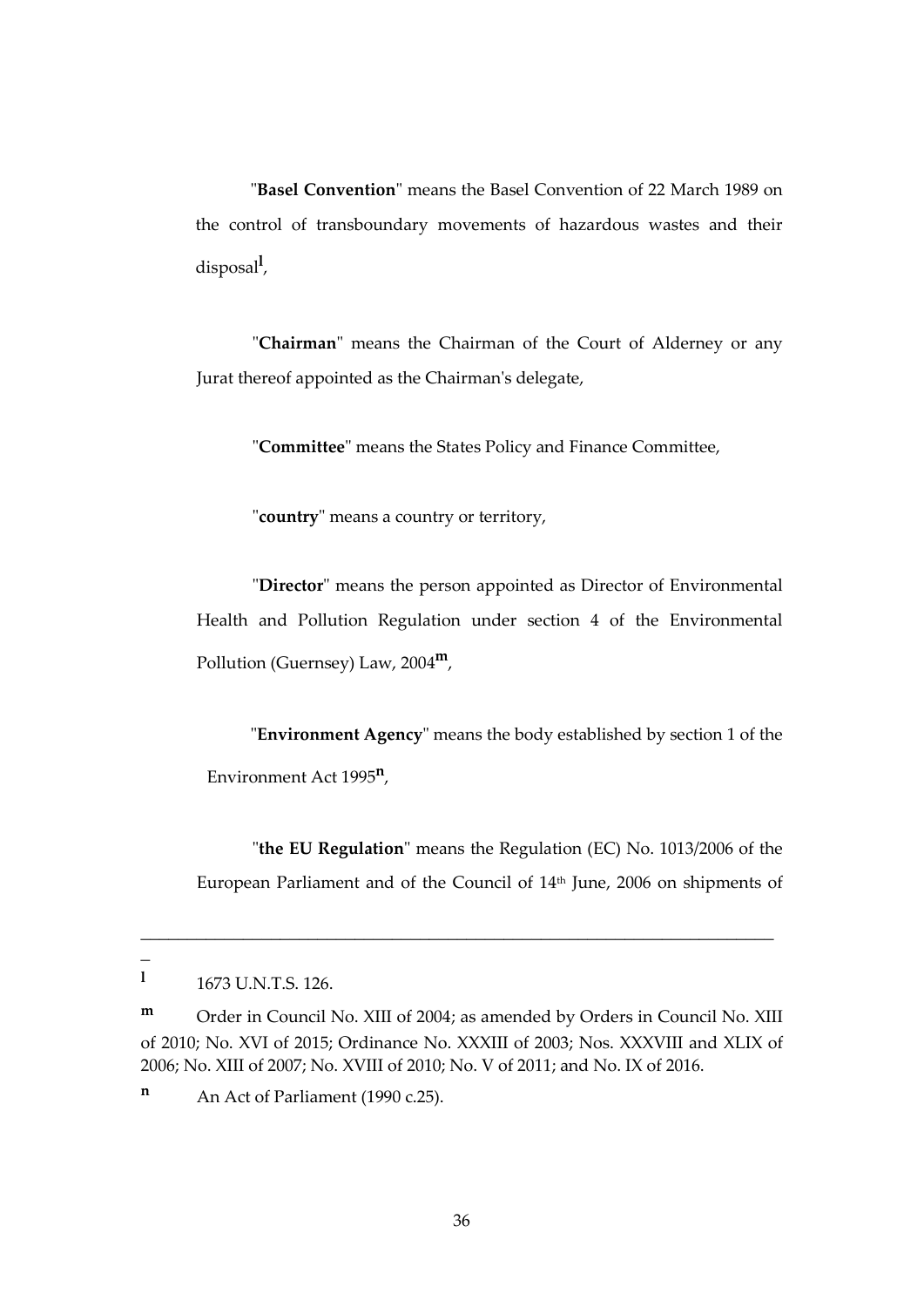waste,

"**the modified EU Regulation**" means the EU Regulation as modified by section 1,

"**notifiable waste**" means waste that is subject to the prior written notification and consent procedures of Title II of the modified EU Regulation under any provision of that Regulation,

"**notice**" means notice in writing,

"**OECD Decision**" means Decision C(2001)107/Final of the OECD Council concerning the revision of Decision C(92)39/Final on control of transboundary movements of wastes destined for recovery operations,

"**officer of customs and excise**" means an officer within the meaning of section 1(1) of the Customs and Excise (General Provisions) (Bailiwick of Guernsey) Law, 1972,

"**the plan**": see section 14(1),

"**PPACE**" means the Police Powers and Criminal Evidence (Bailiwick of Guernsey) Law, 2003,

"**premises**" includes –

(a) any land, vehicle or aircraft,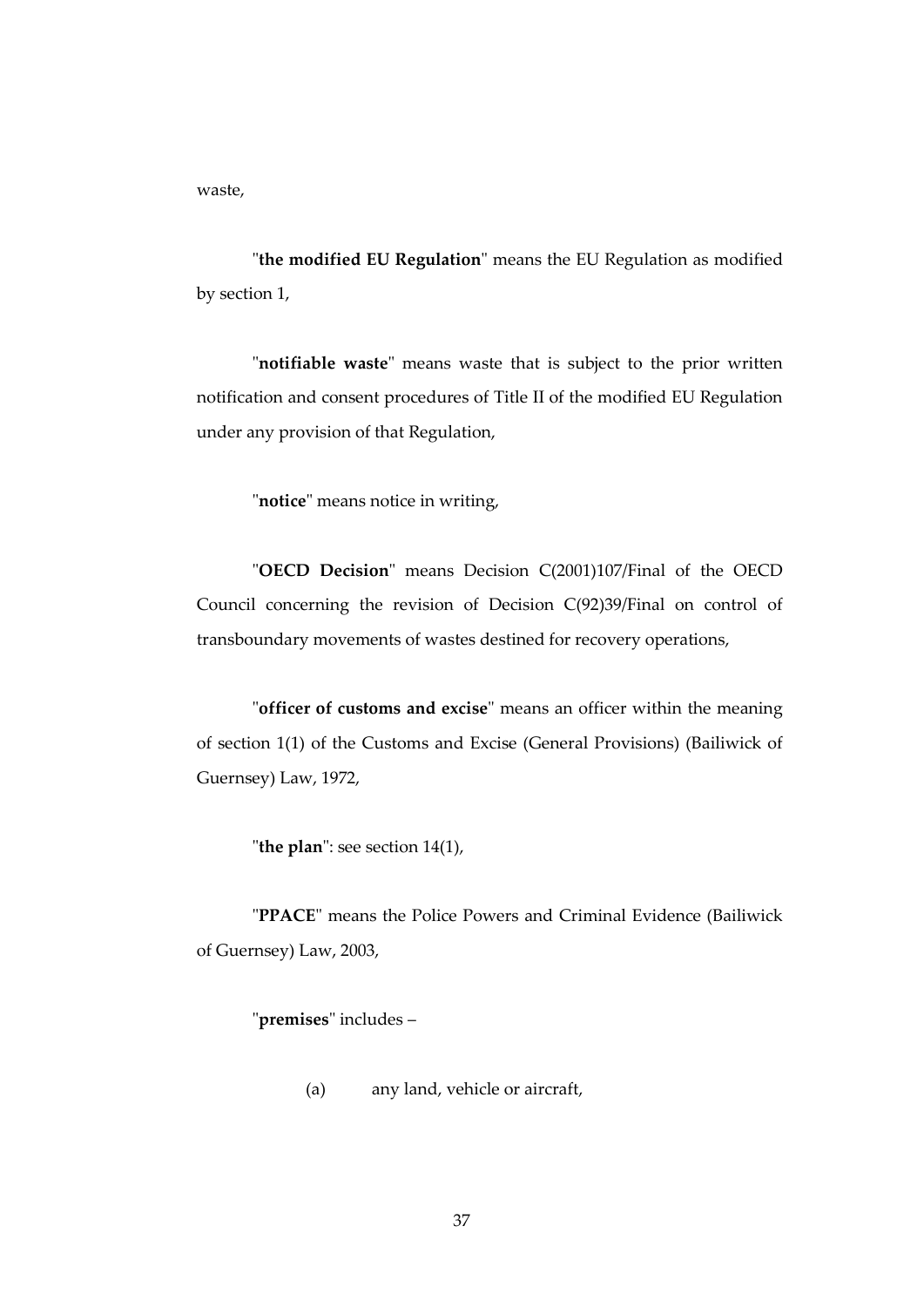(b) any ship within the meaning of section 294 of the Merchant Shipping (Bailiwick of Guernsey) Law, 2002**<sup>o</sup>** , and

(c) any other place (whether enclosed or not),

"**seizure notice**": see section 8(1),

"**States**" means the States of Alderney,

"**uniform scale**" means the uniform scale of fines for the time being in force under the Uniform Scale of Fines (Alderney) Law, 1989**<sup>p</sup>** ,

"**waste**" has the meaning given by the modified EU Regulation except that for the purposes of the powers in sections 7, 8, 12(1) and (2) and 13(1) it includes –

- (a) anything which the Director has reasonable grounds to suspect is waste, and
- (b) the container in which the waste or thing is carried,

\_\_\_\_\_\_\_\_\_\_\_\_\_\_\_\_\_\_\_\_\_\_\_\_\_\_\_\_\_\_\_\_\_\_\_\_\_\_\_\_\_\_\_\_\_\_\_\_\_\_\_\_\_\_\_\_\_\_\_\_\_\_\_\_\_\_\_\_

 $\overline{a}$ 

**<sup>o</sup>** Order in Council No. VIII of 2004 to which there are amendments not relevant to this Ordinance.

**<sup>p</sup>** Ordres en Conseil Vol. XXXI, p. 306; for the current scale of fines see Alderney Ordinance No. III of 2007.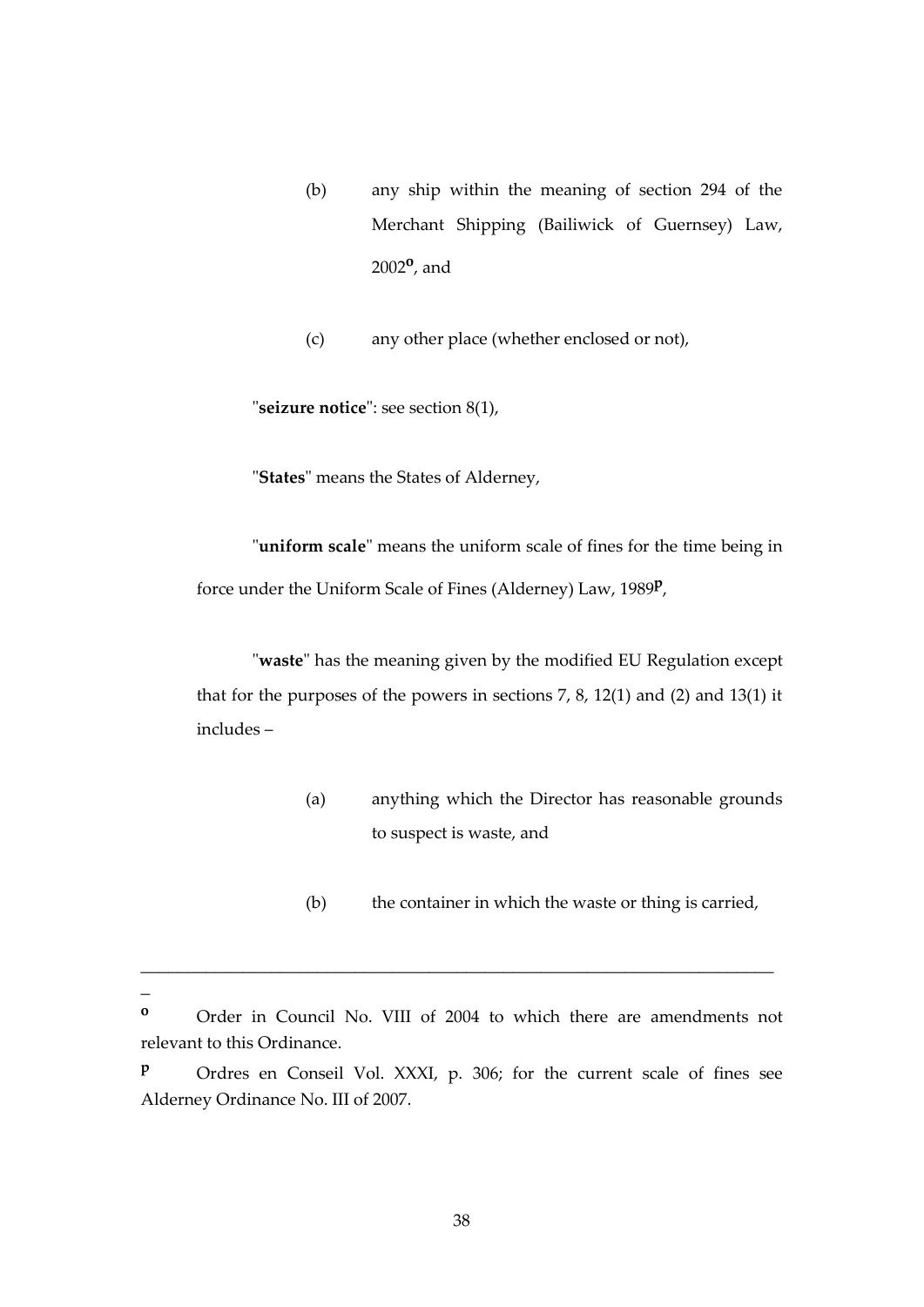**"working day**" is any day other than a Saturday, a Sunday and a nonbusiness day within the meaning of section 1(1) of the Bills of Exchange (Guernsey) Law, 1958**<sup>q</sup>** ,

and other expressions used in this Ordinance have the meanings in the modified EU Regulation.

(2) Any reference in this Ordinance to an enactment, subordinate legislation or Community provision (within the meaning of section 3(1) of the European Communities (Implementation) (Bailiwick of Guernsey) Law, 1994) or to the OECD Decision is a reference thereto as from time to time amended, replaced or re-enacted (in either case, with or without modification), extended or applied.

#### **Repeal, transitional provisions and savings.**

 $\overline{a}$ 

**25.** (1) The Transfrontier Shipment of Waste (Alderney) Ordinance, 2002**<sup>r</sup>** is repealed.

(2) Despite subsection (1) –

\_\_\_\_\_\_\_\_\_\_\_\_\_\_\_\_\_\_\_\_\_\_\_\_\_\_\_\_\_\_\_\_\_\_\_\_\_\_\_\_\_\_\_\_\_\_\_\_\_\_\_\_\_\_\_\_\_\_\_\_\_\_\_\_\_\_\_\_

**<sup>q</sup>** Ordres en Conseil Vol. XVII, p. 384; as amended by Ordres en Conseil Vol. XXIV, p. 84; Vol. XXXIV, p. 504; Vol. XXXV(1), p. 367; Ordinance No. XXXIII of 2003; No. IX of 2016; Ordinance No. XXIV of 2017; Alderney Ordinance No. VII of 2017; and Sark Ordinance No. XII of 2017.

**<sup>r</sup>** Alderney Ordinance No. II of 2002; as amended by Order in Council No. XIII of 2010; and Guernsey Ordinances No. XXXIII of 2003; and No. IX of 2016.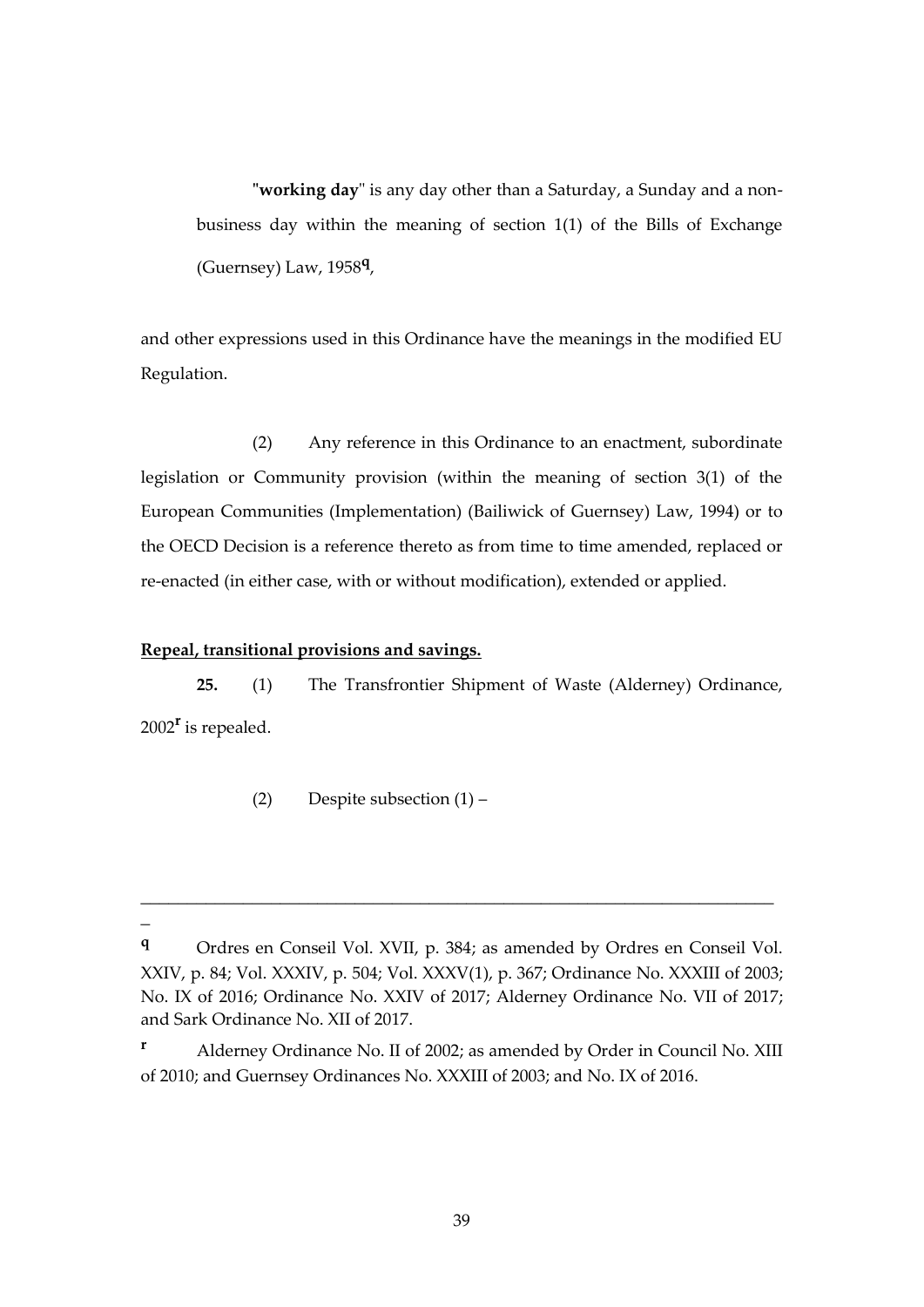- (a) this Ordinance does not apply in relation to any shipment of waste that has been notified, and for which the competent authority of destination has given acknowledgement, before 19<sup>th</sup> November, 2018, and
- (b) the Transfrontier Shipment of Waste (Alderney) Ordinance, 2002, including the Regulation set out in the Schedule to that Ordinance, continues to apply in relation to such a shipment as if it had not been repealed.

### **Extent.**

**26.** This Ordinance extends to Alderney.

# **Citation.**

**27.** This Ordinance may be cited as the Transfrontier Shipment of Waste (Alderney) Ordinance, 2018.

#### **Commencement.**

**28.** This Ordinance shall come into force on 19th November, 2018.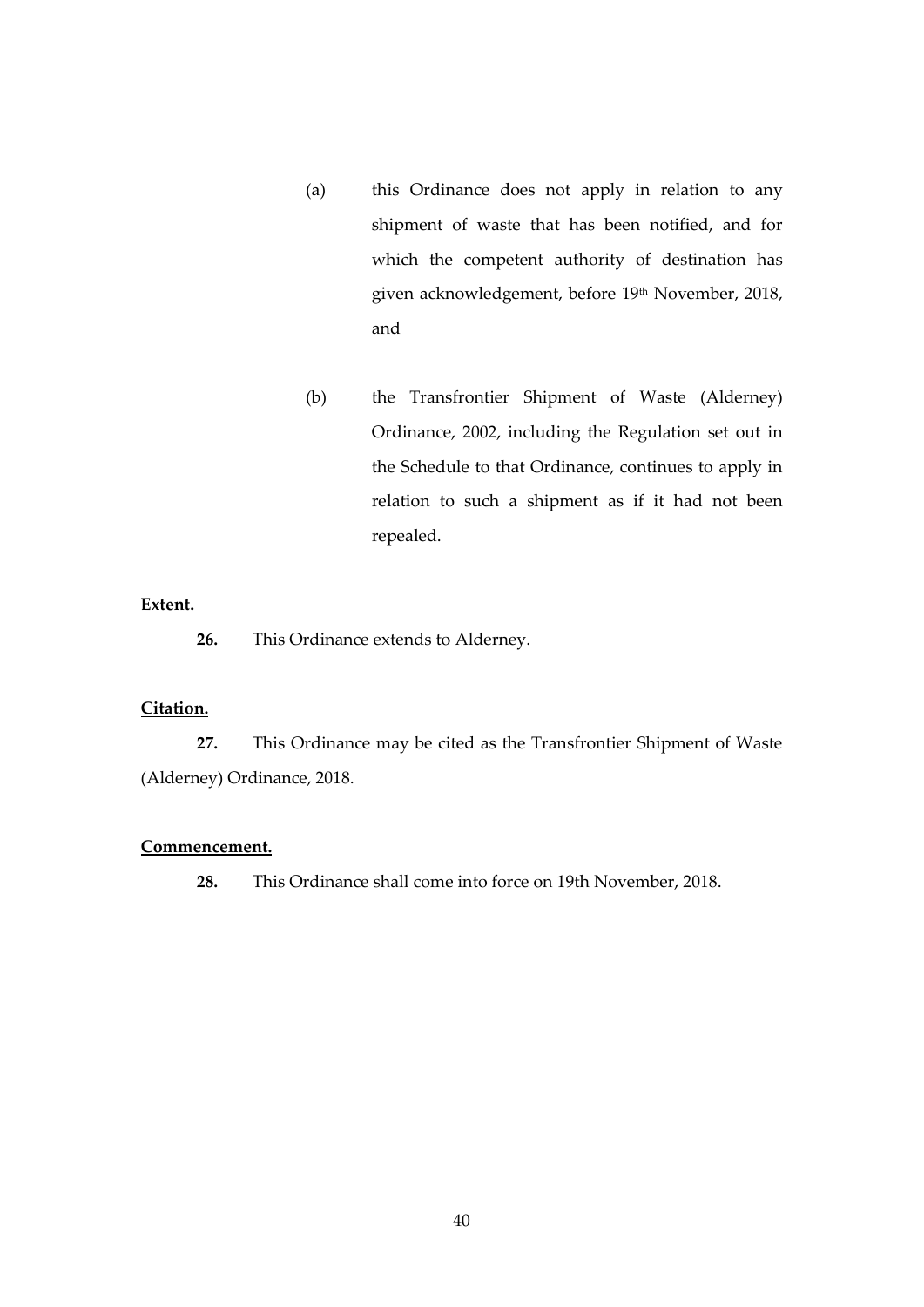#### **SCHEDULE**

Section 1

# MODIFICATIONS, EXCEPTIONS AND ADAPTATIONS TO THE EU REGULATION

# PART I

#### GENERAL MODIFICATIONS

#### **Application of EU Regulation.**

**1.** (1) The EU Regulation is modified so that it applies only to shipments of waste –

- (a) imported into Alderney,
- (b) exported from Alderney, or
- (c) in transit through Alderney.

(2) In this paragraph and paragraph 2, the terms "imported", "exported" and "transit" are to be construed in accordance with the corresponding definitions of "import", "export" and "transit" in Article 2 of the EU Regulation as modified by this Ordinance.

(3) Paragraphs 19 and 20 of this Schedule substitute Articles 41 and 43 of the EU Regulation to prohibit the import into Alderney of waste destined for disposal or recovery so that the other provisions of the EU Regulation, insofar as they relate to the imports of waste, are to be read subject to those prohibitions and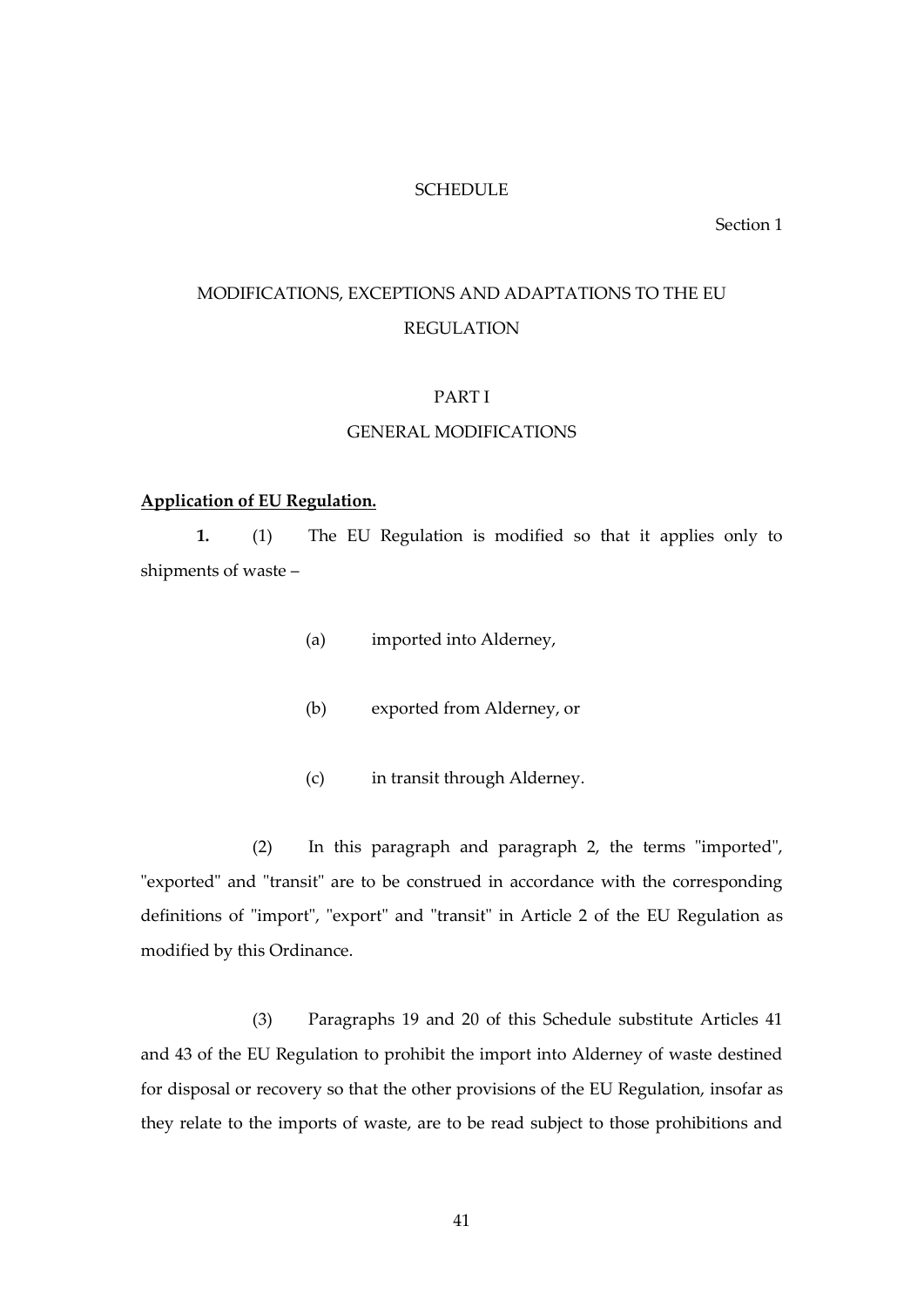are not to be construed as inferring that consent may be granted for such shipments.

#### **Functions of competent authorities.**

**2.** (1) The EU Regulation is modified, subject to paragraph 1(3) and the following provisions of this Schedule, so that references to -

- (a) the competent authority of destination or the competent authority of destination in the Community (however worded) are to be read as referring to the Director, on behalf of the States, in relation to shipments of waste imported into Alderney,
- (b) the competent authority of dispatch or the competent authority of dispatch in the Community (however worded) are to be read as referring to the Director, on behalf of the States, in relation to shipments of waste exported from Alderney,
- (c) the competent authority of transit or the first and last competent authority of transit in the Community (however worded) are to be read as referring to the Director, acting on behalf of the Environment Agency, in relation to shipments of waste in transit through Alderney,
- (d) the competent authority with jurisdiction over the area where the waste was discovered (however worded) are to be read as referring to the Director, on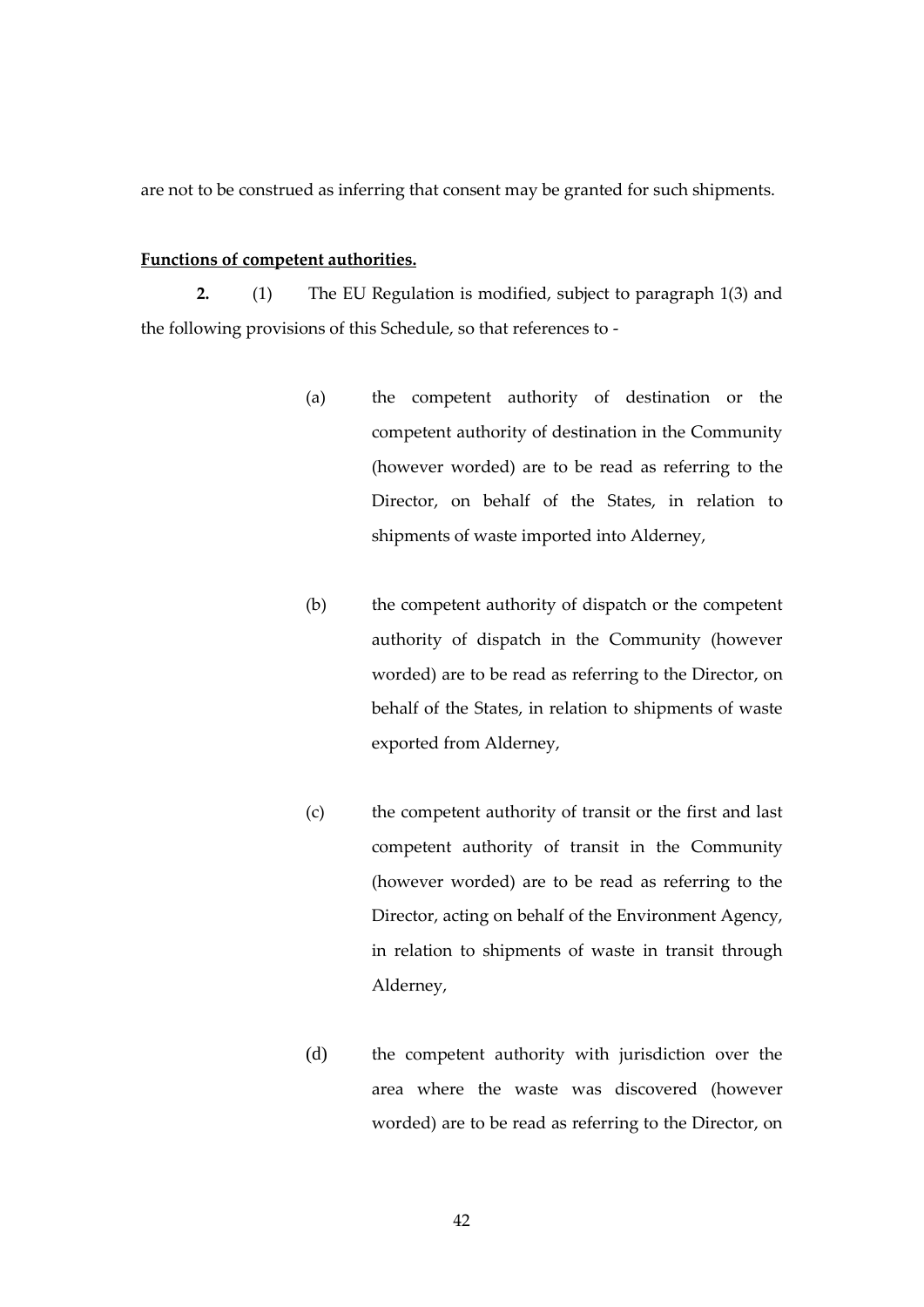behalf of the States, in relation to waste discovered in Alderney, or

(e) the competent authority concerned or the competent authorities (however worded) are to be read as including the Director,

except that references under items (a) and (d) are not to be read as referring to the Director, in relation to shipments of waste imported into Alderney, to the extent they can apply only in relation to legal imports of waste (for example functions in relation to pre-consents and the legal carrying out of recovery or disposal operations in Alderney) as the import of waste destined for disposal or recovery into Alderney is prohibited as referred to in paragraph 1(3).

(2) References to competent authorities, other than the Director, are to be read (subject to the following provisions of this Schedule) as referring to the required procedure in relation to controls on shipments of waste under the EU Regulation, including where relevant the notification and obtaining of the consent of all competent authorities concerned, and not as purporting to confer or impose a function on those other competent authorities under this Ordinance who will act in accordance with relevant national legislation applying to waste shipments, for example the EU Regulation in the European Union.

#### **General modifications.**

**3.** (1) The following general modifications apply throughout the EU Regulation, unless the context requires otherwise, subject to paragraph 1(3) the following provisions of this Schedule –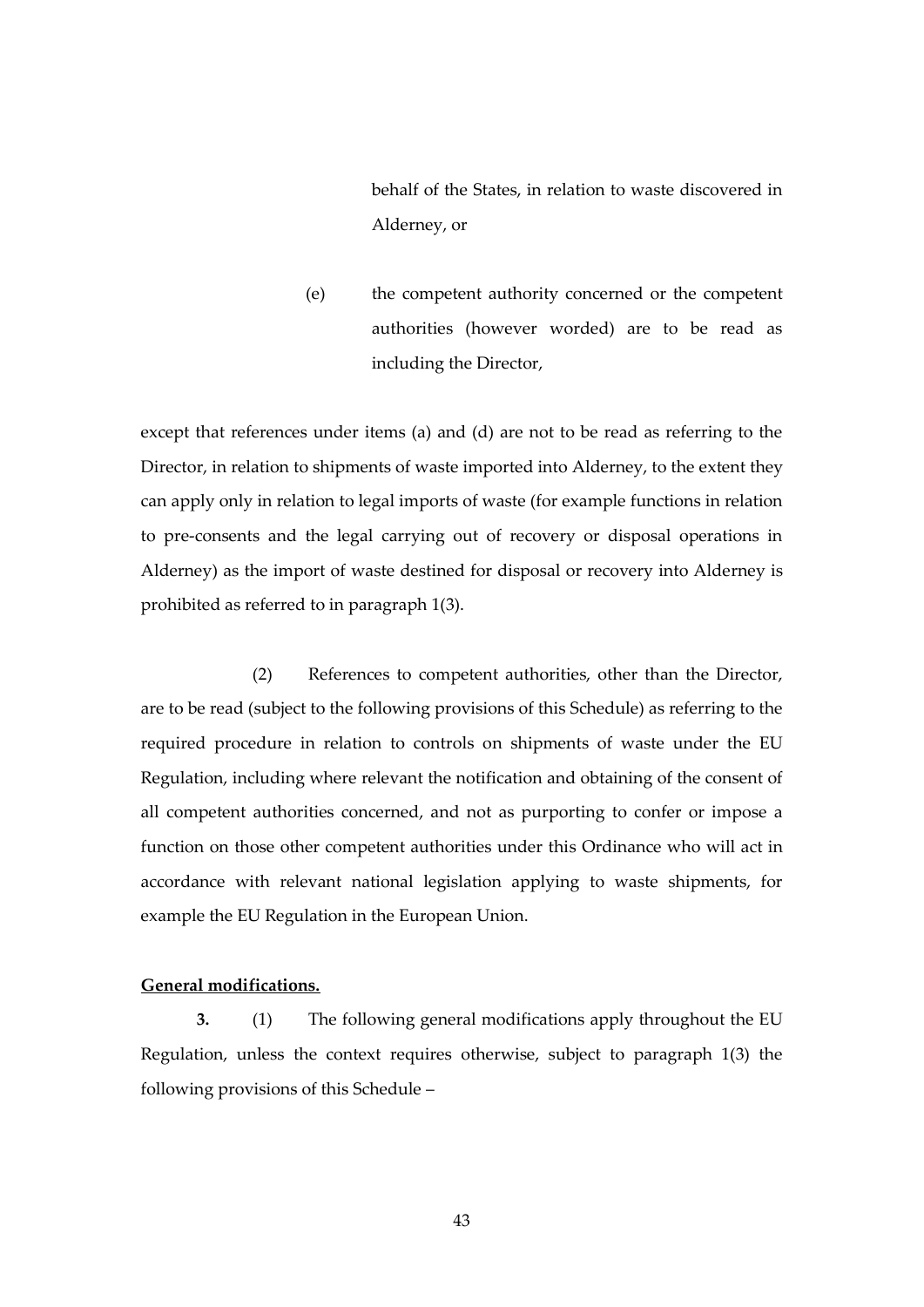- (a) references to "the Community", except where referred to in the title to EU legislation, are to be read as references to "Alderney",
- (b) references to "Community legislation", other than in Article 1(3)(e), are to be read as references to "Alderney legislation",
- (c) references to "third countries" and to "a third country" are to be read as references to "countries outside Alderney" and "a country outside Alderney" respectively,
- (d) except in Article 49(2), references to obligations imposed on, or to actions of, facilities (however worded) are to be read as being imposed on, or carried out by, operators of facilities and references to the permit of a facility are to be read as a reference to the permit of the operator of a facility,
- (e) references to "the competent authority in the country of the customs office", "the competent authority of the country of the customs office in which the waste is detained" (however worded) are to be read as references to "the Director",
- (f) references to "its area of jurisdiction", "its area of jurisdiction or elsewhere within the country of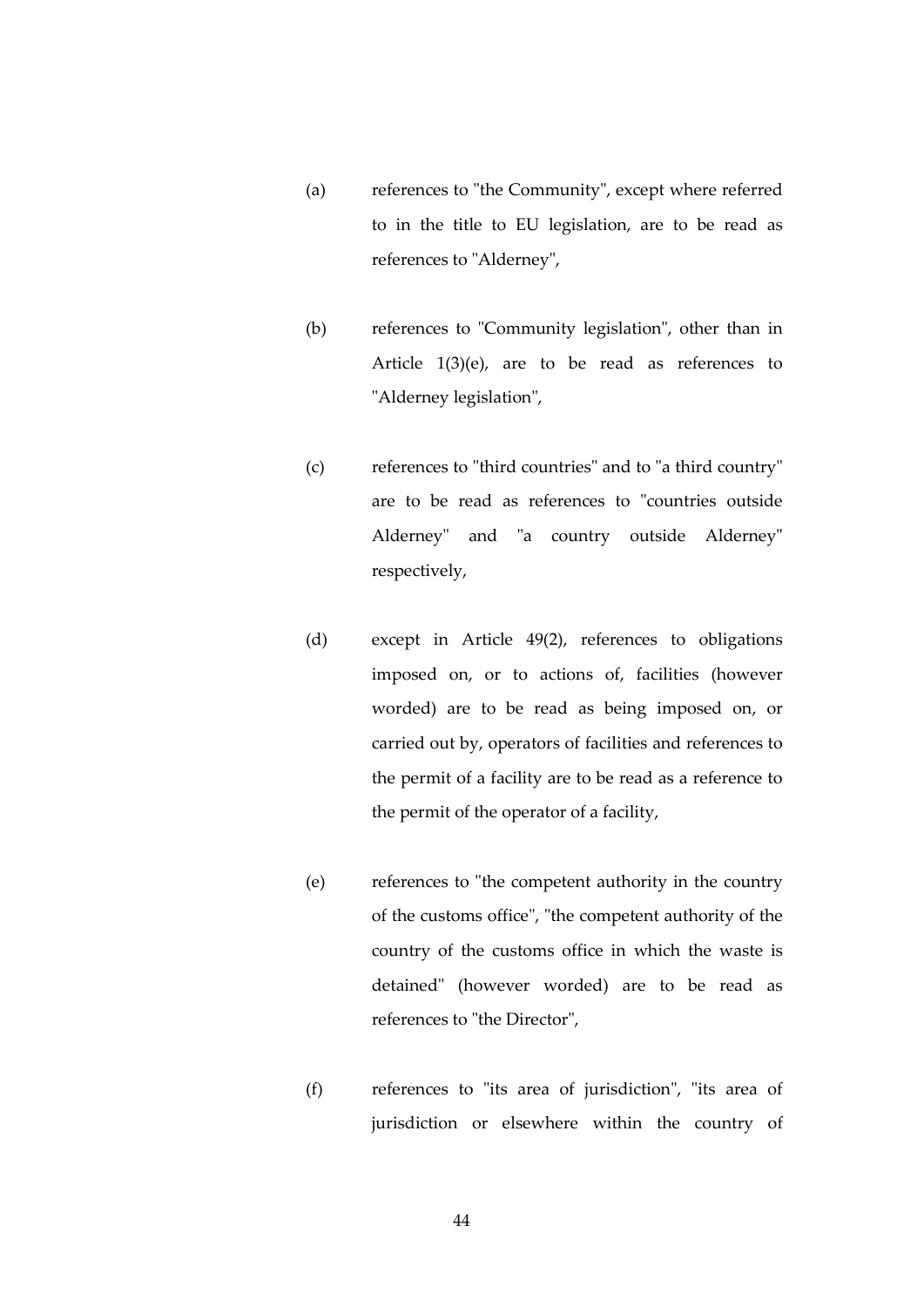dispatch", "the area of jurisdiction of the competent authority of dispatch" and "their jurisdiction" are to be read as references to "Alderney",

- (g) references to shipments of waste originating from or discovered within "a Member State" or "that Member State" (however worded) are construed as references to shipments originating or discovered in Alderney,
- (h) references to "international conventions concluded by the Member State(s) concerned or the Community" are to be read as references to "international conventions the UK's ratification of which is extended to Alderney",
- (i) references to "the objecting country" are to be read as references to "Alderney",
- (j) references to "Community and national provisions concerning liability" are to be read as references to "the provisions of any other enactment concerning liability",
- (k) references to "shipped through Member States" are to be read as references to "shipped through Alderney",
- (l) references to "the customs office of export and the customs office of exit from the Community", "the

45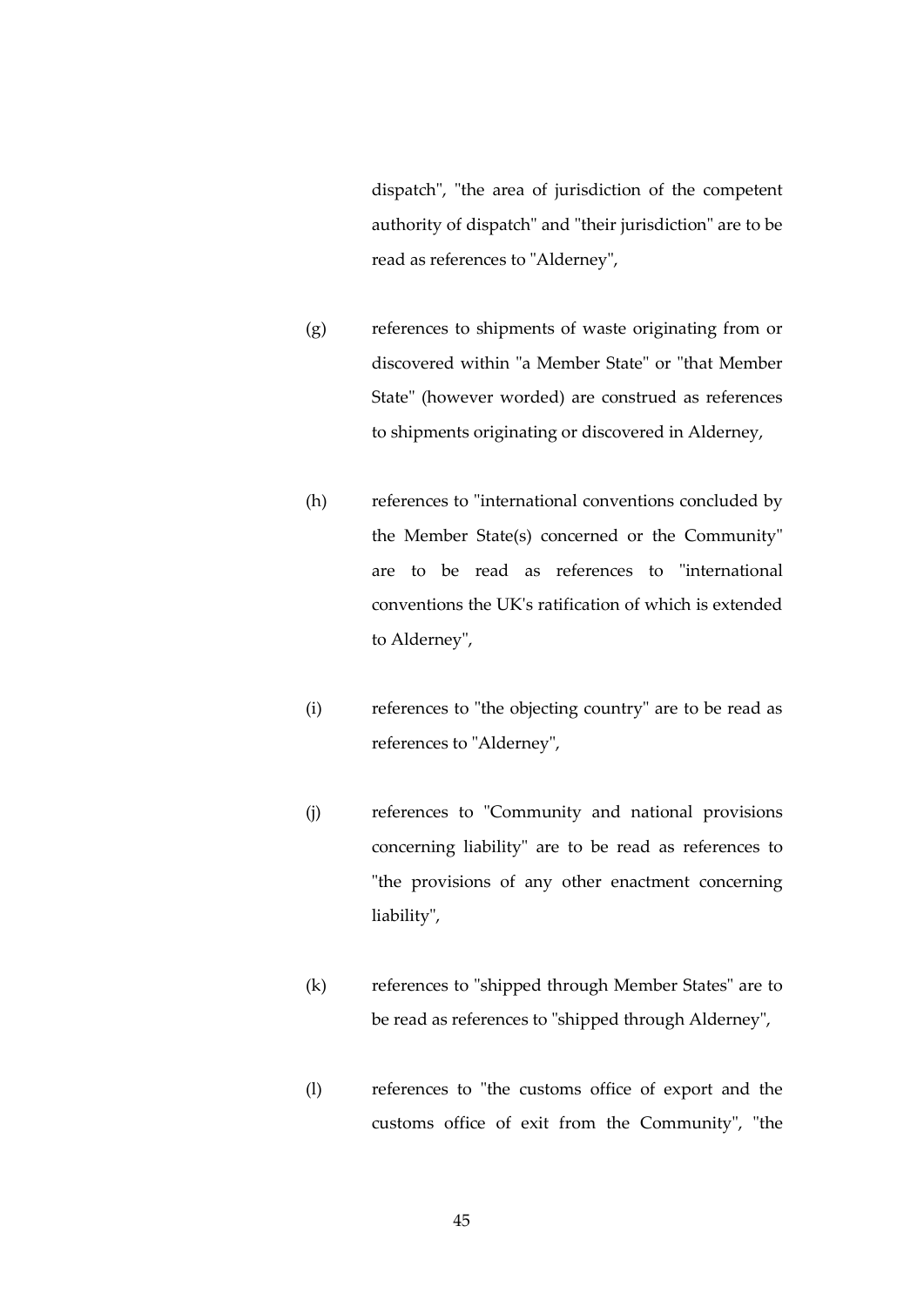customs office of exit from the Community" or "the customs office of entry into the Community" (however worded) are to be read as references to "an officer of customs and excise",

- (m) references to "licensed new waste producer" or "licensed collector" are to be read as references to "new waste producer" or "collector" respectively, and
- (n) references to compliance with or anything being done in accordance with the requirements of an Article of the modified EU Regulation (however worded) are to be read as referring to compliance with the equivalent national legislation where referring to a person involved in carrying on an activity in relation to a shipment of waste outside Alderney (for example, the EU Regulation where referring to an activity being carried on in an EU country).

(2) References in the modified EU Regulation to persons involved in shipments of waste, or the subsequent recovery or disposal of the same, who are not carrying on an activity in relation to such shipments in Alderney ("third country persons"), including references to operators of facilities to which shipments of waste from Alderney may be exported for recovery or disposal, are retained to the extent necessary to clarify the context of functions conferred or imposed on persons carrying on activities in Alderney under the modified EU Regulation; such references are not to be read as purporting to confer or impose a function on third country persons under this Ordinance who will be subject to relevant national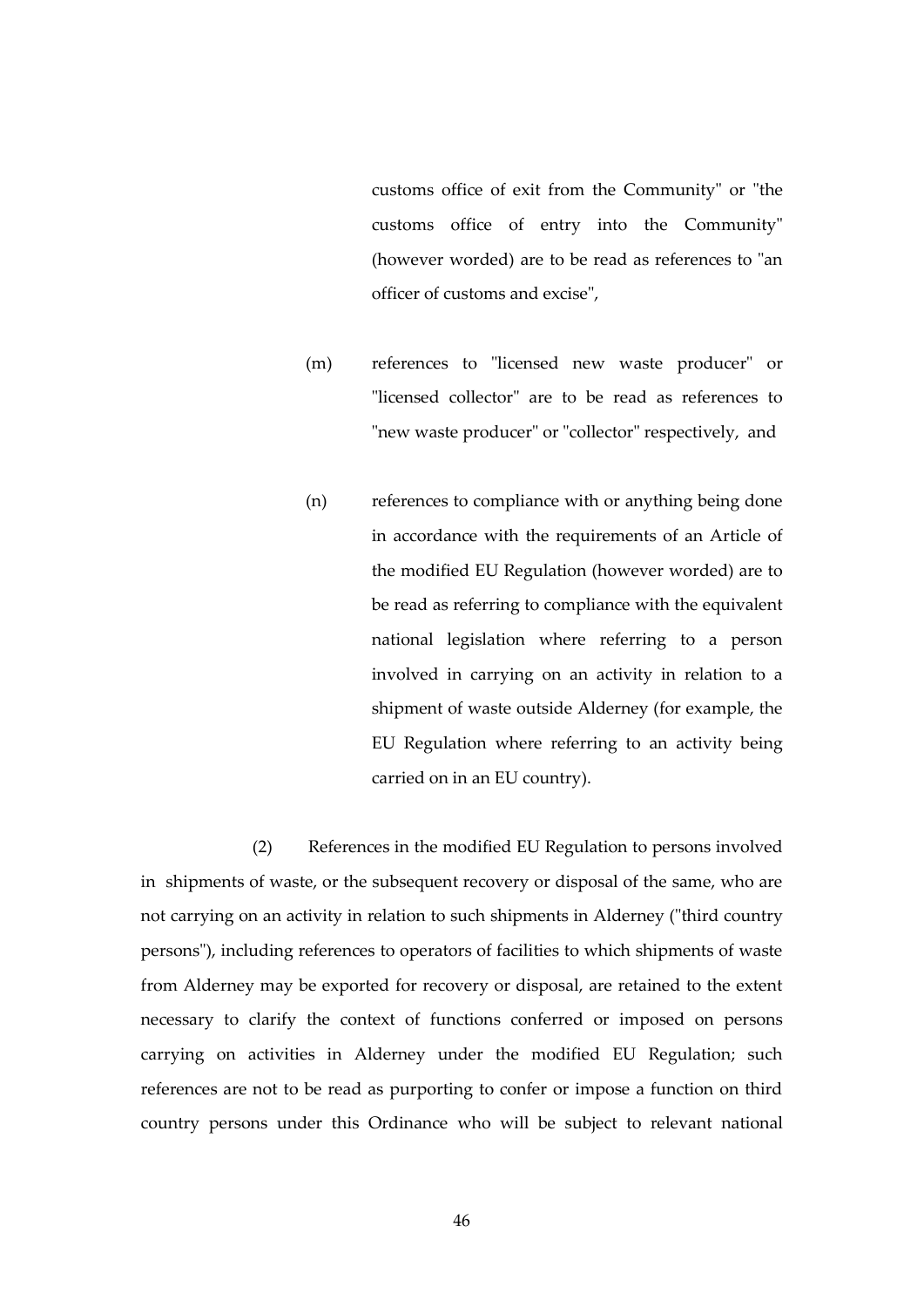legislation applying to shipments of waste, for example the EU Regulation in the European Union.

#### **General disapplications.**

**4.** The following provisions of the EU Regulation do not apply as it has effect in Alderney –

- (a) in Title II, Article 21 (public access to notifications), Article 30 (border area agreements) and Chapter 6 (shipments within the Community with transits via third countries),
- (b) Title III (Shipments exclusively within Member States),
- (c) in Title IV, Article 40 (exports to overseas countries or territories),
- (d) in Title V, Article 45 (procedural requirements for imports from a non-OECD Decision country party to the Basel Convention or from other areas during situations of crisis or war) and Chapter 3 (general provisions),
- (e) in Title VII, Article 50 (enforcement in member states) and Articles 53 to 64, and
- (f) Annex IX (additional questionnaire for reports by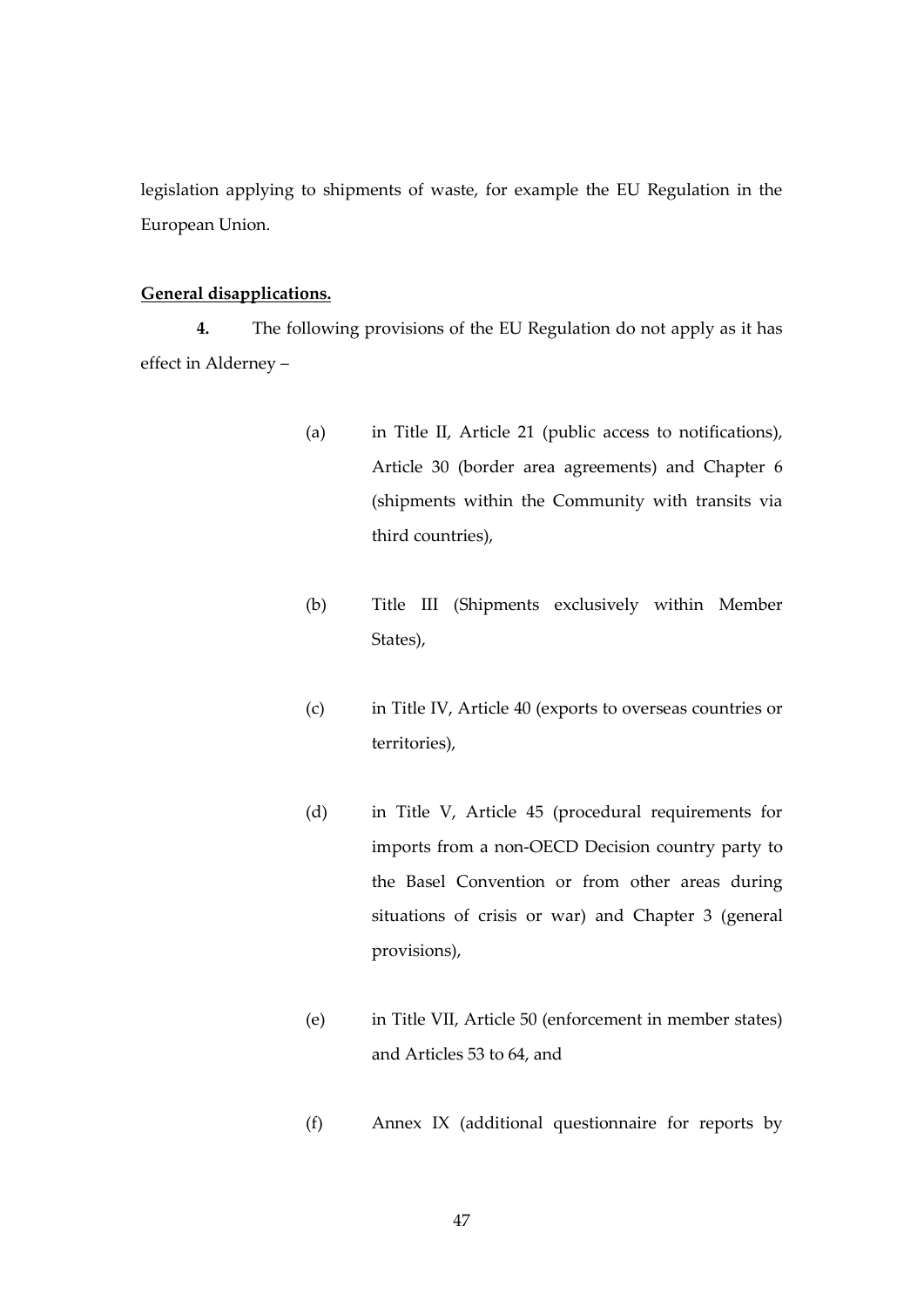Member States pursuant to Article 51(2)).

#### PART II

#### MODIFICATIONS OF PARTICULAR PROVISIONS

#### **Modifications of particular provisions.**

**5.** In its application to Alderney the provisions of the EU Regulation are further modified as set out in the following provisions of this Schedule.

# **Title I: Scope and definitions.**

- **6.** In Title I (scope and definitions)
	- (a) Articles 1(2)(a), (3)(g), 1(5), Articles 2(26), (28) and (29) and subparagraphs (b) and (f) of Article 2(34) are omitted,
	- (b) in Article 1(3)(e) for "Community legislation" substitute "European Community legislation",
	- (c) in Article 1(3)(i) for "Member State" substitute "Member State of the European Union",
	- (d) in the definition of "competent authority" in Article  $2(18) -$ 
		- (i) in subparagraph (a), after the words "Member States" insert "of the European Union" and after the words "in accordance with article 53"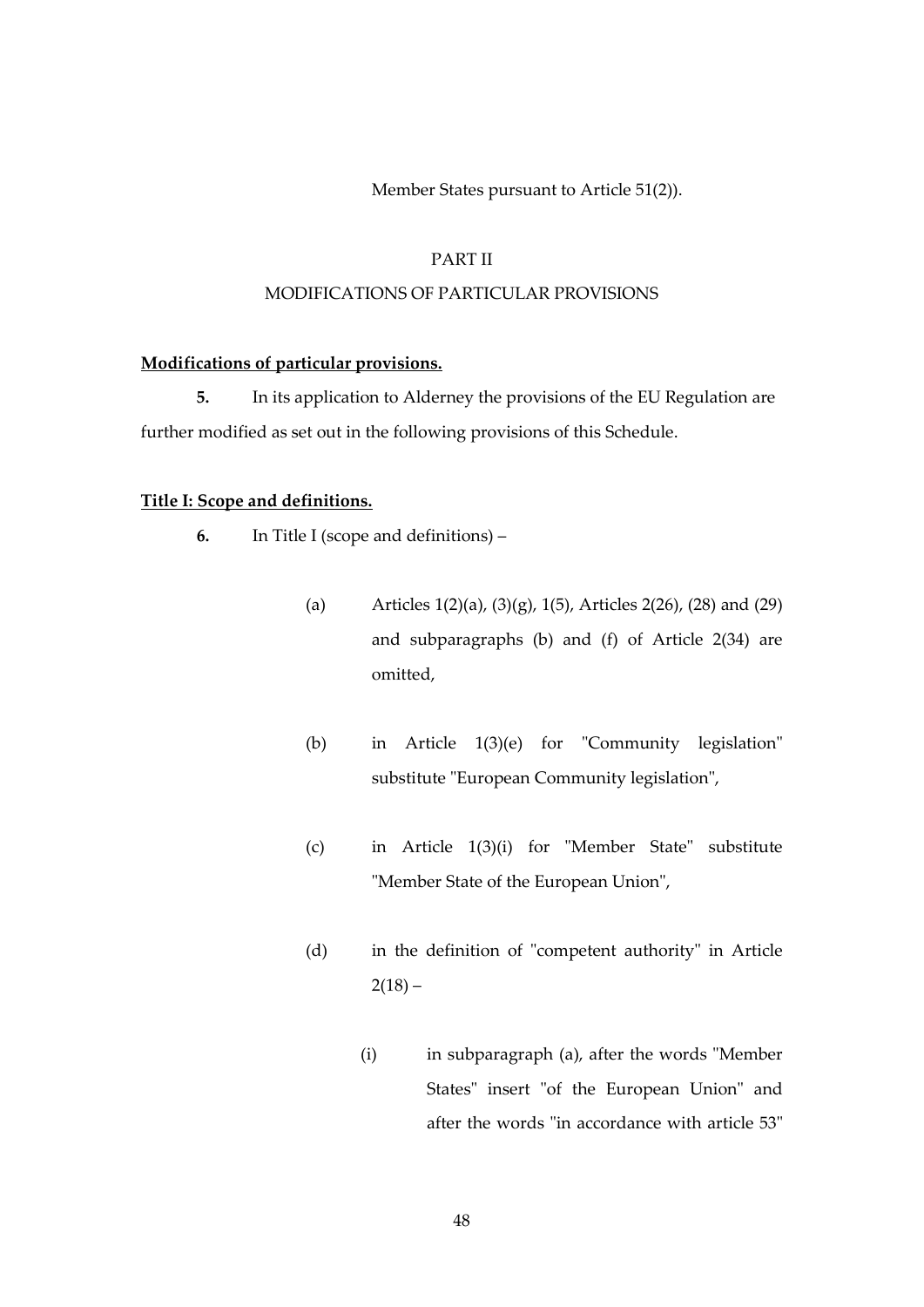insert "of this Regulation as it applies in the European Union", and

- (ii) in subparagraph (b), after the words "non-Member State" insert "of the European Union",
- (e) after the definition of "country of transit" in Article 2(24) insert –

"24A. 'Alderney' includes all other islands, islets and rocks around the coast of Alderney, whether or not attached at low water and the territorial waters adjacent to Alderney;

24B. 'country' includes a territory;

24C. 'Director' means the Director of Environmental Health and Pollution Regulation appointed under section 4 of the Environmental Pollution (Guernsey) Law, 2004;

24D. 'registered' means registered by the Director under section 15 of the Transfrontier Shipment of Waste (Alderney) Ordinance, 2018;",

(f) for Article 2(27) substitute –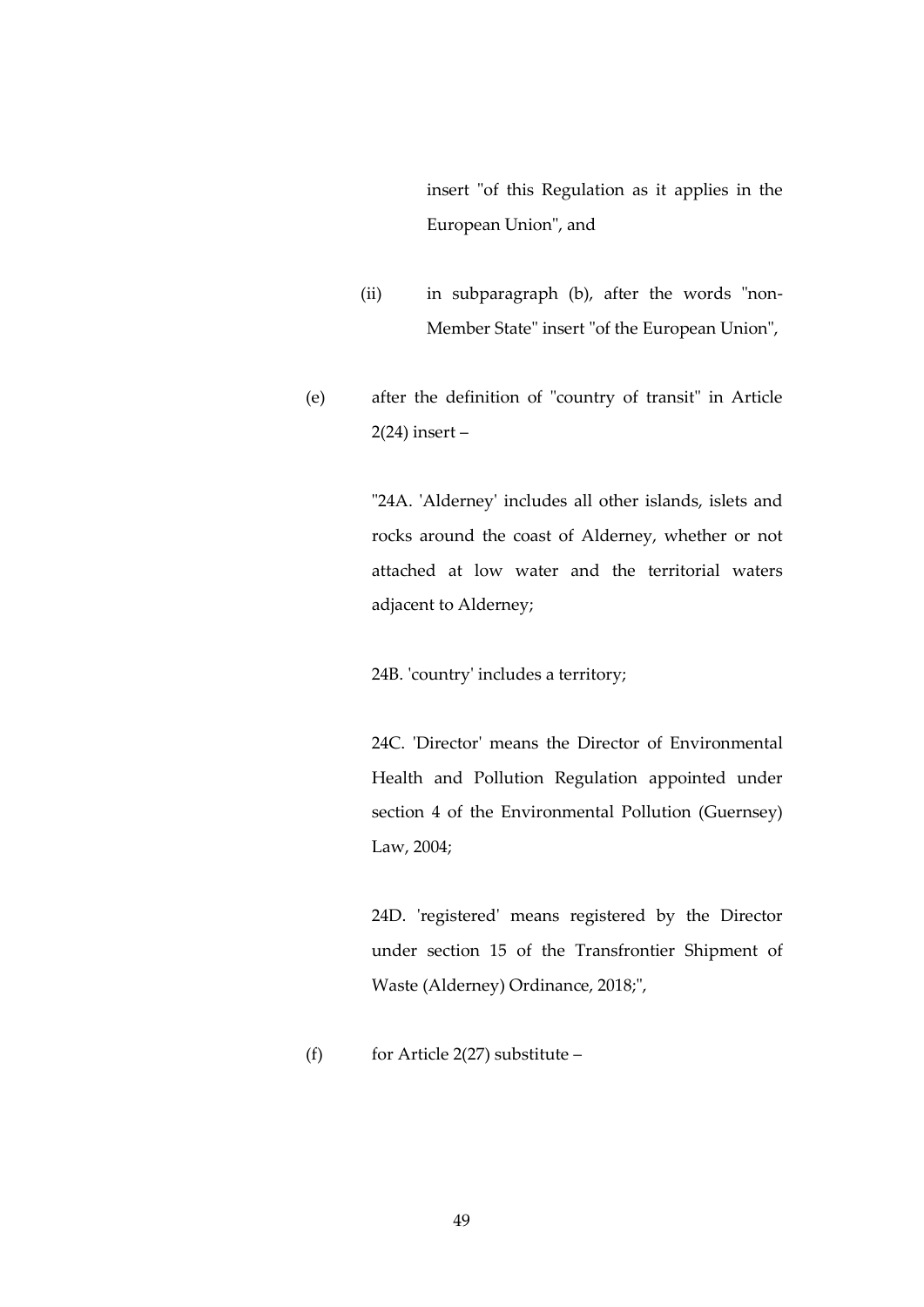"27. 'officer of customs and excise' means an officer within the meaning of section 1(1) of the Customs and Excise (General Provisions) (Bailiwick of Guernsey) Law, 1972;",

and

- (g) in the definition of "illegal shipment" in Article  $2(35)$ 
	- (i) in subparagraph (e), for "Community or international rules" substitute "Alderney law or any relevant international agreements the UK's ratification of which is extended to Alderney", and
	- (ii) in subparagraph (f), for "and 43" substitute "or 43".

# **Heading to Title II and Article 3 (overall procedural framework).**

**7.** (1) For the heading to Title II substitute –

#### "WASTE SHIPMENTS-COMMON PROVISIONS".

- (2) In Article 3 (overall procedural framework)
	- (a) in paragraph (1), after the words "provisions of this Title" insert "subject to the adaptations and additions in Articles 35, 38, 42, 44, 47 and 48 in relation to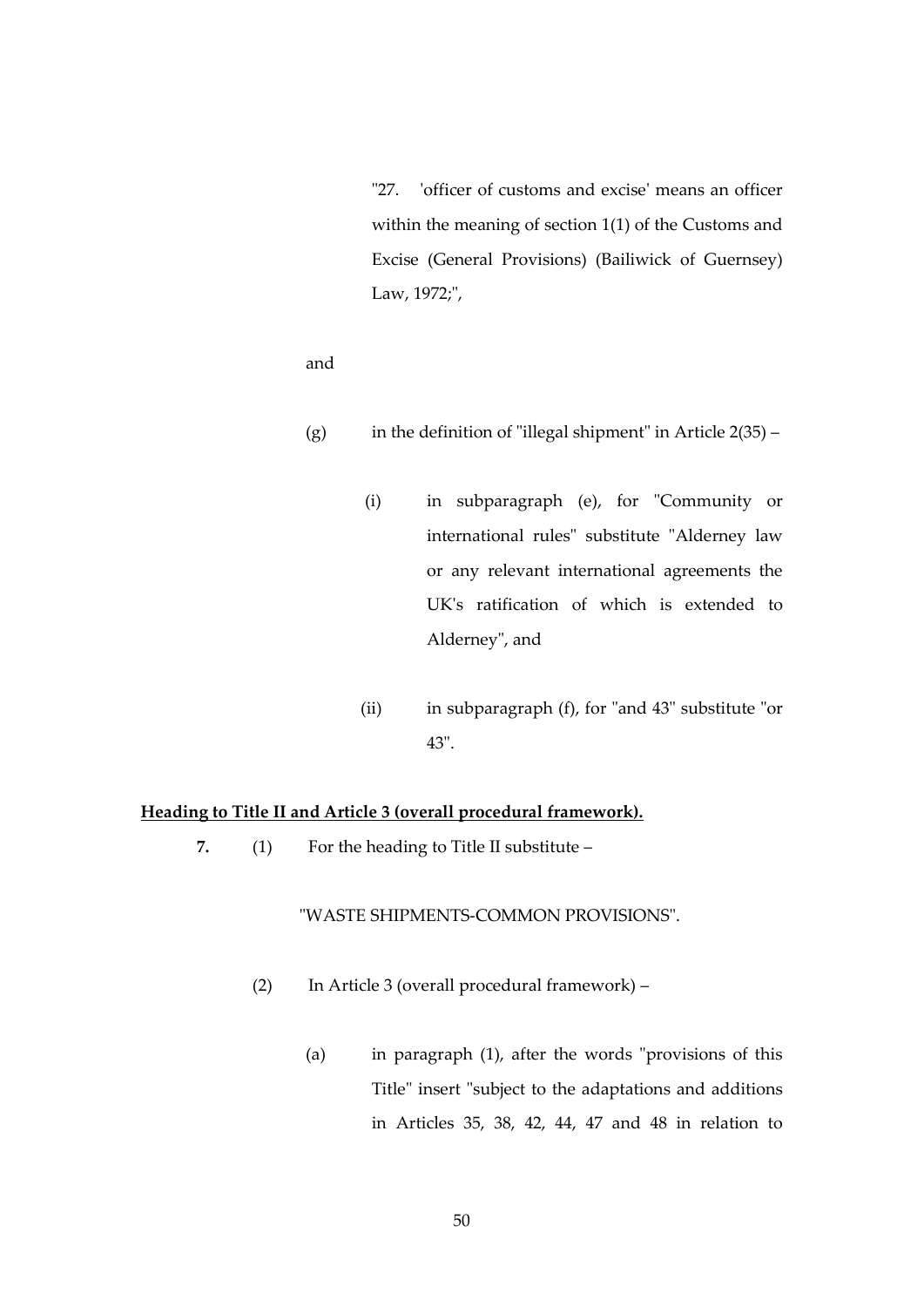#### particular categories of shipment", and

(b) in paragraphs (2)(b) and (3) for "Article 58" substitute "Article 58 as it applies in the European Union".

#### **Article 6 (financial guarantee).**

- **8.** In Article 6 (financial guarantee)
	- (a) in paragraph (4), the second subparagraph is omitted,
	- (b) in paragraph (7), for "The competent authority within the Community which has approved the financial guarantee or equivalent insurance" substitute –

"Where the Director has approved the financial guarantee or equivalent insurance, the Director",

(c) in the second subparagraph of paragraph (8), for "The financial guarantee or equivalent insurance shall be released when the competent authority concerned" substitute –

> "The Director shall release a financial guarantee or equivalent insurance approved by the Director when the Director", and

(d) paragraph (9) is omitted.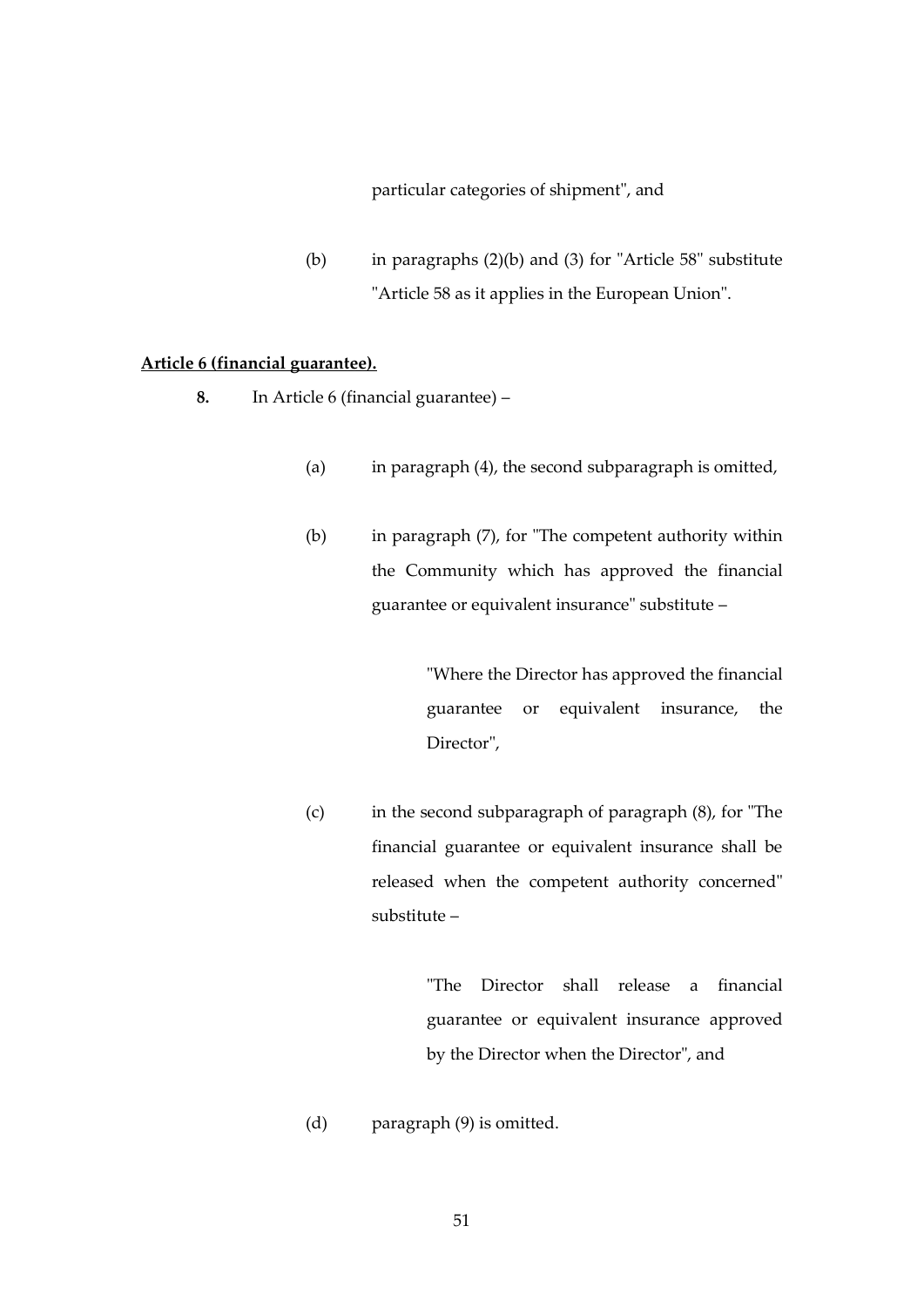#### **Article 9 (consents by competent authorities etc.).**

**9.** In Article 9(9) (consents by competent authorities etc.) , after "transmitted by" insert "the Director by".

# **Articles 11 (objections to shipments of waste destined for disposal) and 12 (objections to shipments of waste destined for recovery).**

**10.** (1) In Article 11 (objections to shipments of waste destined for disposal) –

- (a) subparagraphs (a), (e), (g) and (h) of paragraph (1) and paragraphs (3) and (6) are omitted,
- (b) in paragraph  $(1)$ 
	- (i) for "in accordance with the Treaty" substitute "must do so where required under section 14 of the Transfrontier Shipment of Waste (Alderney) Ordinance, 2018",
	- (ii) in subparagraph (b), for "national legislation" substitute "Alderney legislation", and
	- (iii) in subparagraph (c)
		- (A) after "convicted of" insert "an offence in relation to",
		- (B) for "in accordance with national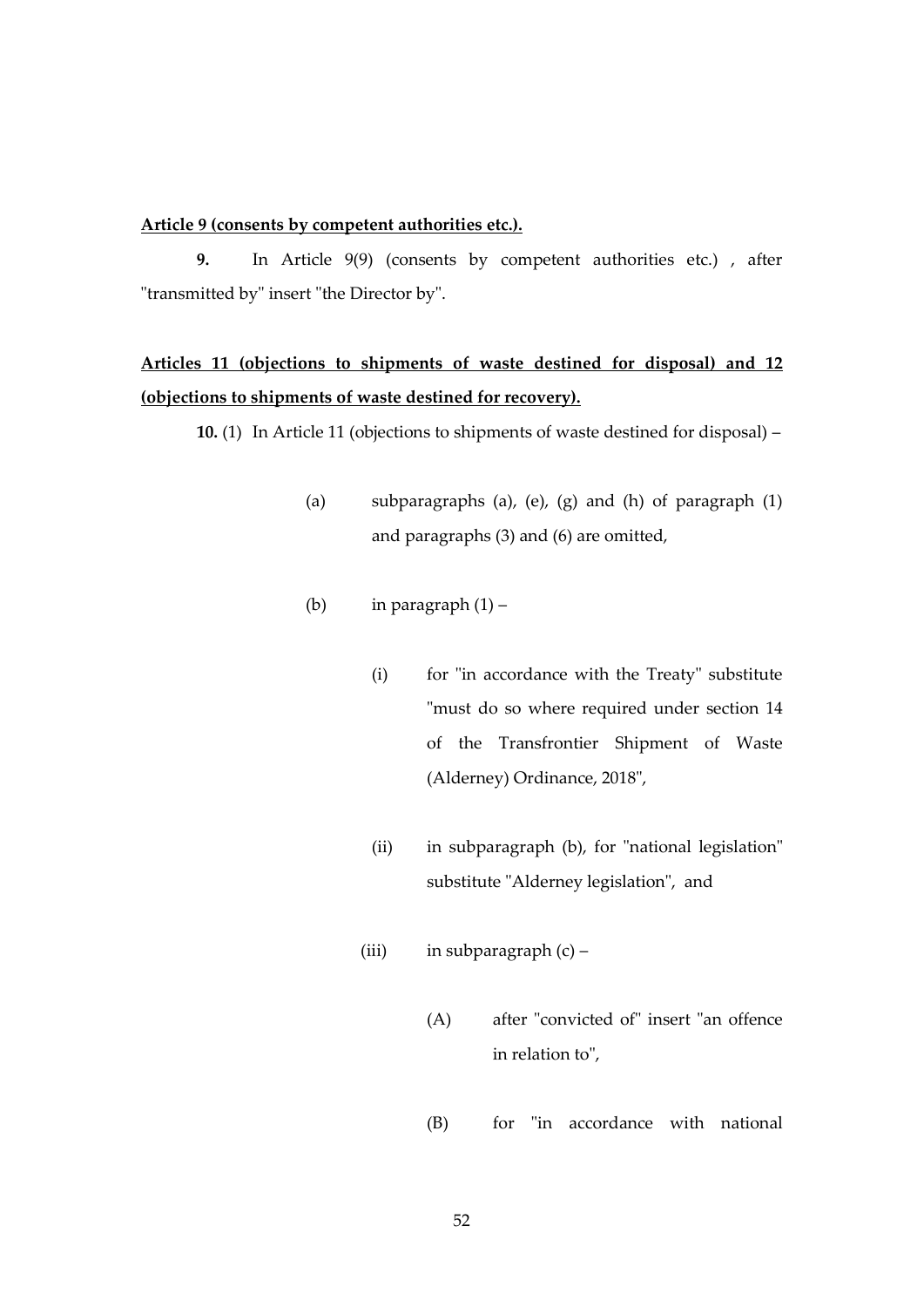legislation" substitute "and in this paragraph "**offence**" includes an offence under the law of another jurisdiction which would be an offence in Alderney if the conduct, activity or omission constituting the offence occurred in Alderney.

(2) In Article 12 (objections to shipments of waste destined for recovery) –

- (a) subparagraphs (a) and (c), the whole of the disapplication following subparagraph (c), subparagraphs (i) and (k) of paragraph (1) and paragraphs (5) and (6) are omitted, and
- (b) in paragraph  $(1)$ 
	- (i) for "in accordance with the Treaty" substitute "must do so where required under section 14 of the Transfrontier Shipment of Waste (Alderney) Ordinance, 2018",
	- (ii) in subparagraph (b), for "national legislation" substitute "Alderney legislation",
	- (iii) in subparagraph (d) -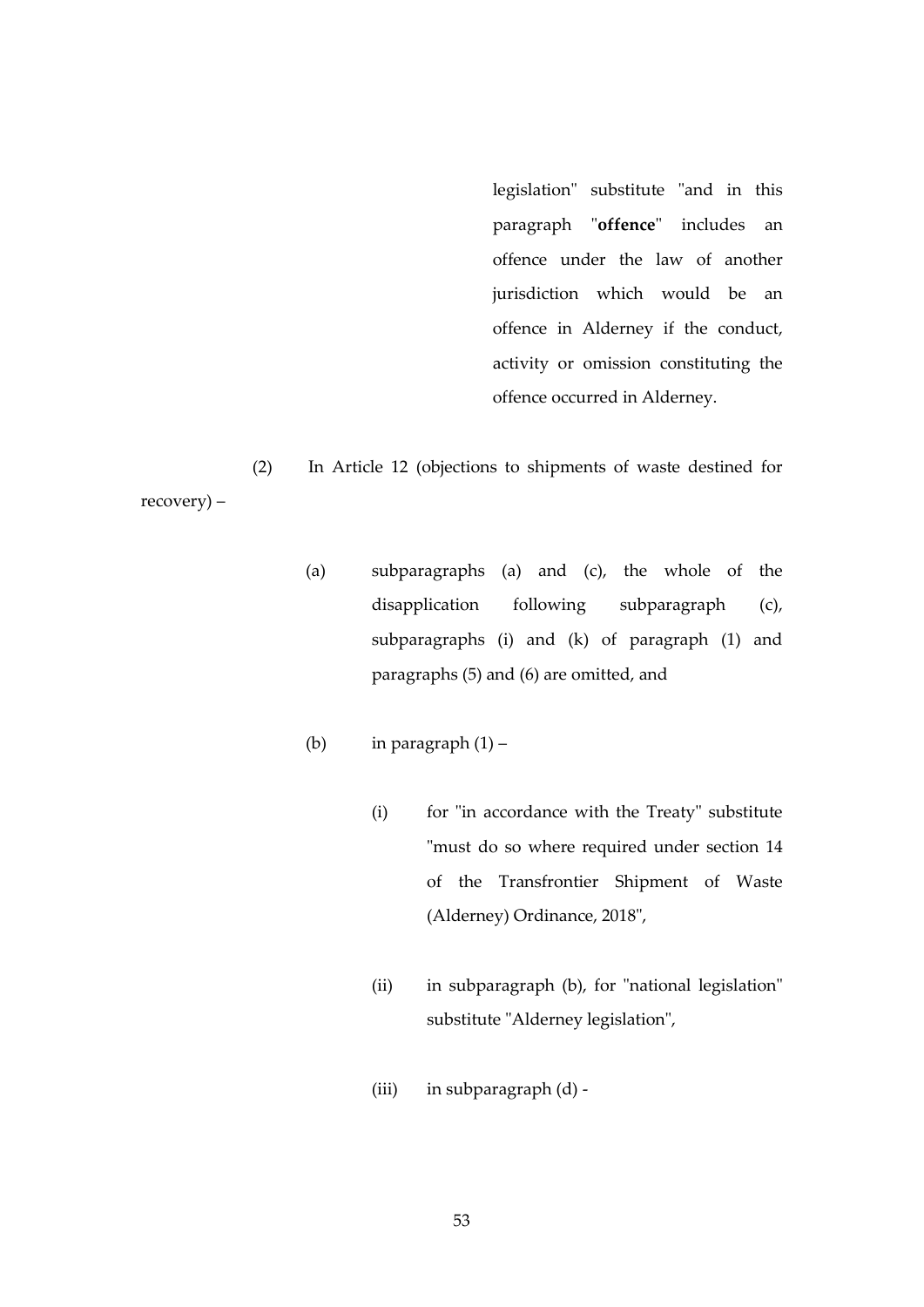- (A) after "convicted of" insert "an offence in relation to",
- (B) for "in accordance with national legislation" substitute "and in this paragraph "**offence**" includes an offence under the law of another jurisdiction which would be an offence in Alderney if the conduct, activity or omission constituting the offence occurred in Alderney", and
- (iv) in subparagraph (j), the words "(also in cases where temporary derogations are granted)" are omitted.

### **Article 14 (pre-consented recovery facilities).**

**11.** In Article 14 (pre-consented recovery facilities), in the last subparagraph of paragraph (5), after "The total time needed" insert "by the Director to receive further information or documentation from the notifier".

#### **Article 15 (additional provisions etc.).**

**12.** In Article 15 (additional provisions regarding interim recovery and disposal operations), subparagraph (f)(i) is omitted.

# **Chapter 2 (general information requirements) and chapter 3 (general requirements).**

**13.** (1) In Article 18 (waste to be accompanied by certain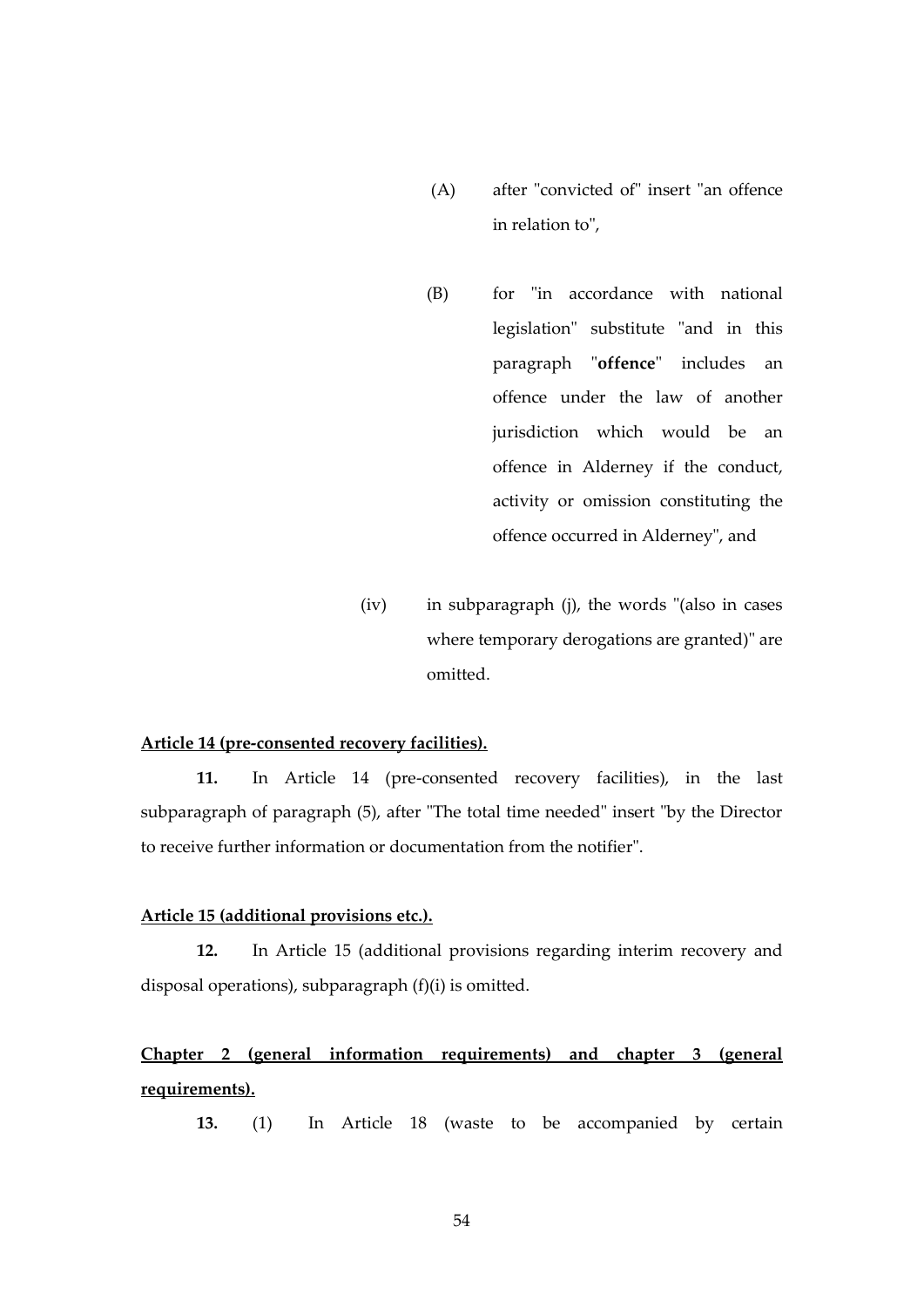#### information)–

- (a) in paragraph (1)(a), for "the country of dispatch" substitute "Alderney" and after "who arranges the shipment" insert ", in the case of an export",
- (b) in paragraph (1)(b), after "shall be signed" insert ", in the case of exports," and after "and the consignee" insert ", in the case of imports,",
- (c) paragraph (3) is omitted, and
- (d) in paragraph (4), for "required by Community and national legislation" substitute "required under Alderney law".
- (2) In Article 20 (keeping of documents and information)
	- (a) in paragraph (1), for "by the competent authorities, the notifier, the consignee and the facility which receives the waste" substitute "by the Director, the notifier, the consignee and the operator of the facility which receives the waste", and
	- (b) in paragraphs (1) and (2), for "shall be kept in the Community" substitute "shall be kept".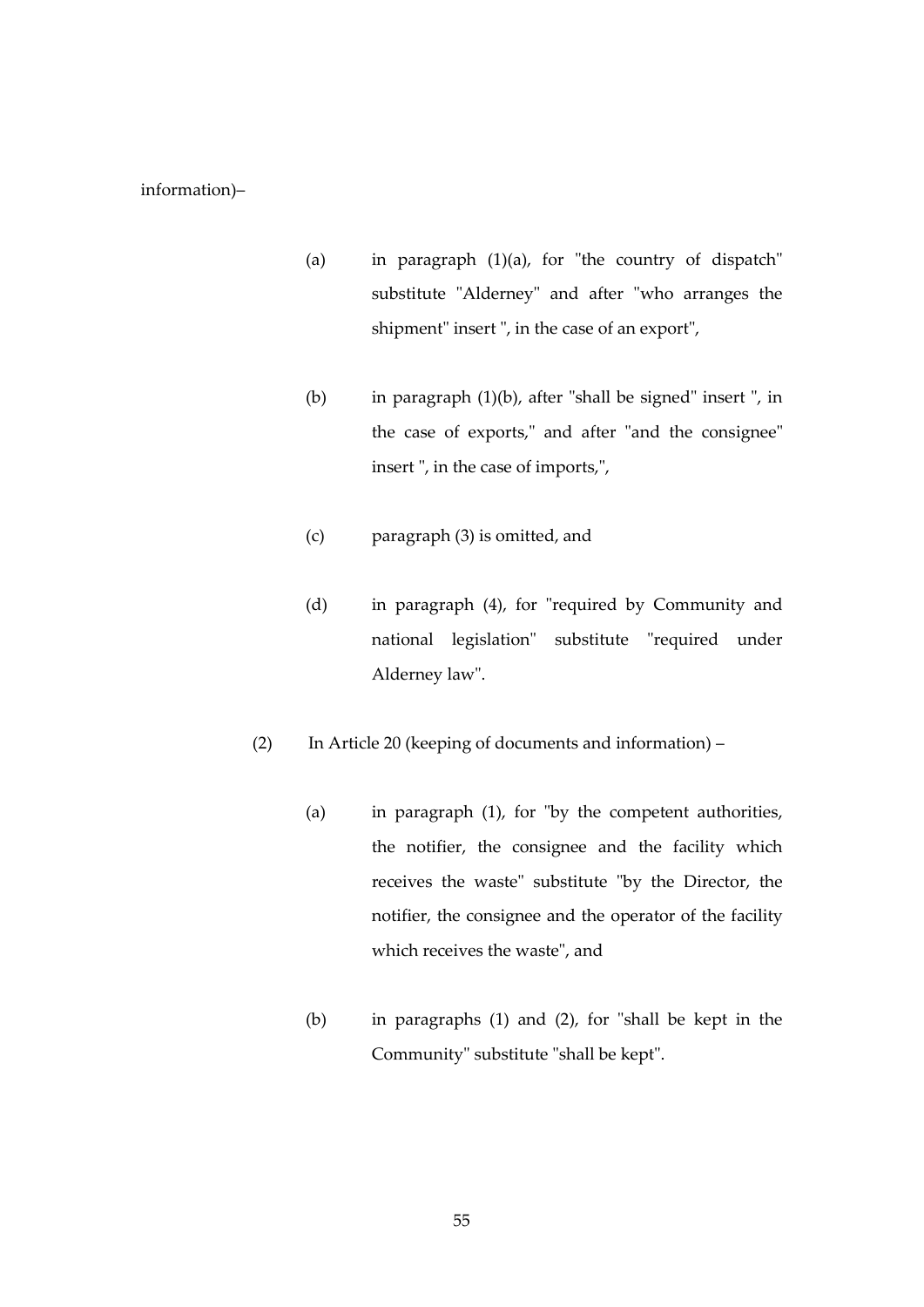#### **Article 22 (take-back where a shipment cannot be completed etc.).**

**14.** In Article 22(8) (take-back when a shipment cannot be completed as intended), for the references to "the country of dispatch" substitute "Alderney, where it is the country of dispatch,".

## **Article 24 (take-back when a shipment is illegal).**

**15.** (1) In Article 24 (take-back when a shipment is illegal) –

- (a) in paragraph (6), after "subsidiary obligation of" insert "Alderney, where it is", and
- (b) in paragraph (8), after "shipments are returned" insert "from Alderney".

#### **Chapter 5 (general administrative provisions).**

**16.** (1) In Article 26 (format of the communications), paragraph (4) is omitted.

(2) In Article 28(1) (disagreement on classification issues), for "Community or international law" substitute "international law".

(3) In Article 29 (administrative costs), at the beginning insert "The Director may charge" and the words "may be charged" are omitted.

### **Title IV, Chapter 1 (exports of waste for disposal).**

**17.** (1) In Article 34 –

(a) for the heading substitute  $-$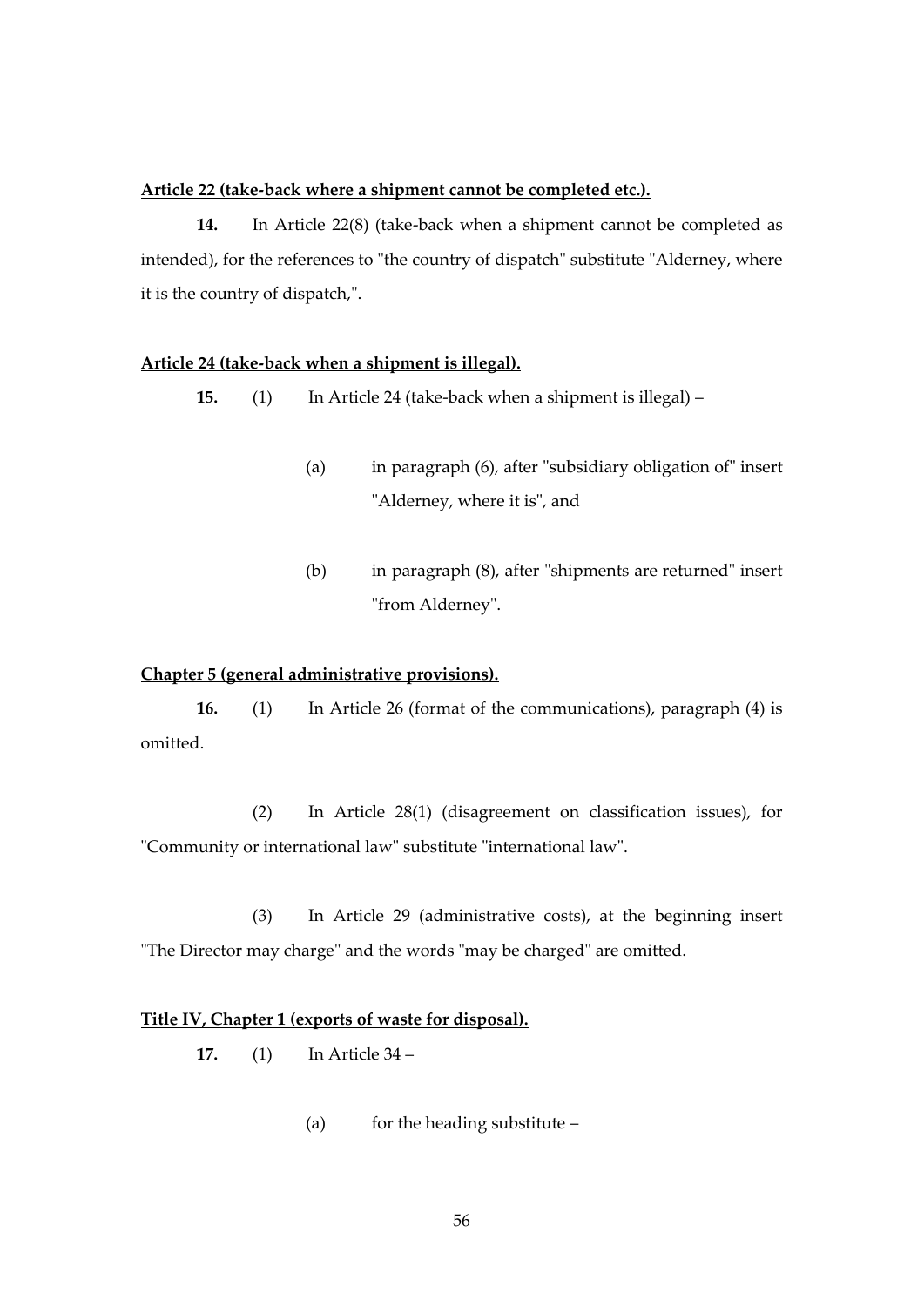"**Export prohibited except to EFTA countries, Member States of the EU, Guernsey or Jersey"**,

- (b) in paragraph (2), for "which are also Parties to the Basel Convention" substitute "or Member States of the European Union which are also Parties to the Basel Convention or in Guernsey or Jersey", and
- (c) in paragraph  $(3)$ 
	- (i) for "Party to the Basel Convention" substitute "or a Member State of the European Union Party to the Basel Convention or to Guernsey or Jersey", and
	- (ii) in subparagraph (a) after "EFTA country" insert ", Member State of the European Union, Guernsey or Jersey".
- $(2)$  In Article 35
	- (a) for the heading substitute –

"**Procedures when exporting to EFTA countries, Member States of the EU, Guernsey or Jersey"**,

(b) in paragraph (1), for "Parties to the Basel Convention"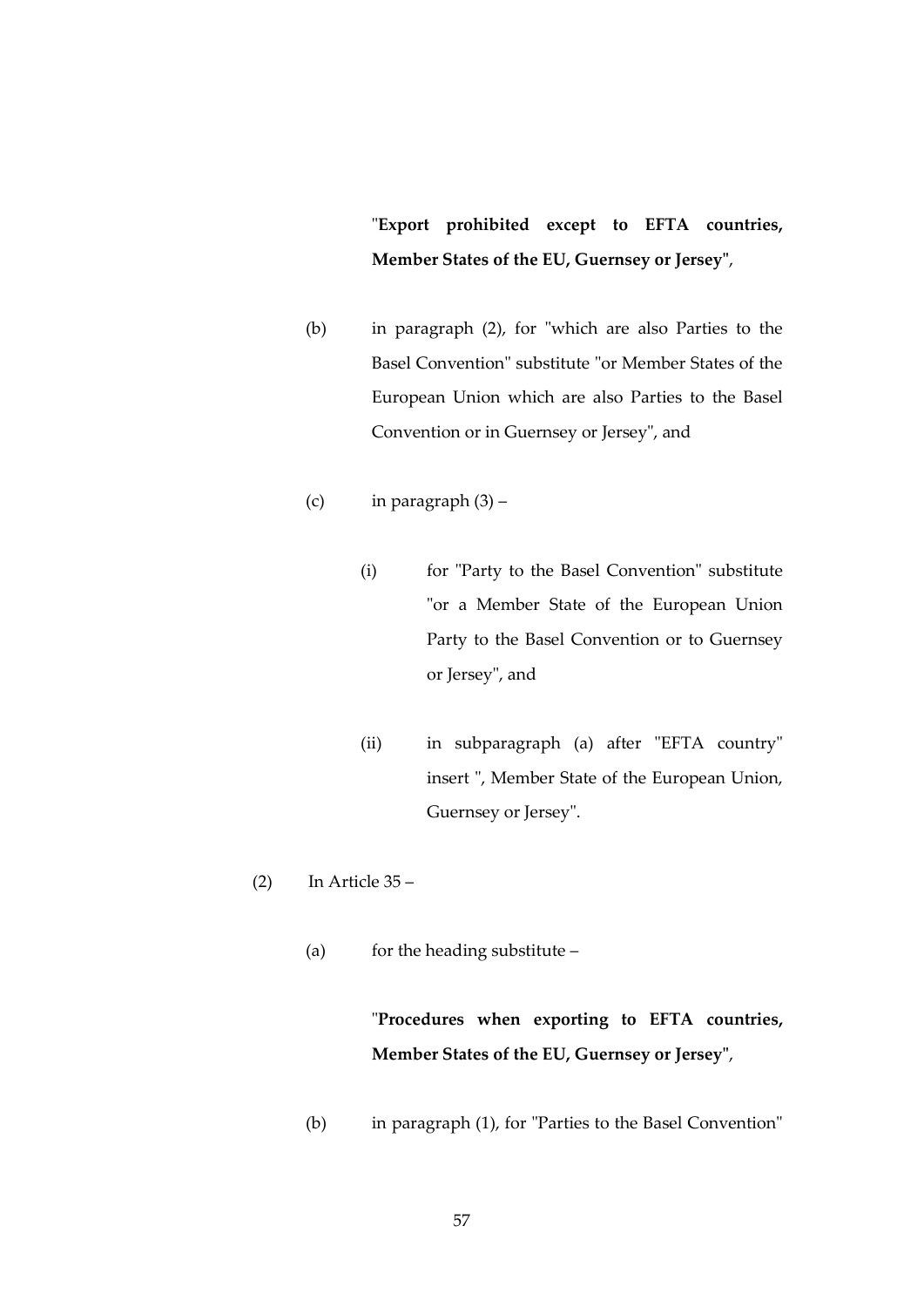substitute "or Member States of the European Union which are also Parties to the Basel Convention or in Guernsey or Jersey",

- (c) in paragraph (2), after "adaptations" insert "and additions",
- (d) in paragraph (2)(a), for "shall have 60 days" substitute–

"shall have –

- (i) in the case of a competent authority of a Member State of the European Union, 30 days in accordance with the EU Regulation;
- (ii) in the case of a competent authority of Guernsey or Sark, 30 days in accordance with any Ordinance, relating to the transfrontier shipment of waste, from time to time in force in the island in question and made under the European Communities (Implementation) (Bailiwick of Guernsey) Law, 1994; or

(iii) in the case of a competent authority of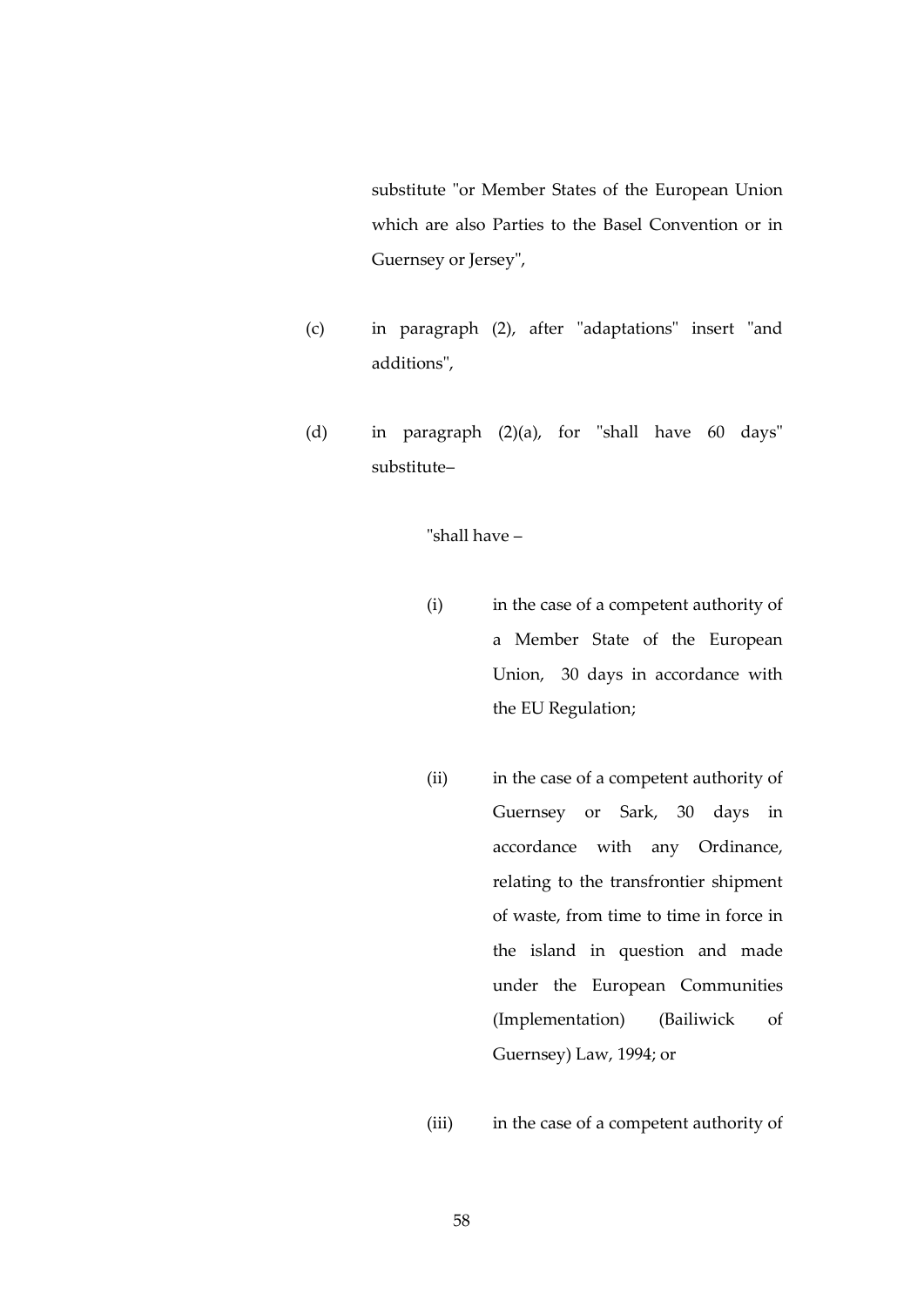another country, 60 days, or such other period provided for in accordance with relevant national legislation in the country of transit,",

- (e) in paragraph  $(2)(b)$ 
	- (i) for "not earlier than 61 days" substitute –

"not earlier than -

- (i) 30 days, where the country of transit is a Member State of the European Union, in accordance with the EU Regulation;
- (ii) 30 days, where the country of transit is Guernsey or Sark in accordance with any Ordinance, relating to the transfrontier shipment of waste, from time to time in force in the island in question and made under the European Communities (Implementation) (Bailiwick of Guernsey) Law, 1994; or
- (ii) 61 days, where the country of transit is another country, or such other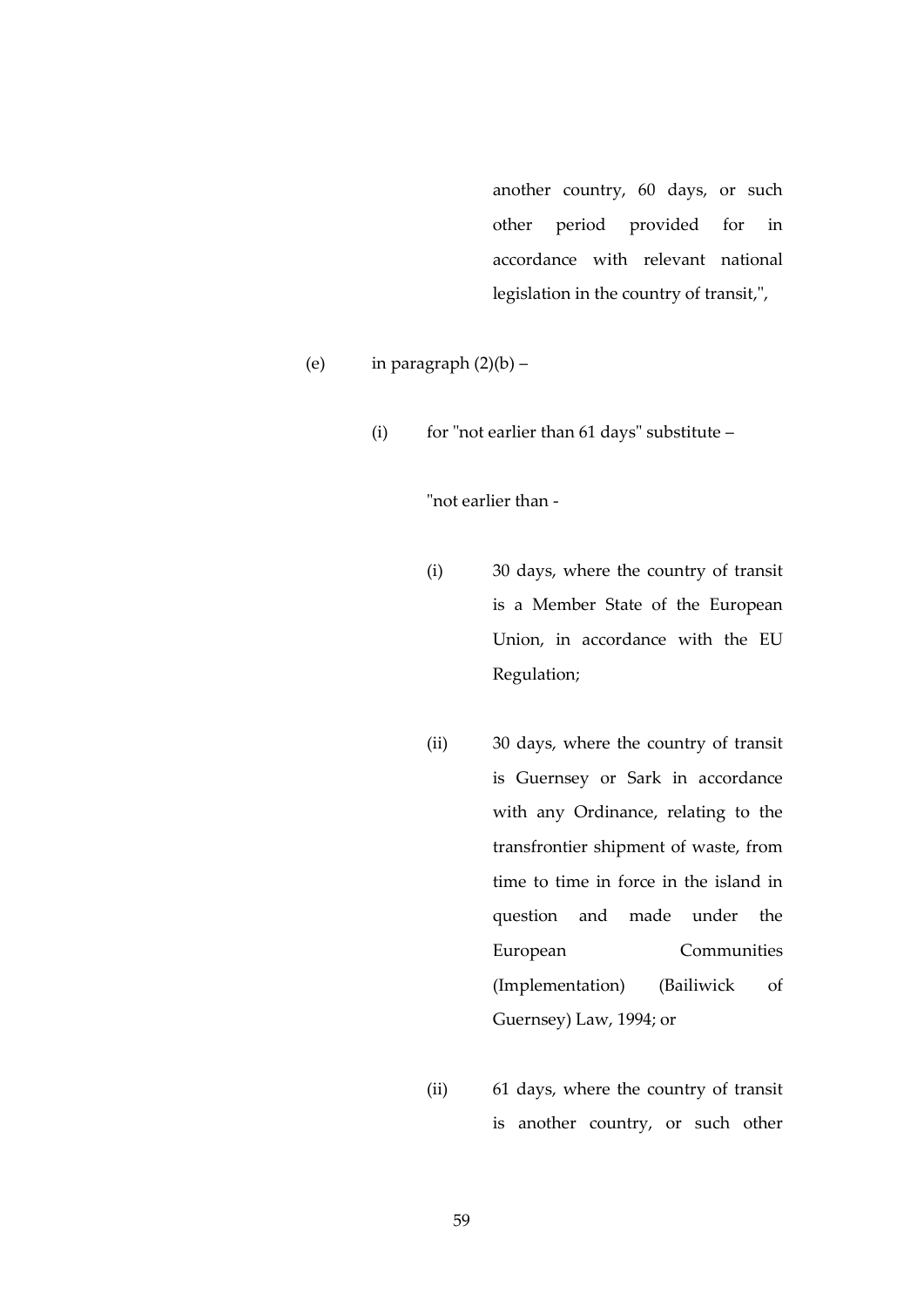period provided for in accordance with relevant national legislation in the country of transit,".

- (ii) in the last sentence, for "61 day time limit" substitute "relevant time limit ",
- (f) in paragraph (3) subparagraphs (a), (b) and (d) are omitted, and
- (g) in paragraph (6), for all the words from "inform the competent authority in the country" to the end of the paragraph substitute "inform the Director.".

# **Title IV, Chapters 2 (exports of waste for recovery) and 3 (general provisions).**

- **18.** (1) In Article 36 (exports prohibition)
	- (a) in paragraphs (3) and (5) for references to "Member States" and "the Member State concerned" substitute "the Director", and
	- (b) in paragraph  $(5)$ 
		- (i) for the second and third sentences substitute –

"The Director shall notify such cases to the United Kingdom before the end of each calendar year for forwarding to the Secretariat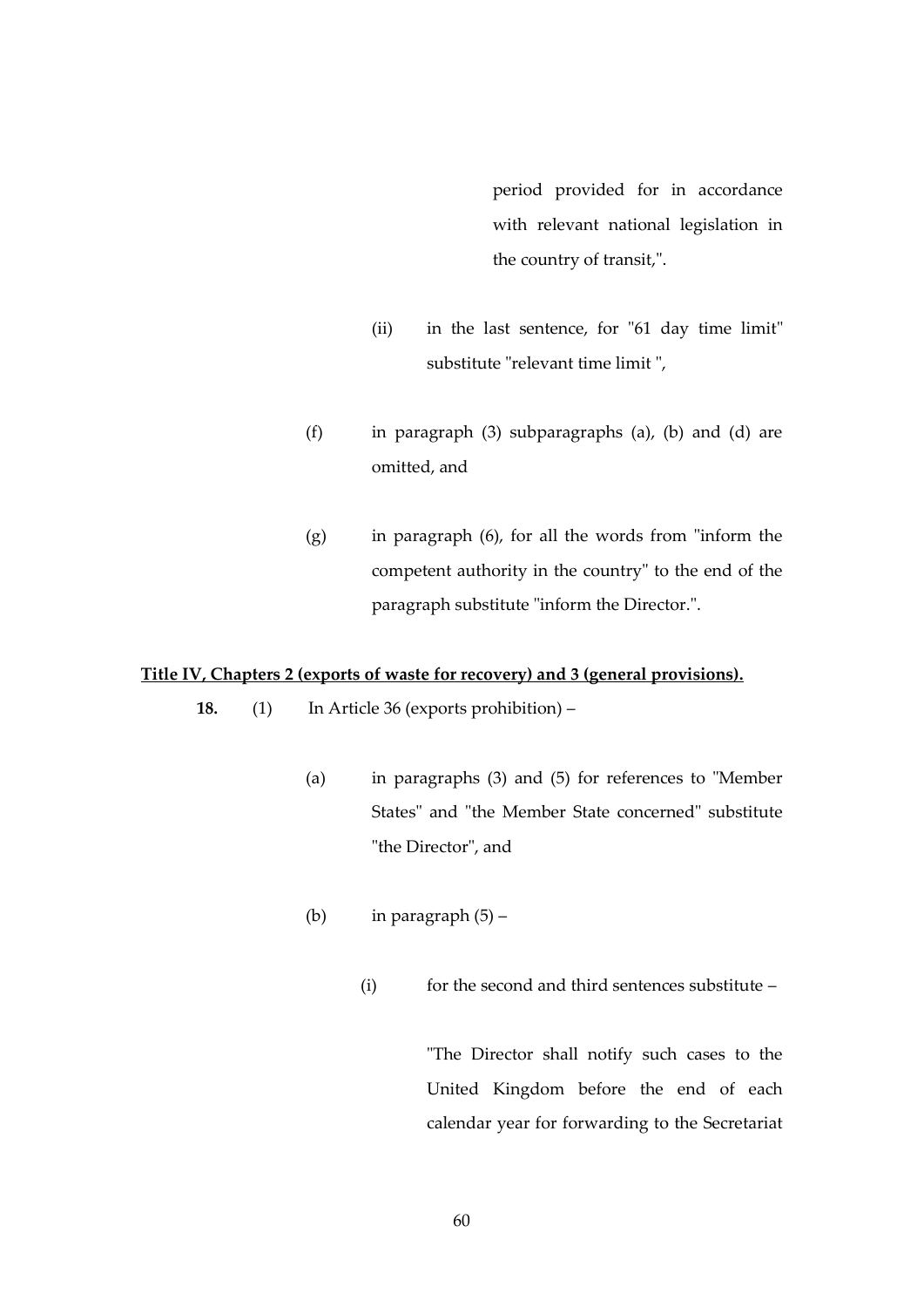of the Basel Convention", and

(ii) the last sentence is omitted.

(2) In Article 37 (procedures when exporting waste listed in Annex III or IIIA) –

- (a) for paragraphs  $(1)$  to  $(3)$  substitute -
	- "1. Export for recovery of waste listed in Annex III or IIIA, which is not prohibited under Article 36, to countries to which the OECD Decision does not apply shall be governed by the procedures set out in the Annex to Commission Regulation (EC) No. 1418/2007 of 29th November, 2007 concerning the export for recovery of certain waste listed in Annex III or IIIA to Regulation (EC) No. 1013/2006 of the European Parliament and of the Council to certain countries to which the OECD Decision on the control of transboundary movements of wastes does not apply.
	- 2. Where it is indicated in the Annex to Commission Regulation (EC) No. 1418/2007 that a country, with regard to certain shipments of waste, does not prohibit them or apply the procedure of prior written notification and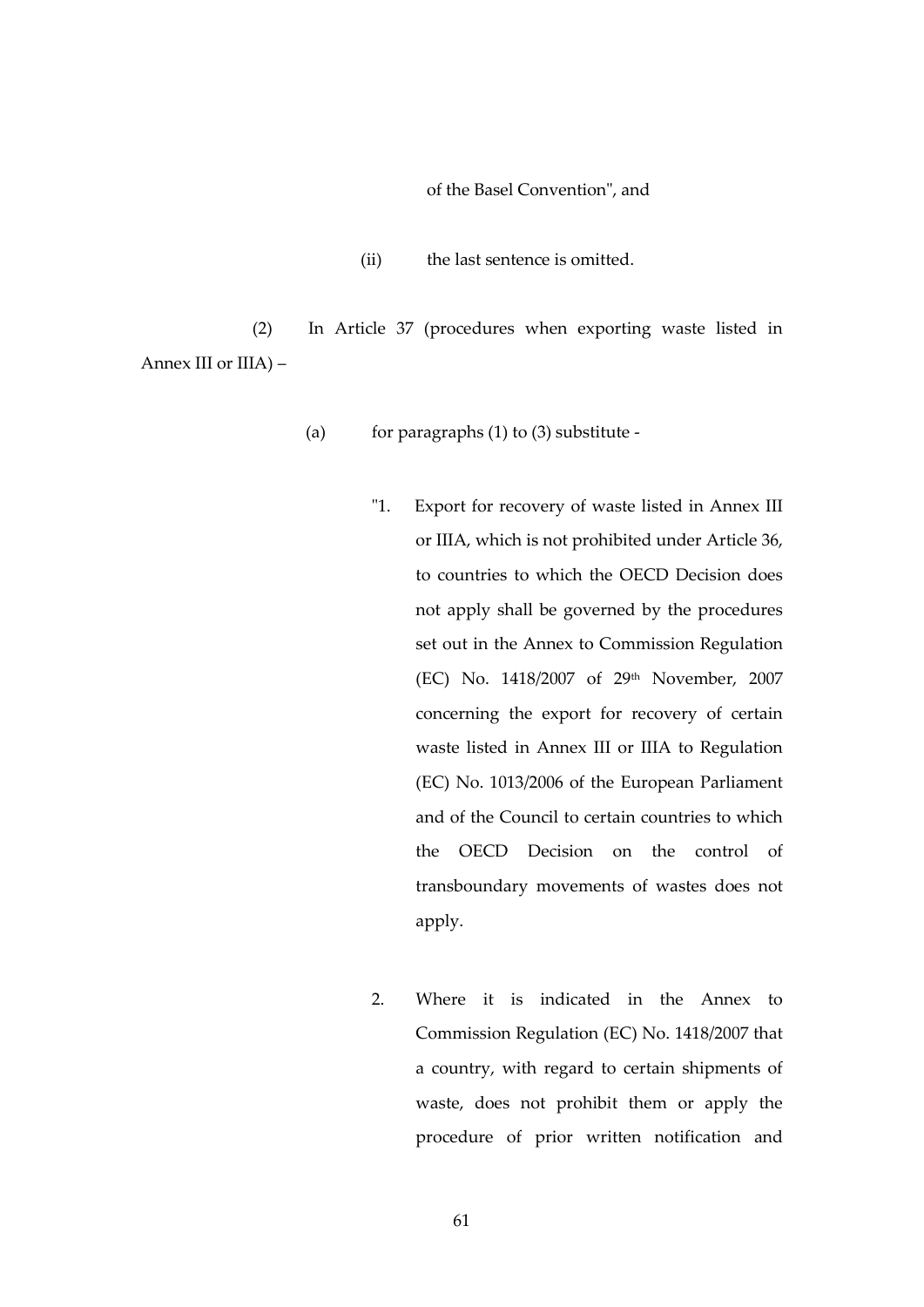consent as described in article 35 of this Regulation, article 18 of this Regulation shall apply mutatis mutandis to such shipments.

- 3. The references to the procedures of the EU Regulation in the Annex to Commission Regulation (EC) No. 1418/2007 shall be construed as referring to those procedures as set out in this modified EU Regulation.", and
- (b) in paragraph (5), for "paragraph 1(b) of this Article" substitute "a procedure of prior written notification and consent as described in Article 35".
- (3) In Article 38 (exports of waste listed in Annexes III, IIIA etc.)
	- (a) in paragraph  $(2)$ 
		- (i) after "adaptations" insert " and additions", and
		- (ii) in subparagraph (c) for "Article 9" substitute "Title II",
	- (b) in paragraph (3)(a), for "the competent authorities of dispatch and, where appropriate, transit in the Community shall send a stamped copy of their decisions" substitute –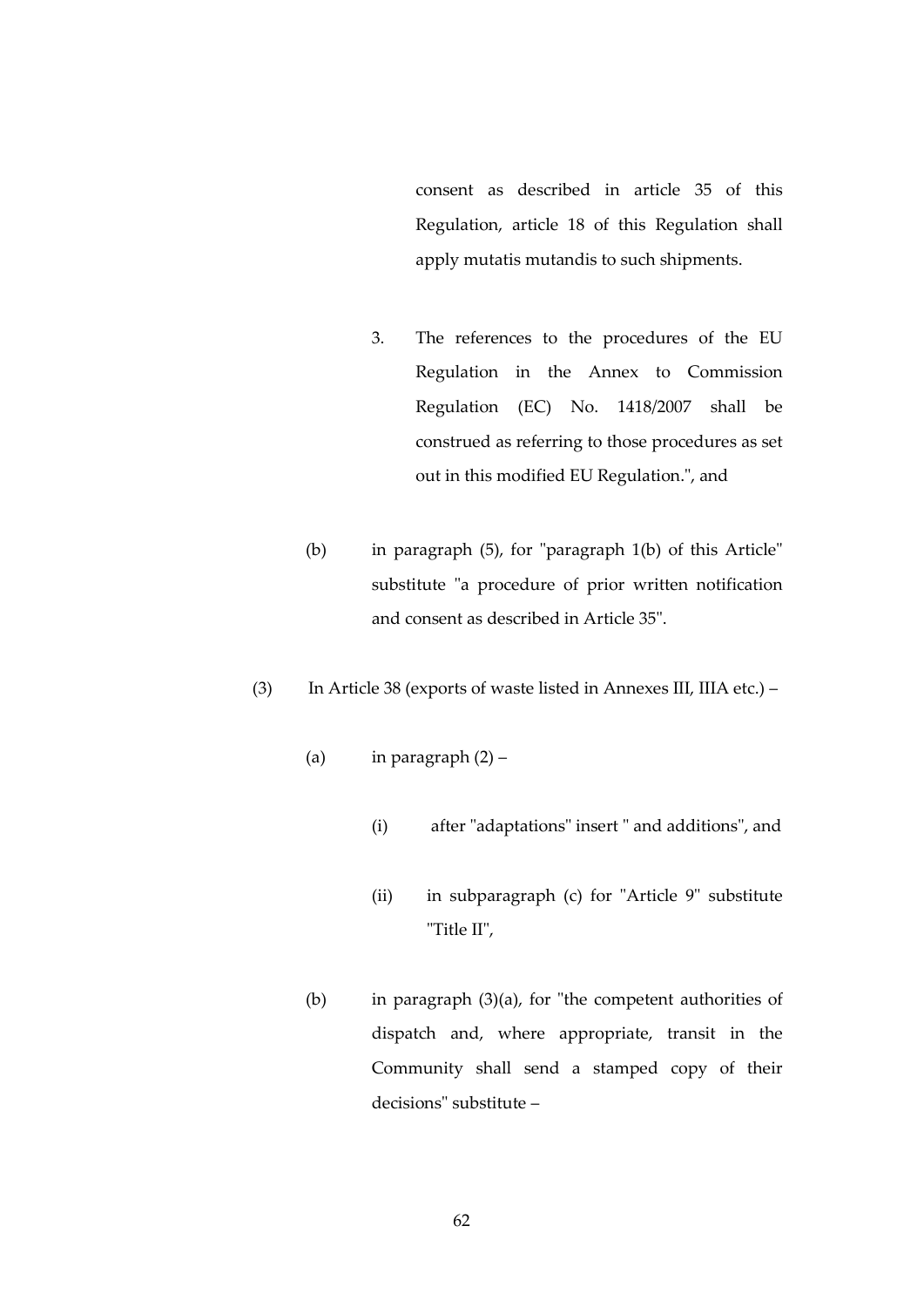"the Director shall send a stamped copy of the Director's decision",

(c) in paragraph (5)(a), for "shall have 60 days" substitute–

"shall have –

- (i) in the case of a competent authority of a Member State of the European Union, 30 days in accordance with the EU Regulation; or
- (ii) in the case of a competent authority of another country, 60 days, or such other period provided for in accordance with relevant national legislation in the country of transit;",
- (d) in paragraph  $(5)(b)$ 
	- (i) for "not earlier than 61 days" substitute -

"not earlier than -

(i) in the case of a competent authority of a Member State of the European Union, 30 days in accordance with the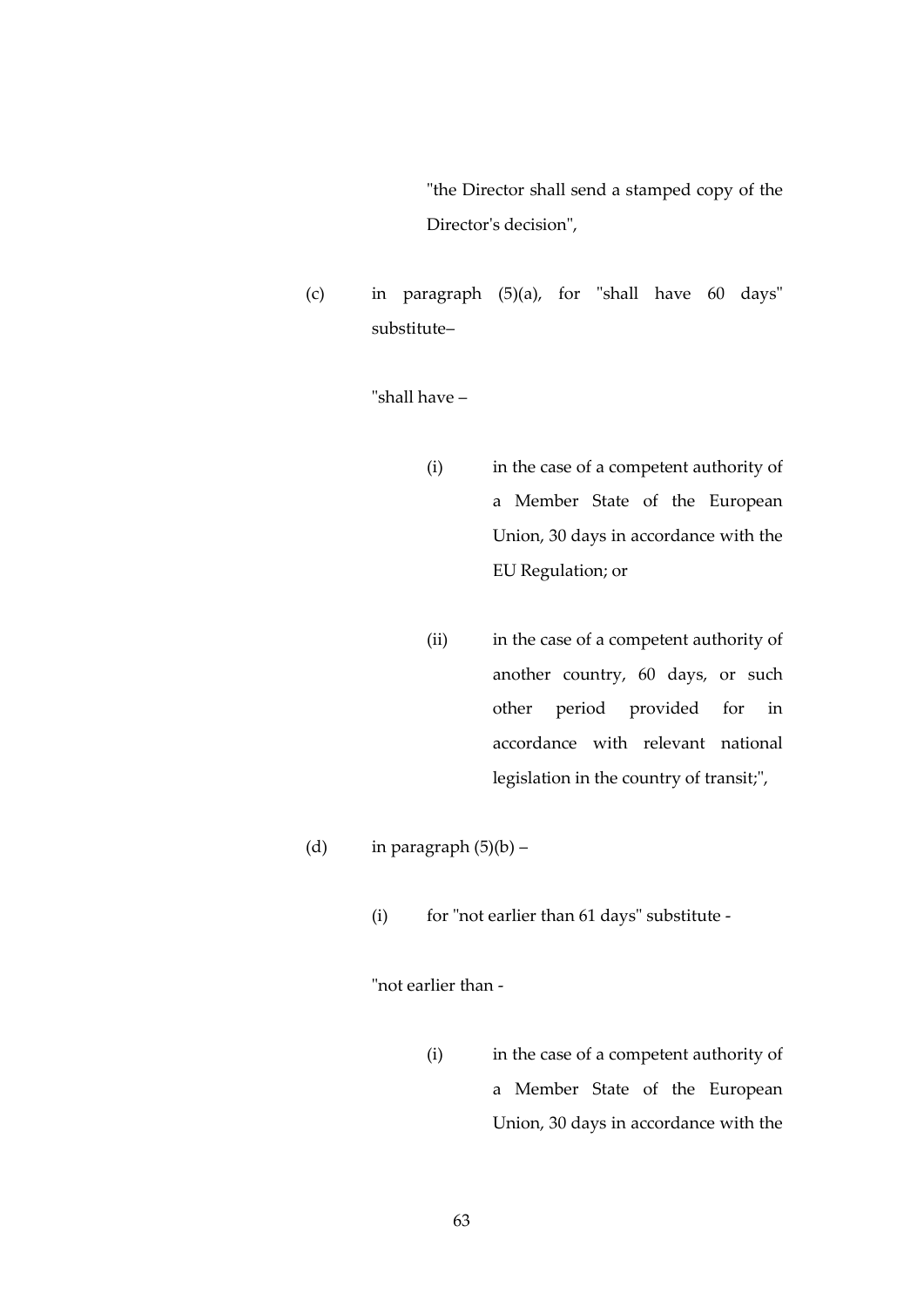#### EU Regulation; or

- (ii) in the case of a competent authority of another country, 61 days or such other period provided for in accordance with relevant national legislation in the country of transit,", and
- (ii) in the last sentence, for "61 day time limit" substitute "relevant time limit",
- (e) in paragraph (6), after "is exported" insert "from Alderney", and
- (f) in paragraph (7), for all the words from "inform the competent authority in the country" to the end of the paragraph substitute "inform the Director.".

# **Title V, Chapter 1 (imports of waste for disposal).**

**19.** (1) For Article 41 substitute –

# "**Article 41**

#### **Imports prohibited**

 1. Imports into Alderney of waste destined for disposal shall be prohibited.".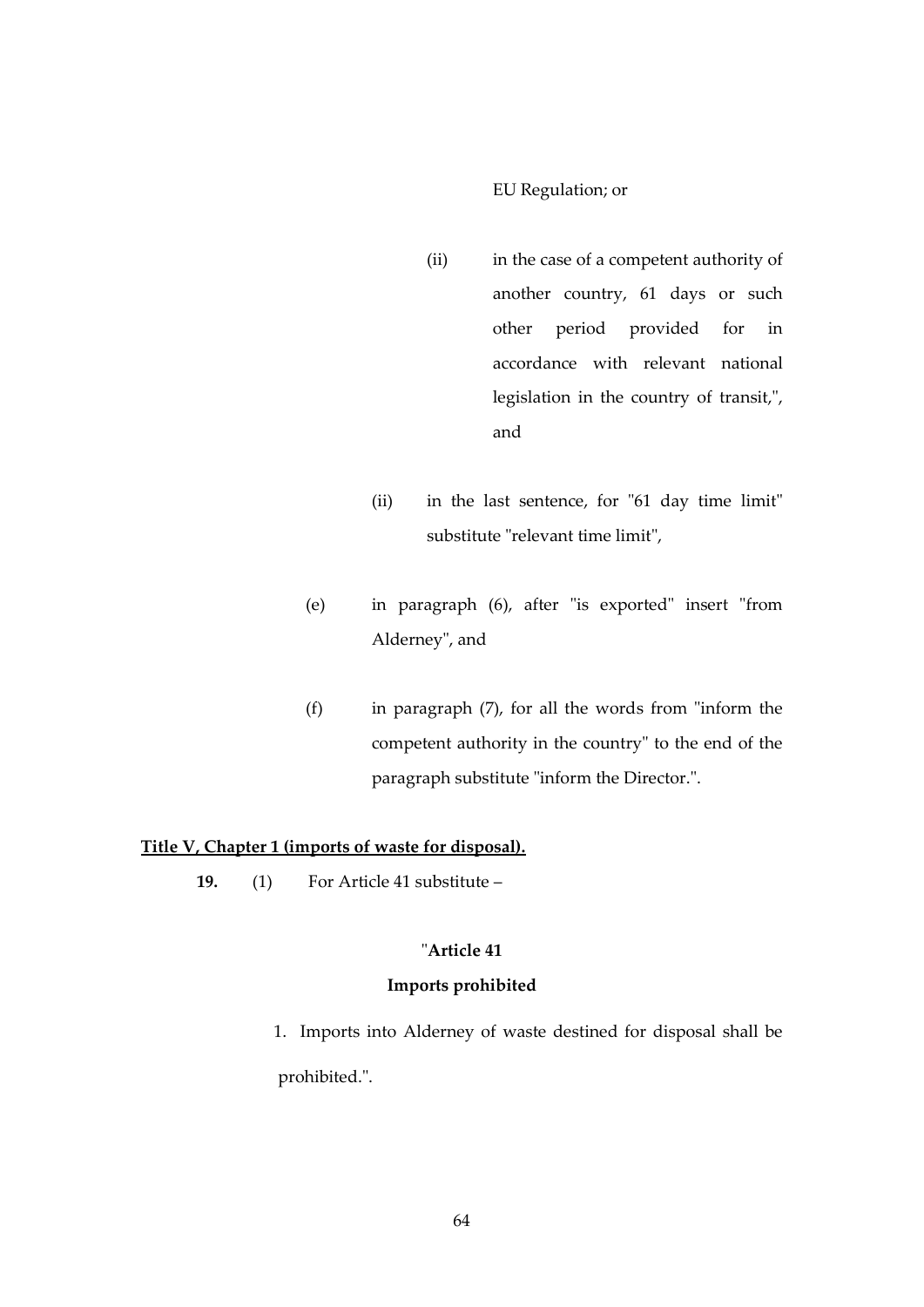(2) Article 42 is applied to Alderney, with the following modifications, only insofar as it is applied by Article 47 (transit through Alderney of waste destined for disposal) -

(a) for the heading substitute –

# "**Procedural requirements applying to transit shipments under Article 47**",

- (b) in paragraph (1), for "Where waste is imported into the Community and destined for disposal from countries Parties to the Basel Convention" substitute "Where waste destined for disposal is shipped through Alderney",
- (c) in paragraph  $(2)$ 
	- (i) after "adaptations" insert "and additions",
	- (ii) in subparagraph (a)
		- (A) for "the competent authority" substitute "any competent authority", and
		- (B) for "shall have  $60 \text{ days}$ " substitute –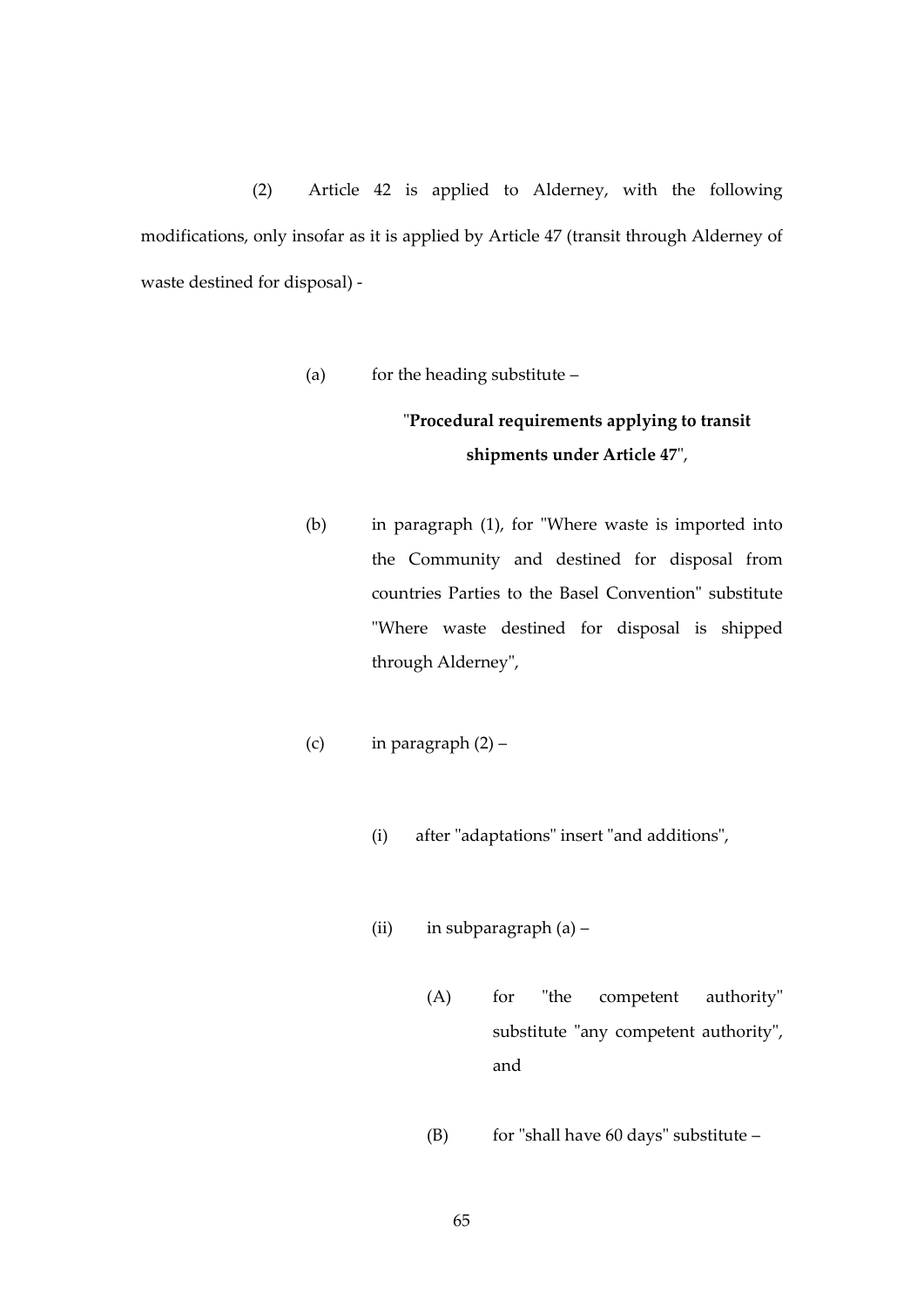"shall have –

- (i) in the case of a competent authority of a Member State of the European Union, 30 days in accordance with the EU Regulation;
- (ii) in the case of a competent authority of Guernsey or Sark, 30 days in accordance with any Ordinance, relating to the transfrontier shipment of waste, from time to time in force in the island in question and made under the European Communities (Implementation) (Bailiwick of Guernsey) Law, 1994; or
- (ii) in the case of a competent authority of another country, 60 days, or such other period provided for in accordance with relevant national legislation in the country of transit, ", and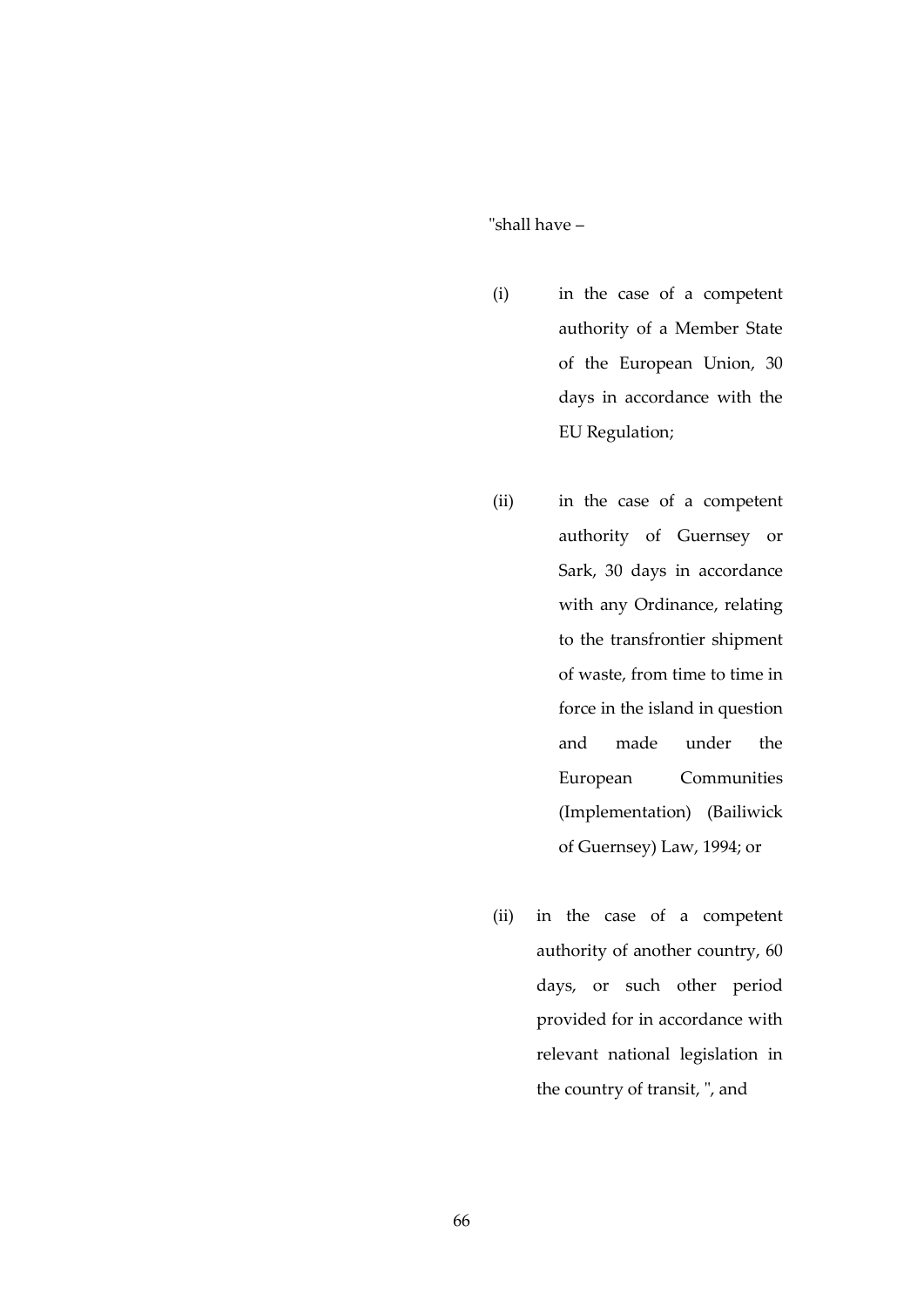- (iii) the word "and" is omitted at the end of subparagraph (a) and subparagraph (b) is omitted,
- (d) in paragraph (3) subparagraph (a) is omitted, and
- (e) in paragraph (5) for subparagraph (a) substitute
	- "(a) inform the competent authority of dispatch outside Alderney; and".

# **Title V, Chapter 2 (imports of waste for recovery).**

**20.** (1) For Article 43 substitute –

# "**Article 43**

#### **Imports prohibited**

1. Imports into Alderney of waste destined for recovery shall be prohibited.".

(2) Article 44 is applied to Alderney, with the following modifications, only insofar as it is applied by Article 48 (transit through Alderney of waste destined for recovery) –

(a) for the heading substitute -

"**Procedural requirements applying to transit shipments under Article 48**",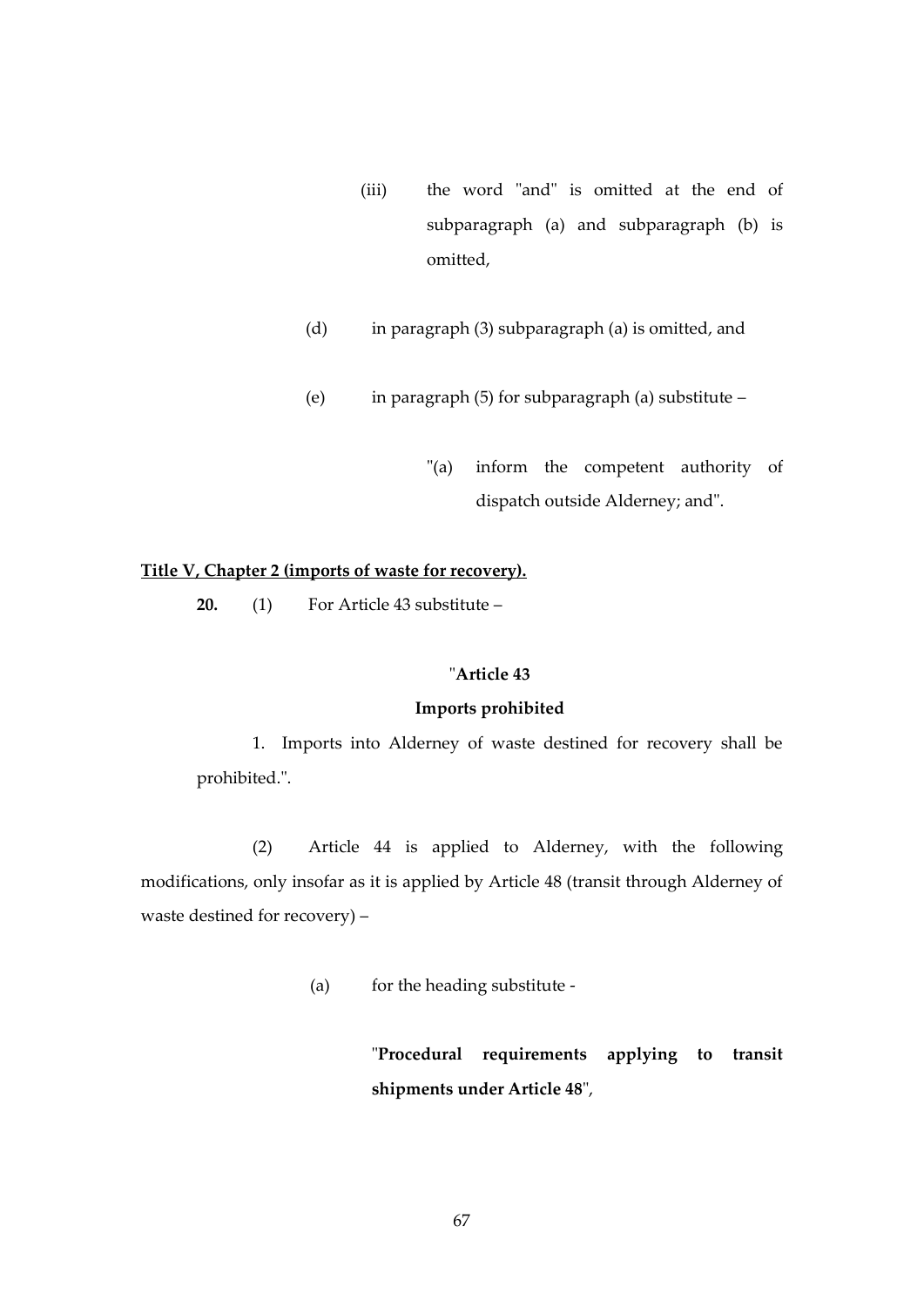- (b) in paragraph (1), for "Where waste destined for recovery is imported into the Community" substitute "Where waste destined for recovery is shipped through Alderney",
- (c) in paragraph  $(2)$ 
	- (i) for "in accordance with Article 9" substitute "in accordance with Title II",
	- (ii) subparagraph (c) is omitted, and
- (d) for paragraph  $(5)(a)$ , substitute –

"(a) inform the competent authority of dispatch outside Alderney; and".

# **Title VI, Transit of Waste.**

**21.** (1) In Article 47(a) and 48(2)(a) after "a copy of the acknowledgement" insert "of receipt of notification to the notifier".

(2) In Article 48, for each reference to "Member States" substitute "Alderney".

#### **Title VII, Other provisions.**

**22.** (1) In Article 49 (protection of the environment) –

(a) in paragraph (1), the last sentence is omitted,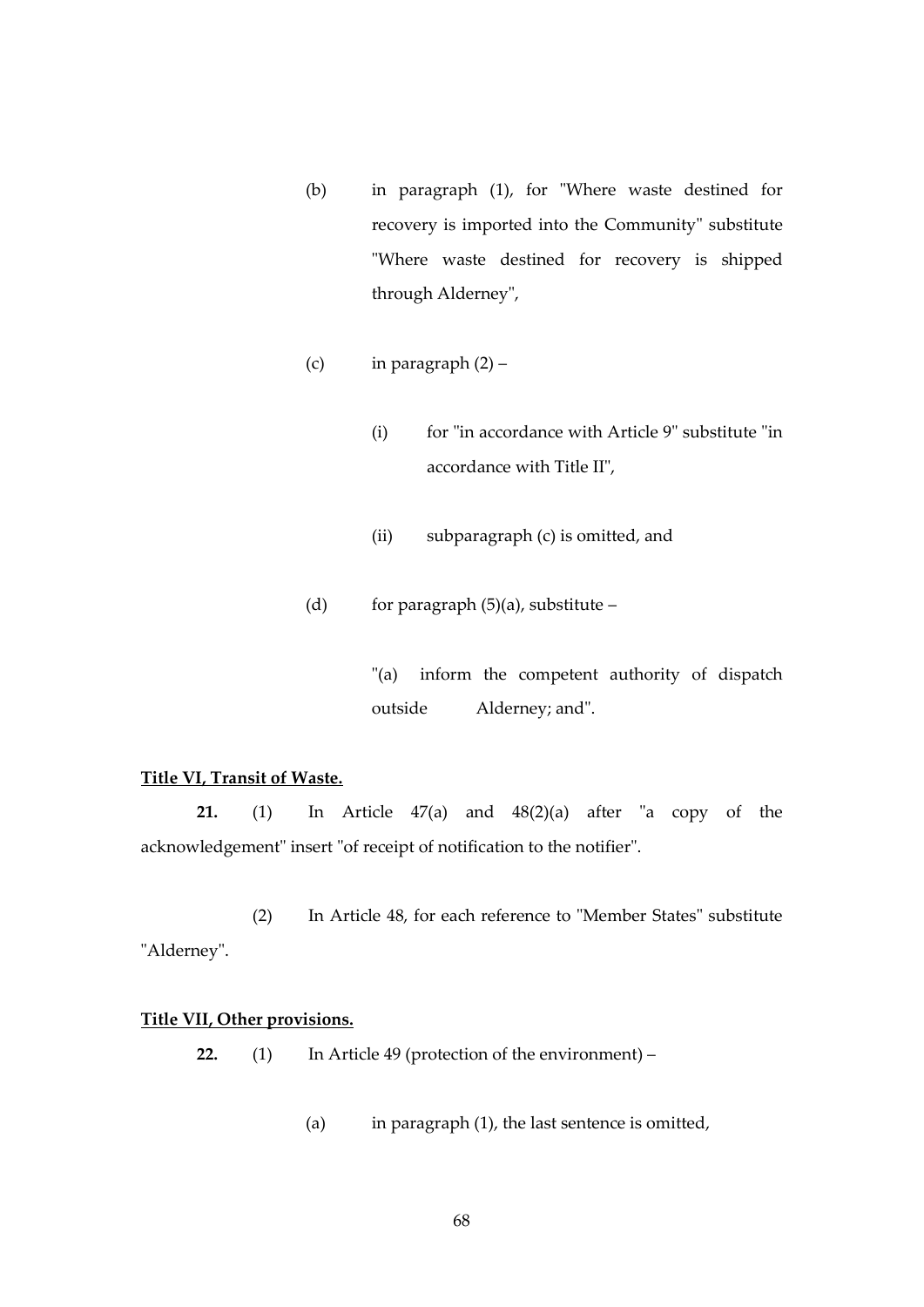- (b) in paragraph (2)(a) and the penultimate subparagraph of paragraph (2), for "third country of destination" substitute "country of destination", and
- (c) in paragraph (3)(a), for "could harm the environment" to the end of the paragraph substitute "could harm the environment, throughout the period of shipment, including recovery or disposal in the country of destination".
- (2) In Article  $51 -$ 
	- (a) for the Title substitute  $-$

# "**Reports**",

- (b) in paragraph (1), for the words from "which in accordance with Article 13(3) of the Basel Convention" to the end of the paragraph substitute "which the States of Alderney have drawn up, after consulting with the Director, in accordance with Article 13(3) of the Basel Convention.",
- (c) paragraphs (2) and (4) are omitted, and
- (d) in paragraph (3), for the words "paragraphs 1 and 2" substitute "paragraph 1".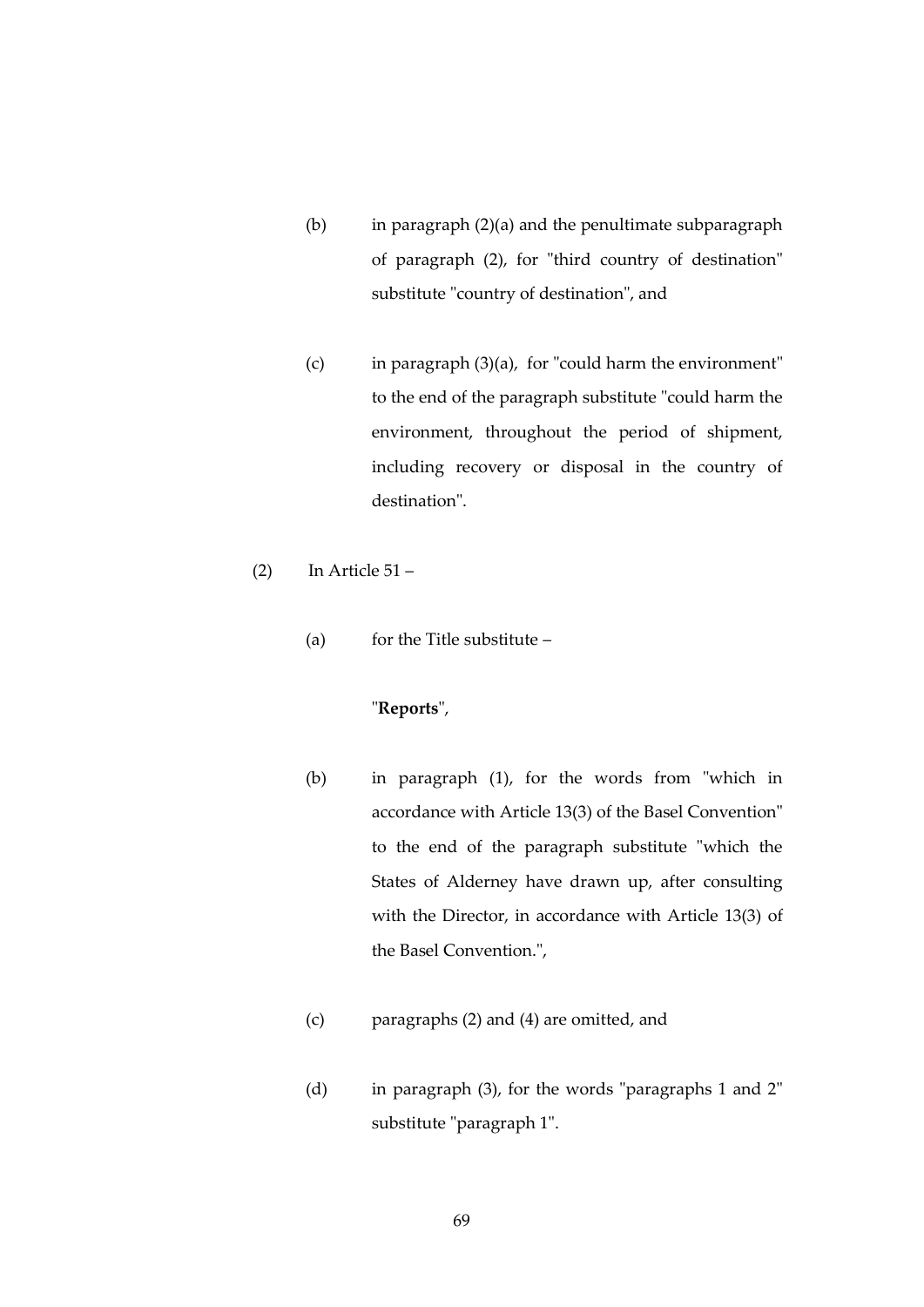- (3) In Article 51 and 52, references to
	- (a) "Member State", "Member States" or "each Member State" are read as references to "the States of Alderney", and
	- (b) "the Commission" are read as references to "the United Kingdom".

(4) In Article 52, after the words "in liaison with the" insert "Director and".

# **Annexes to the EU Regulation.**

**23.** (1) In paragraph 27 of Part IV of Annex IC (specific instructions for completing the notification and movement documents) for "the European Union" substitute "Alderney".

(2) In Annex II (information and documentation related to notification) –

- (a) in the last subparagraph of paragraph (5) of Part 1, for "in accordance with Articles 4 and 5 of that Directive" substitute "in accordance with relevant national legislation", and
- (b) for paragraph 2 of Part 3 substitute –